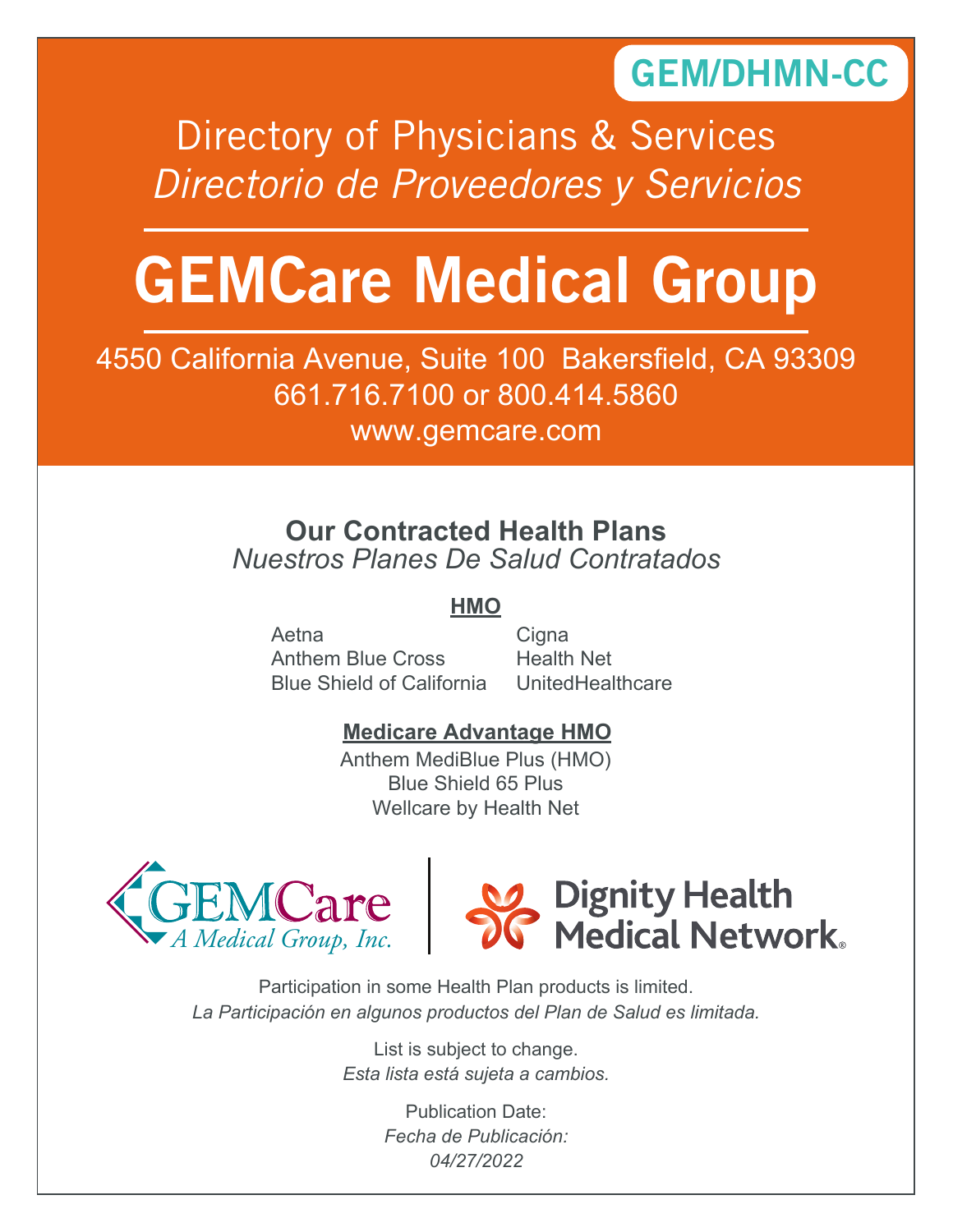## **Family Medicine** *Medicina Familiar*

**Sarwa Aldoori, MD** *(f)* 661.363.6800 4040 San Dimas St, #A Bakersfield, CA 93301 LS: Spanish, Arabic

**J. Foster Campbell, MD** ● *(m)* 661.654.8338 4531 Buena Vista Rd Bakersfield, CA 93311 LS: Spanish *Accepting patients 6 & older & not accepting Medicare Advantage Plans Aceptando pacientes mayores de 6 y no aceptan planes de Medicare Advantage* LS: Spanish

**Steven Chen, MD** *(m)* 661.664.1682 3300 Buena Vista Rd, Bldg K Bakersfield, CA 93311 BC: Family Medicine LS: Spanish, Mandarin *Not accepting Medi-Cal plans No aceptan planes de Medi-Cal*

**Luis Cousin, MD** *(m)* 661.735.1710 9508 Stockdale Hwy, #120 Bakersfield, CA 93311 LS: Spanish

**Jorge delToro, MD** ● *(m)* 661.324.4747 9908 Brimhall Rd Bakersfield, CA 93312 LS: Spanish

### **C. delToro-Diaz, MD** ● *(f) BC: Family Medicine* 661.324.4747 9908 Brimhall Rd Bakersfield, CA 93312 LS: Spanish

**Ronald Gavilan-Yodu, MD** *(m)* 661.765.1935 100 E North St Taft, CA 93268 BC: Family Medicine LS: Spanish

**A. George Elias, MD** *(m)* 661.663.0300 9900 Stockdale Hwy, #203 Bakersfield, CA 93311 LS: Spanish, Arabic, French *Accepting patients 1 & older Aceptando pacientes mayores de 1*

**I. Zaldivar Galves, MD** *(m)* 661.327.2101 2901 Sillect Ave, #201 Bakersfield, CA 93308 **ALSO** 661.735.1710 9508 Stockdale Hwy, #120 Bakersfield, CA 93611 BC: Family Medicine

**A. Ghadia, MD** *(m)* 661.664.0252 4813 Coffee Rd, #200 Bakersfield, CA 93308 LS: Spanish, Hindi, Gujarati

**Mansukh Ghadiya, MD** *(m)* 661.215.4948 2201 Mt Vernon Ave, #211-A Bakersfield, CA 93306 LS: Hindi, Gujarati

**Susan Hall, MD** *(f)* 661.822.4421 432-A West J St Tehachapi, CA 93561

**An-Chih Hsieh, MD** *(m)* 661.874.4050 9300 N Loop Blvd California City, CA 93505 BC: Family Medicine LS: Spanish

**Helen Khalafbeigi, MD** *(f)* 661.874.4050 9300 N Loop Blvd, #C California City, CA 93505 BC: Family Medicine LS: Spanish, Farsi

**Michael Komin, MD** *(m)* 661.630.5890 1150 E Lerdo Hwy, #C Shafter, CA 93263 BC: Family Medicine LS: Spanish *Not a provider for Blue Shield California No es un proveedor de Blue Shield de California*

**Calvin Kubo, MD** *(m)* 661.664.0252 4813 Coffee Rd, #200 Bakersfield, CA 93308 BC: Famiy Medicine LS: Spanish

**Gary Morasca, DO** ● *(m)* 661.324.4747 9908 Brimhall Rd Bakersfield, CA 93312 *Not accepting Medicare Advantage Plans No aceptan planes de Medicare Advantage*

**Danh Nguyen, MD** *(m)*<br>661.664.1682 3300 Buena Vista Rd, Bldg K Bakersfield, CA 93311 BC: Family Medicine

**Patrick O'Connell, MD** *(m)* 661.322.7766 6001-D Truxtun Ave, #400 Bakersfield, CA 93309 *Not accepting Medicare Advantage Plans No aceptan planes de Medicare Advantage*

**Chan Park, MD** *(m)* 661.459.1010 500 Old River Rd, #250 Bakersfield, CA 93311 **ALSO** 661.746.4937 565 Kern St Shafter, CA 93263 **ALSO** 661.459.1000 845 7th St Wasco, CA 93280 BC: Family Medicine LS: Spanish, Korean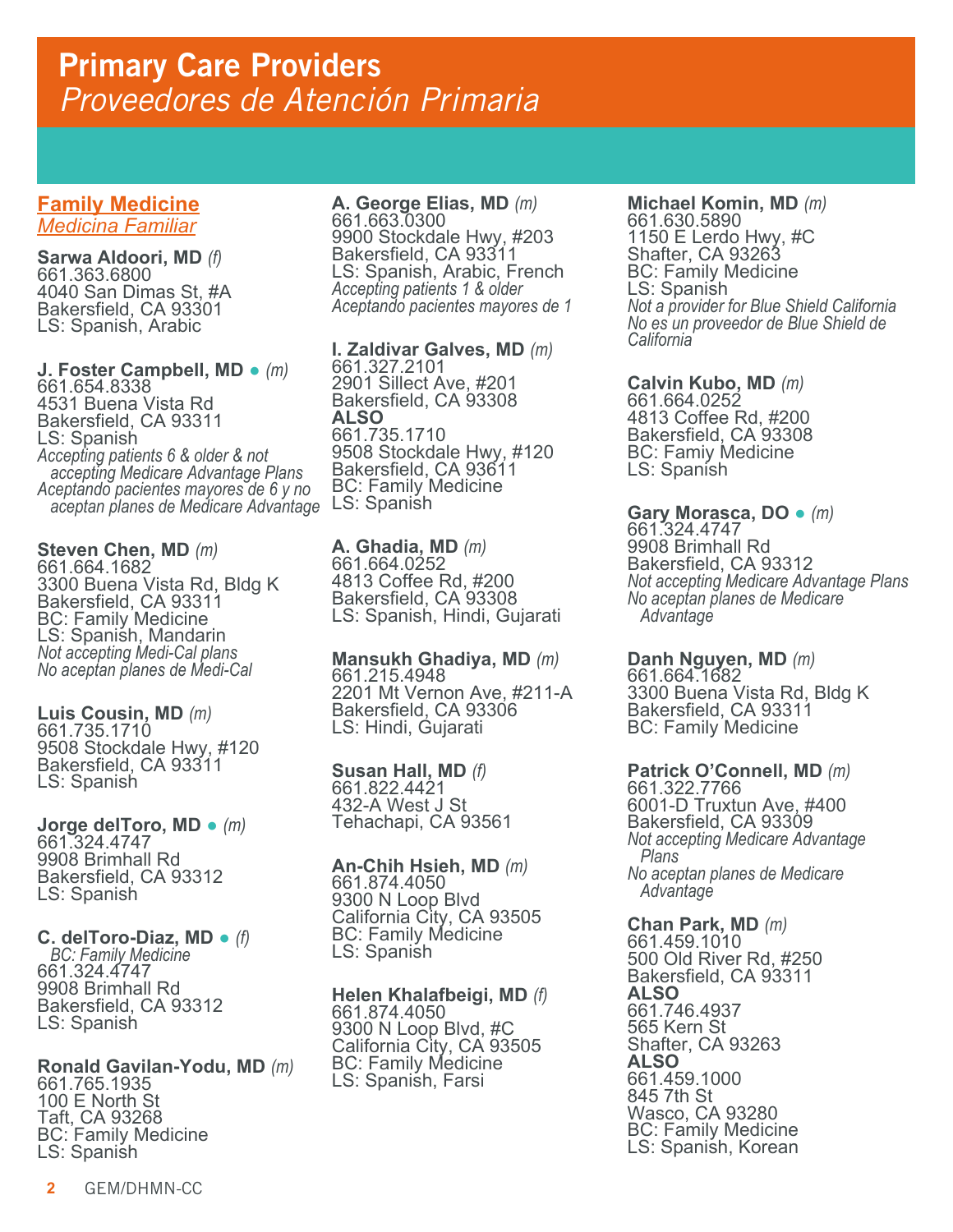**Ramesh Patel, MD** *(m)* 661.589.0003 8325 Brimhall Rd, #100A Bakersfield, CA 93312 **ALSO** 661.397.0100 2734 Ming Ave Bakersfield, CA 93304 **ALSO** 661.404.4744 6025 Niles St Bakersfield, CA 93306 **ALSO** 661.546.9046 2123 Niles St Bakersfield, CA 93305 LS: Spanish

**Michelle Remmes, MD** *(f)* 661.634.0244 2205 19th St Bakersfield, CA 93301 LS: Spanish

**Ravinderjit Singh, MD** *(f)* 661.282.8998 9900 Stockdale Hwy, #205 Bakersfield, CA 93311 BC: Family Medicine LS: Spanish, Punjabi, Hindi, Urdu

**Shachi Srivastava, MD** *(f)* 661.664.0212 9610 Stockdale Hwy, #C Bakersfield, CA 93311 BC: Family Medicine LS: Spanish, Hindi, Urdu

**Christian Takayama, MD** *(m)* 661.874.4050 9300 N Loop Blvd, #C California City, CA 93505 BC: Family Medicine LS: Spanish

**General Practice** *Práctica General*

**Jong Moon, MD** *(m)* 661.746.4937 845 7th St Shafter, CA 93280 LS: Spanish, Korean **David Hantman, MD** *(m)* 661.874.4050 9300 N Loop Blvd California City, CA 93505 LS: Spanish

**Ronald Ostrom, DO** *(m)* 661.765.1935 100 E North St Taft, CA 93268 BC: Emergency Medicine LS: Spanish

**Sadegh Salmassi, MD** *(m)* 661.725.5877 1205 Garces Hwy, #306 Delano, CA 93215 BC: Pathology LS: Spanish, Arabic, Persian *Not a provider for Blue Shield California No es un proveedor de Blue Shield de California*

**Vibul Tang, MD** *(m)* 661.327.3747 109 Adkisson Way Taft, CA 93268 LS: Chinese, Thai

## **Internal Medicine**

*Medicina Internal*

**Mushtaq Ahmed,MD** *(m)* 661.327.3747 109 Adkisson Wy Taft, CA 93268 **ALSO** 6621 Lake Isabella Blvd Lake Isabella, CA 93240 **ALSO** 661.327.3747 5801 Truxtun Ave Bakersfield, CA 93309 BC: Internal Medicine LS: Spanish, Hindi, Punjabi *Accepting patients 15 & older Aceptando pacientes mayores de 15* **Carlos Alvarez, MD** *(m)* 661.489.5999 6001-B Truxtun Ave, #220 Bakersfield, CA 93313 **ALSO** 661.489.5999 8929 Panama Ln Lamont, CA 93241 **ALSO** 661.746.8244 801 Santa Fe Wy Shafter, CA 93263 **ALSO** 661.831.1100 9905 Bace Ave Bakersfield, CA 93307 LS: Spanish *Accepting patients 16 & older Aceptando pacientes mayores de 16*

**Sarupinder Bhangoo, MD** *(m)* 661.664.4700 9508 Stockdale Hwy, #140-A Bakersfield, CA 93311 LS: Spanish, Hindi, Punjabi, Urdu *Accepting patients 16 & older Aceptando pacientes mayores de 16*

**Manick Bhardwaj, MD** *(m)* 661.387.6700

4817 Centennial Plaza Way, #A Bakersfield, CA 93312 BC: Internal Medicine LS: Hindi, Punjabi *Accepting patients 12 & older Aceptando pacientes mayores de 12*

**Tony Carey, DO** *(m)* 661.765.1122 422 Center St Taft, CA 93268 LS: Spanish *Accepting patients 5 & older Aceptando pacientes mayores de 5*

**Kaikei Cho, MD** *(m)* 661.326.6616 2317 17 St Bakersfield, CA 93301 LS: Spanish, Chinese *Accepting patients 10 & older Aceptando pacientes mayores de 10*

BC: Board Certified / *Certificado por la junta* LS: Languages spoken in addition to English / *Idiomas que se hablan además de Ingles*

● Currently not accepting new patients / *Actualmente no acepta pacientes nuevos*

**3**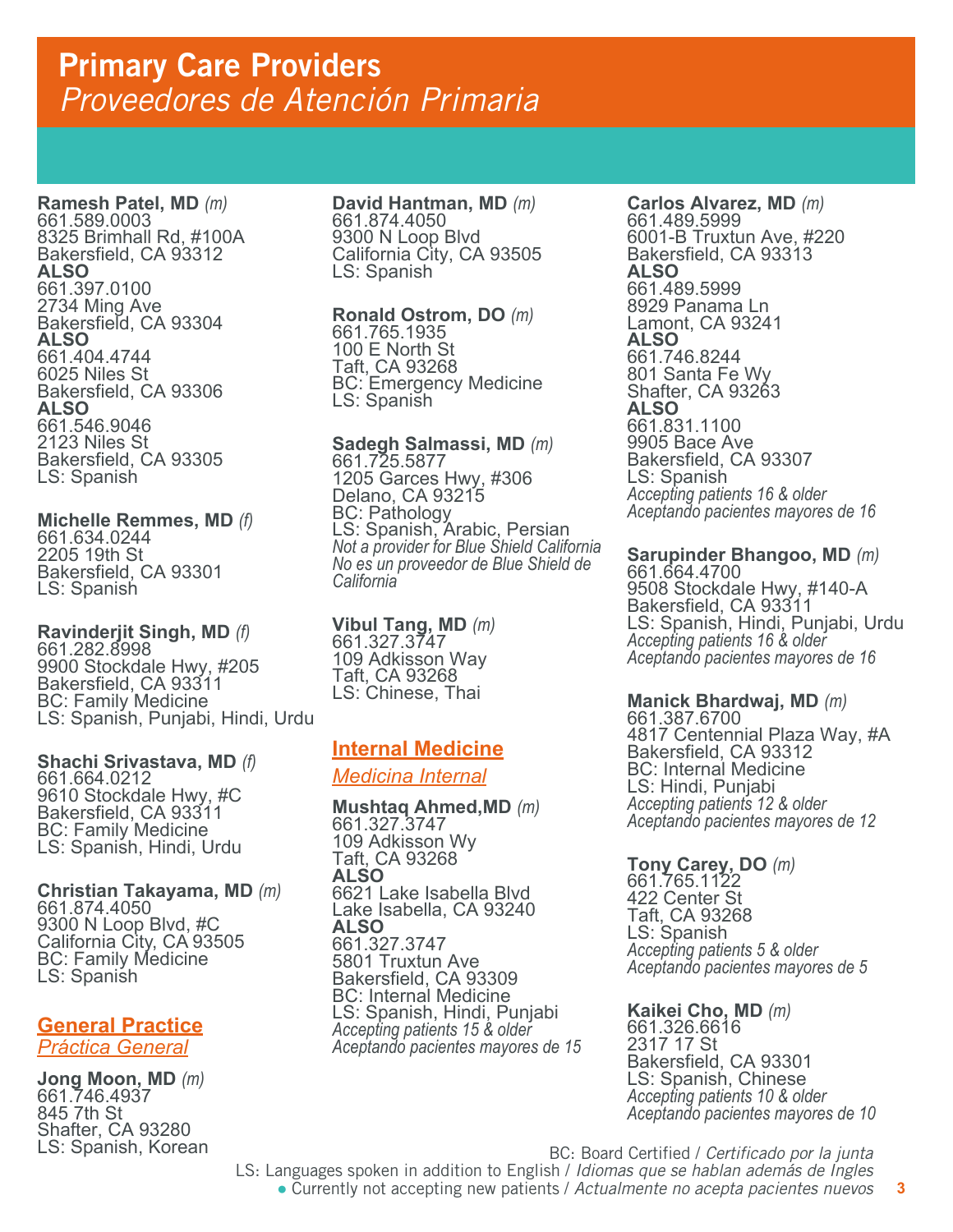**Ned Devasia, MD** *(m)* 661.327.3747 5801 Truxtun Ave Bakersfield, CA 93309 BC: Internal Medicine LS: Spanish

**William Gilli, MD** ● *(m)* 661.617.6750 8327 Brimhall Rd, Bldg 700, #704 Bakersfield, CA 93312 LS: Spanish *Accepting patients 16 & older Aceptando pacientes mayores de 16*

**Arsenio Jimenez, MD** *(m)* 661.874.4050 9300 N Loop Blvd, #C California City, CA 93505 LS: Spanish

**Jae Kim, MD** *(m)* 661.746.4937 565 Kern St Shafter, CA 93263 LS: Spanish, Korean

**Ashruta Patel, DO** *(f)* 661.874.4050 9300 N Loop Blvd, #C California City, CA 93505 LS: Spanish

**Ana Reyna, MD** ● *(f)* 661.822.3519 20111 West Valley Blvd Tehachapi, CA 93561 LS: Spanish *Accepting patients 10 & older Aceptando pacientes mayores de 10*

## **Pediatrics** *Pediatría*

**Hasmukh Amin, MD** *(m)* 661.663.7500 9508 Stockdale Hwy, #150 Bakersfield, CA 93311 BC: Pediatrics LS: Spanish, Hindi

**Ayodeji Ayeni, MD** *(m)* 661.364.5274 501 Munzer St, #C Shafter, CA 93263 BC: Pediatrics LS: Spanish

**Michael Blyth, MD** *(m)* 661.663.4700 1215 34th St Bakersfield, CA 93301 **ALSO** 300 Old River Rd, #105 Bakersfield, CA 93311

**Javier Bustamante, MD** *(m)* 661.663.4700 1215 34th St Bakersfield, CA 93301 **ALSO** 300 Old River Rd, #105 Bakersfield, CA 93311 BC: Pediatrics LS: Spanish

**Alan Dakak, MD** *(m)* 661.864.7944 3941 San Dimas St, #101 Bakersfield, CA 93301 BC: Pediatrics LS: Spanish

**Niranjan Dass, MD** *(m)*<br>661.631.2229 2700 F St, #210 Bakersfield, CA 93301 BC: Pediatrics LS: Spanish, Punjabi

**Marissa De Leon, MD** *(f)* 661.663.7500 9508 Stockdale Hwy, #150 Bakersfield, CA 93311 LS: Tagalog

**Kimberly Dixon, MD** *(f)* 661.327.3271 1700 A St Bakersfield, CA 93301 BC: Pediatrics LS: Spanish

**William Holm, MD** *(m)* 661.663.3122 9880 Brimhall Rd Bakersfield, CA 93312 BC: Pediatrics, Pediatric Endocrinology

**Aldrin Insorio, MD** *(m)* 661.327.3784 500 40th St Bakersfield, CA 93301 **ALSO** 661.663.3122 9880 Brimhall Rd Bakersfield, CA 93312 BC: Pediatrics LS: Spanish

**Elsa Lavadia, MD** *(f)* 661.663.4700 1215 34th St Bakersfield, CA 93301 **ALSO** 300 Old River Rd, #105 Bakersfield, CA 93311 LS: Tagalog<br>Accepting patients 15 & younger *Accepting patients 15 & younger Aceptando pacientes 15 años y menos*

**To Nguyen, MD** *(f)* 661.725.2579 1201 Jefferson St Delano, CA 93215 BC: Pediatrics LS: Spanish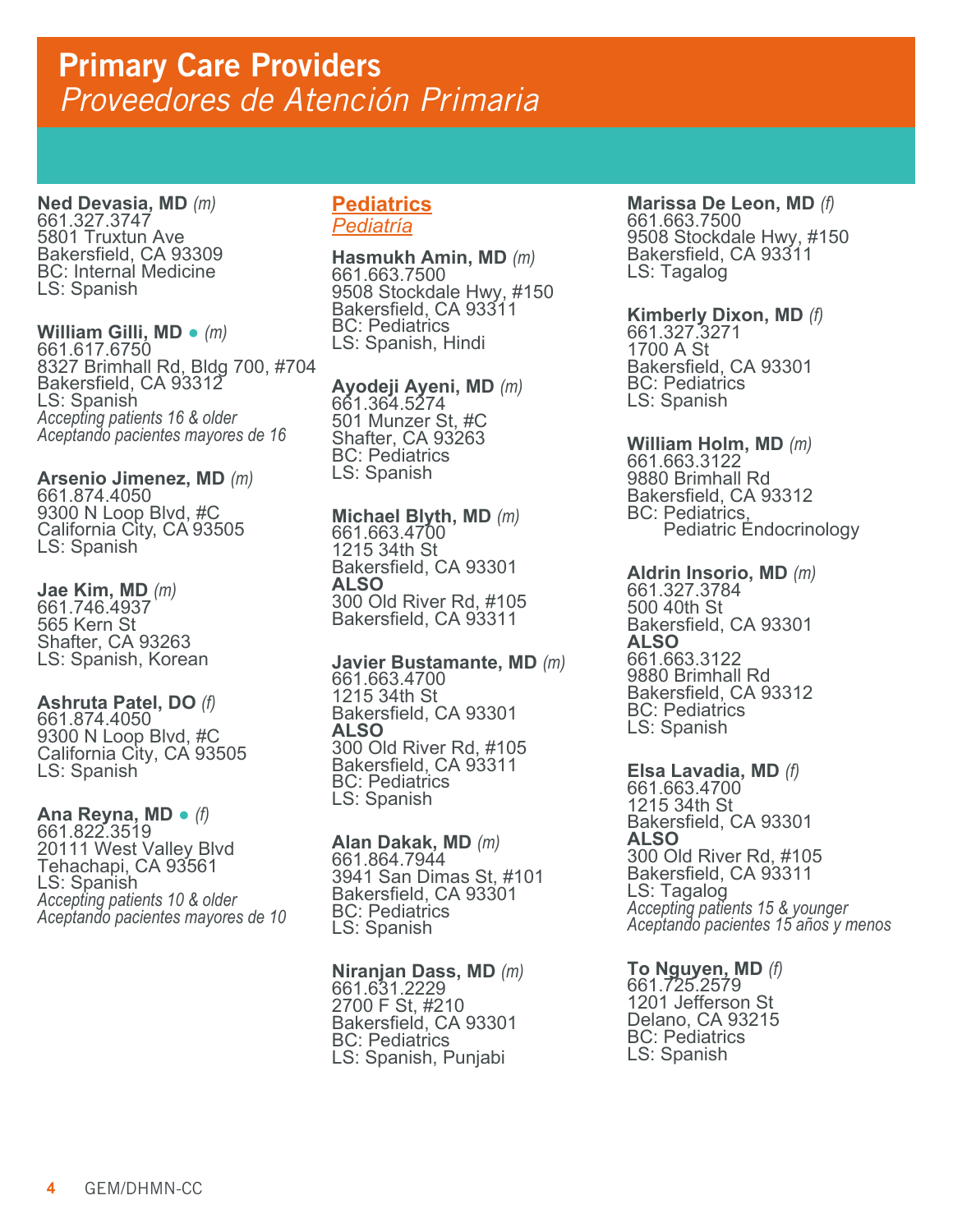**Onyinye Okezie, MD** *(f)* 661.370.0777 500 Old River Rd, #110 Bakersfield, CA 93311 LS: Igbo

**Keith Ramsey, MD**  *(m)* 661.874.4050 9300 N Loop Blvd, #C California City, CA 93505 BC: Pediatrics, Adolescent Medicine LS: Spanish

**Maria Cecilia Rueras, MD** *(f)* 661.663.7500 9508 Stockdale Hwy, #150 Bakersfield, CA 93311 LS: Spanish, Tagalog

## **Belinda Santos-Senar, MD** *(f)* 661.587.8882

9840 Brimhall Rd, #100 Bakersfield, CA 93312 LS: Spanish<br>Existing patients 15 & younger *Existing patients 15 & younger Existente pacientes 15 años y menos Accepting new patients 5 & younger Aceptando nuevas pacientes 5 años y menos*

**Lyndon Senar, MD** *(m)* 661.587.8882 9840 Brimhall Rd, #100 Bakersfield, CA 93312 LS: Spanish, Tagalog<br>Existing patients 18 & younger *Existing patients 18 & younger Existente pacientes 18 años y menos Accepting new patients 5 & younger Aceptando nuevas pacientes 5 años y menos*

## **Marilou Veloso, MD** *(f)* 661.663.7500

9508 Stockdale Hwy, #150 Bakersfield, CA 93311 LS: Spanish, Tagalog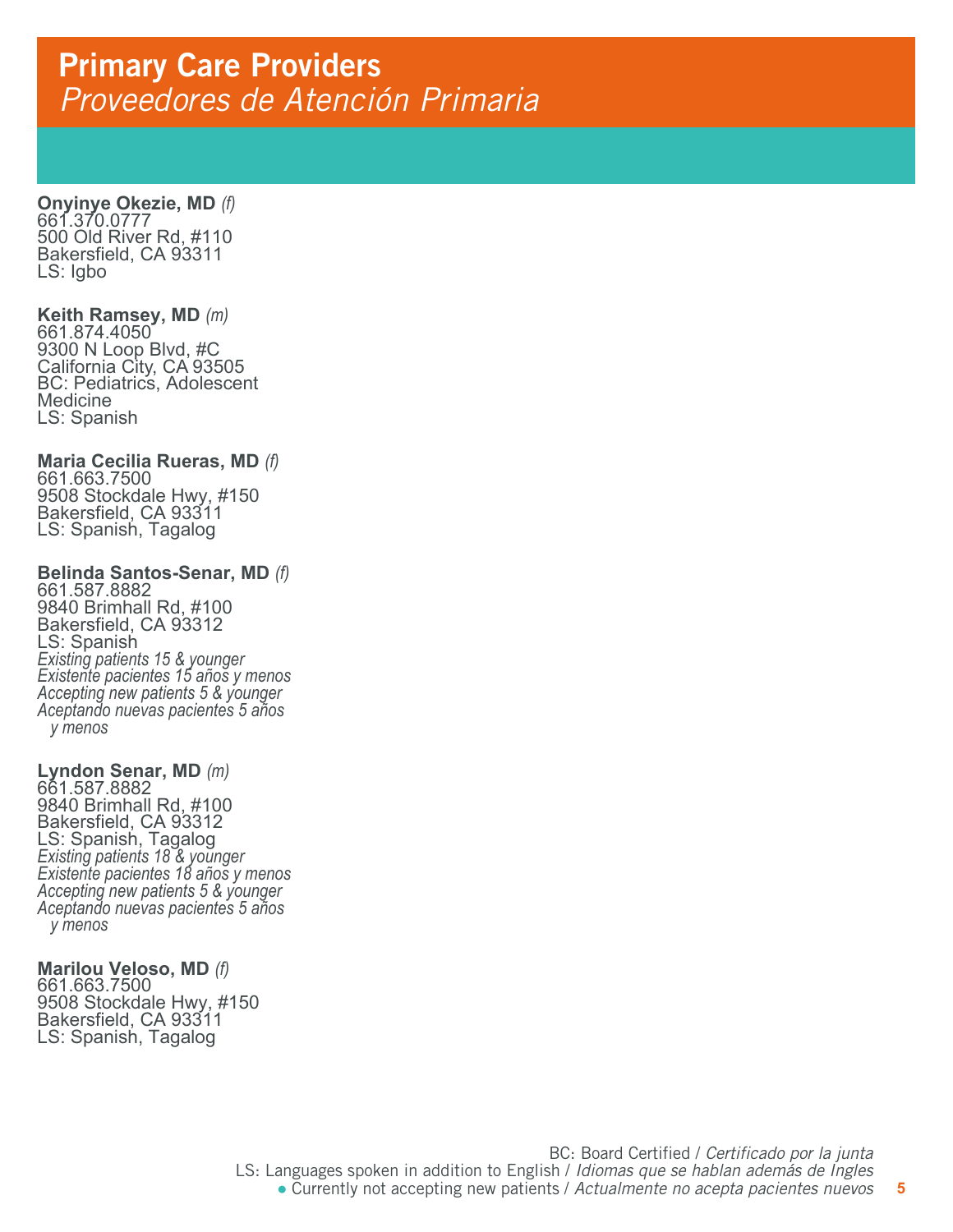**Family Medicine** *Medicina Familiar*

**Anila Chadha, MD** *(f)* 661.327.1431 9500 Stockdale Hwy, #201 Bakersfield, CA 93311 LS: Spanish, Hindi, Punjabi

**Chris Fadeff, MD** *(m)* 661.654.0200 3838 San Dimas St, #A-200 Bakersfield, CA 93301 *Accepting patients 17 & older Aceptando pacientes mayores de 17*

**Nadeem Goraya, MD** *(m)* 661.654.0200 3838 San Dimas St, #A-200 Bakersfield, CA 93301

**Hemmal Kothary, MD** *(m)* 661.327.1431 9500 Stockdale Hwy, #200 Bakersfield, CA 93311 **ALSO** 661.822.2530 707 West Valley Blvd Tehachapi, CA 93561 **ALSO** 661.654.0200 3838 San Dimas St, #A200 Bakersfield, CA 93301 LS: Spanish, Gujarati

**S. Madhusudhan, MD** *(f)* 661.327.1431 9500 Stockdale Hwy, #201 Bakersfield, CA 93311 BC: Family Medicine LS: Hindi

### **Bani Singh, MD** *(f)* 661.587.8110 9500 Stockdale Hwy, #203 Bakersfield, CA 93311 *Accepting patients 17 & older Aceptando pacientes mayores de 17*

## **Dignity Health Medical Group**

**Zeba Yamin, MD** *(f)* 661.327.1431 9500 Stockdale Hwy, #201 Bakersfield, CA 93311 LS: Hindi

## **Internal Medicine** *Medicina Internal*

**David Dougherty, MD** ● *(m)* 661.654.0200 3838 San Dimas St, #A-200 Bakersfield, CA 93301 BC: Internal Medicine LS: Spanish *Accepting patients 18 & older Aceptando pacientes mayores de 18*

## **Betsy Matkovic, MD** ● *(f)* 661.654.0200

3838 San Dimas St, #A-100 Bakersfield, CA 93301 BC: Internal Medicine LS: Spanish *Accepting patients 18 & older Aceptando pacientes mayores de 18*

## **Parvez Memon, MD** *(m)* 661.616.1030

3838 San Dimas St, #B-111 Bakersfield, CA 93301 **ALSO** 661.587.8110 9500 Stockdale Hwy, #203 Bakersfield, CA 93311 **ALSO** 661.327.8538 3838 San Dimas St, #A-200 Bakersfield, CA 93301 BC: Internal Medicine, Geriatric Medicine LS: Urdu *Accepting patients 18 & older Aceptando pacientes mayores de 18*

### **Howard Nizar, MD** ● *(m)* 661.324.6593 9500 Stockdale Hwy, #103 Bakersfield, CA 93311 BC: Internal Medicine *Accepting patients 16 & older Aceptando pacientes mayores de 16*

**Albert Peinado, MD** ● *(m)* 661.327.1431 9500 Stockdale Hwy, #200 Bakersfield, CA 93311 BC: Internal Medicine LS: Spanish *Accepting patients 14 & older Aceptando pacientes mayores de 14*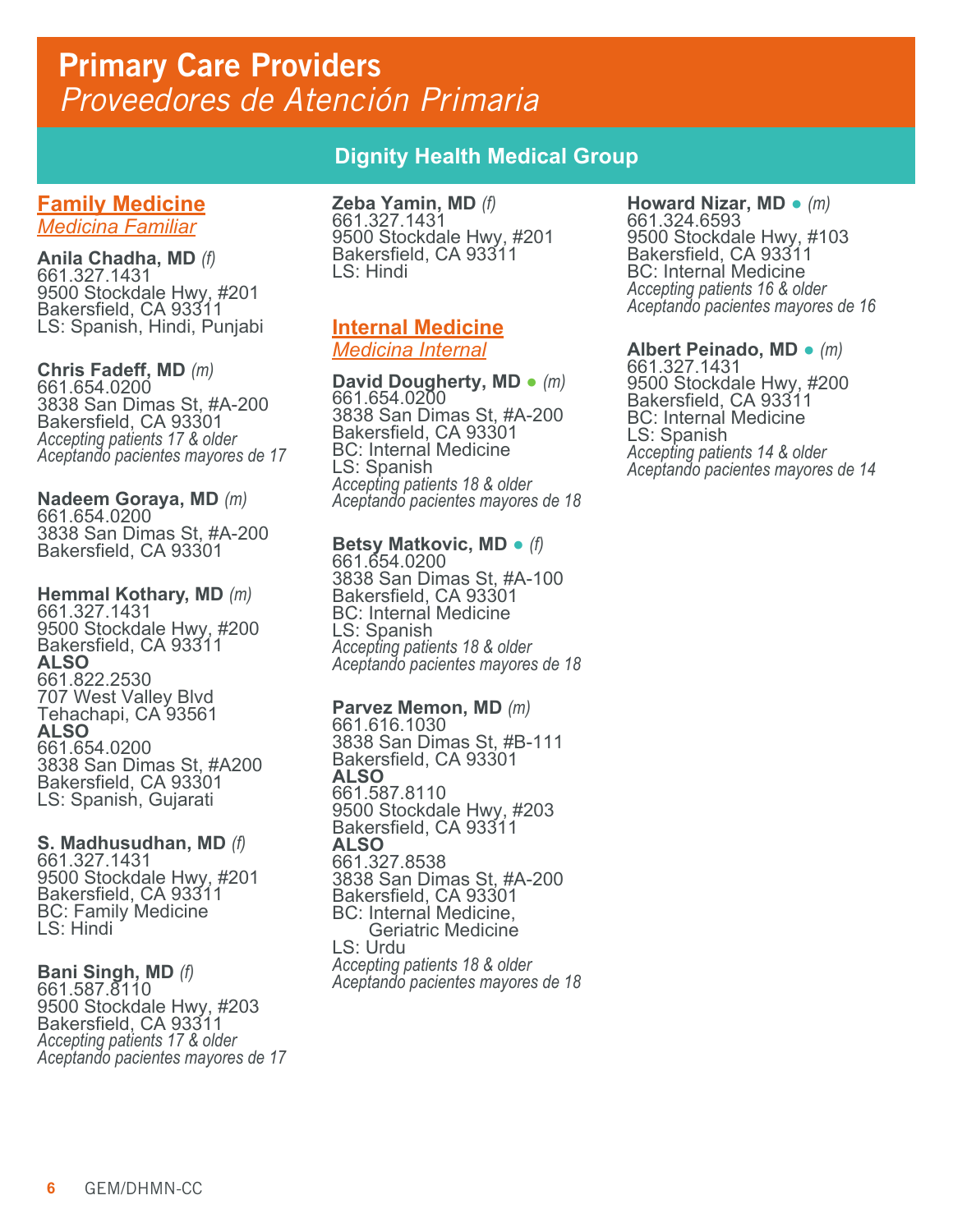**Family Medicine** *Medicina Familiar*

**Heather Abrahamson, DO** *(f)* 760.376.2276 67 Evans Rd Wofford Heights, CA 93285 LS: Spanish

**Hector Arreaza, MD** *(m)* 661.328.4284 7800 Niles St Bakersfield, CA 93306 **ALSO** 661.336.5300 1611 1st St Bakersfield, CA 93304 LS: Spanish

**Irving Ayala-Rodriguez, MD** *(m)* 833.678.2781 625 34th St, #100 & #200 Bakersfield, CA 93301 LS: Spanish

**Matthew Beare, MD** *(m)* 661.328.4283 1015 Baker St, #4 Bakersfield, CA 93305 LS: Spanish

**Josue Fong Balart, MD** *(m)* 661.324.1455

2000 Physicians Blvd Bakersfield, CA 93301 **ALSO** 833.678.2781 625 34th St, #100 & #200 Bakersfield, CA 93301 LS: Spanish

**Timothy Chen, MD** *(m)* 661.322.3905 815 Dr. Martin Luther King Jr. Blvd Bakersfield, CA 93307 BC: Family Medicine LS: Spanish

## **Clinica Sierra Vista**

**Ogochukwu Imo, MD** *(f)* 661.248.5250 704 Lebec Rd Lebec, CA 93243 BC: Family Medicine

**Sunday Irene, MD** *(m)* 661.322.3905 815 Dr. Martin Luther King Jr. Blvd 8787 Hall Rd Bakersfield, CA 93307 LS: Spanish *Accepting patients 14 & older Aceptando pacientes mayores de 14*

**J. Leah Mendoza, MD** *(m)* 661.720.4011 425 Del Sol Pkwy Delano, CA 93215 **ALSO** 661.248.5250 704 Lebec Rd Lebec, CA 93243 BC: Family Medicine LS: Spanish

**Marlowe Marinas, MD** *(m)* 661.845.3731 8787 Hall Rd Lamont, CA 93241 BC: Family Medicine LS: Spanish

**Catherine McDonald, MD** *(f)* 661.835.1240 2400 Wible Rd, #14 Bakersfield, CA 93304 BC: Family Medicine LS: Spanish

**Terrance McGill, MD** *(m)* 661.845.3731 8787 Hall Rd Lamont, CA 93241 BC: Family Medicine LS: Spanish

**Olga Meave, MD** *(f)* 661.336.5300<br>1611 1st St Bakersfield, CA 93304 LS: Spanish

**Yoel Olazabal Pupo, MD** *(m)* 661.845.3731 Lamont, CA 93241 LS: Spanish

**Tana Parker, MD** *(f)* 661.328.4284 7800 Niles St Bakersfield, CA 93306 LS: Spanish

**Y. Rodriguez Acosta, MD** *(f)* 661.324.1455

2000 Physicians Blvd Bakersfield, CA 93301 BC: Family Medicine LS: Spanish

**Jose Rodriguez-Garcia, MD** *(m)* 661.324.1455 2000 Physicians Blvd Bakersfield, CA 93301 **ALSO** 833.678.2781 625 34th St, #100 & #200 Bakersfield, CA 93301 LS: Spanish

**Steven Saito, MD** *(m)* 661.328.4284 7800 Niles St Bakersfield, CA 93306 LS: Spanish

**Omar Salamanca, MD** *(m)* 661.845.3731 8787 Hall Rd Lamont, CA 93241 LS: Spanish

**7**

BC: Board Certified / *Certificado por la junta* LS: Languages spoken in addition to English / *Idiomas que se hablan además de Ingles* ● Currently not accepting new patients / *Actualmente no acepta pacientes nuevos*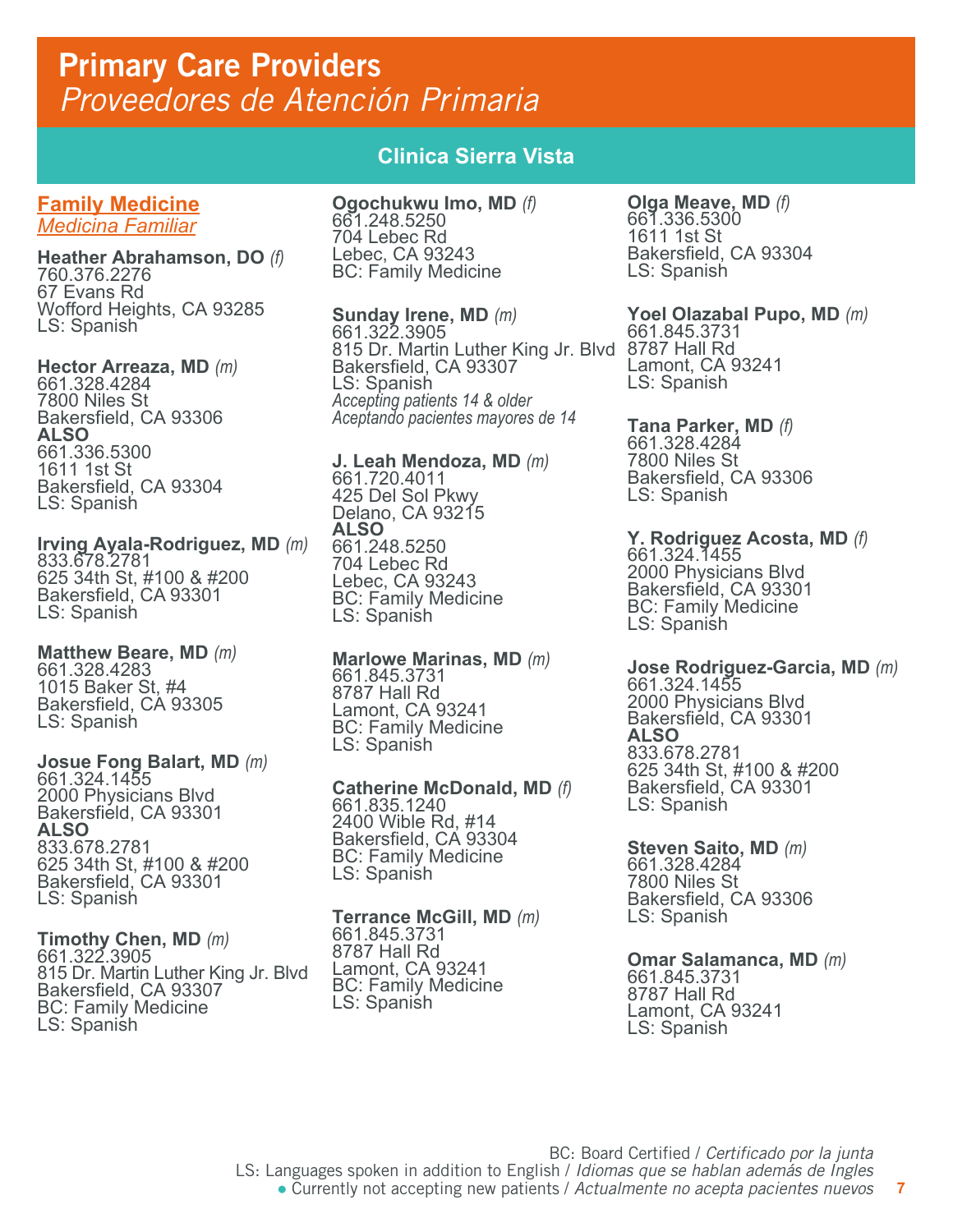**C. Stewart-Hayostek, MD** *(f)* 661.328.4284 7800 Niles St Bakersfield, CA 93306 BC: Hospice & Palliative Medicine **Daniel Jurich, DO** *(m)* 661.322.3905 LS: Spanish

**Jacqueline Uy, MD** *(f)* 661.328.4284 7800 Niles St Bakersfield, CA 93306 **ALSO** 661.336.5300 1611 1st St Bakersfield, CA 93304 BC: Public Health & General Preventative Medicine LS: Spanish, Tagalog

**R. Velazquez Amador, MD** *(m)* 661.720.4011 425 Del Sol Pkwy Delano, CA 93215 BC: Family Medicine LS: Spanish

#### **General Practice** *Práctica General*

**Verna Marquez, MD** *(f)* 661.328.4284 7800 Niles St Bakersfield, CA 93306 BC: Family Medicine LS: Spanish, Tagalog

## **Y. Martinez-Duenas, MD** *(m)* 661.328.4260

9001 South H St Bakersfield, CA 93307 LS: Spanish

## **Clinica Sierra Vista**

## **Internal Medicine** *Medicina Internal*

815 Dr. Martin Luther King Jr. Blvd 1305 Bear Mountain Blvd Bakersfield, CA 93307 BC: Internal Medicine LS: Spanish

**Arash Khosrovi-Eghbal, MD** *(m)* 661.835.1240 2400 Wible Rd, #14 Bakersfield, CA 93304 BC: Internal Medicine LS: Spanish

## **Sabitha Pabbathi, MD** *(f)* 661.336.5300 1611 1st St Bakersfield, CA 93304 BC: Internal Medicine LS: Spanish

**Orestes Pavia-Sanchez, MD** *(m)* 661.845.3731 8787 Hall Rd Lamont, CA 93241 LS: Spanish *Accepting patients 12 & older Aceptando pacientes mayores de 12*

**Jot Preet Sahi, MD** *(m)* 661.322.3905 815 Dr. Martin Luther King Jr. Blvd LS: SpanishBakersfield, CA 93307 LS: Spanish

## **Mayra Tover-Castro, MD** *(f)* 661.322.3905

815 Dr. Martin Luther King Jr. Blvd Bakersfield, CA 93307 BC: Internal Medicine LS: Spanish

## **Pediatrics** *Pediatría*

**Ronald Bullard, MD** *(m)* 661.854.3131 Arvin, CA 93203 BC: Pediatrics

**Kimberly Dixon, MD** *(f)* 661.324.1455 2000 Physicians Blvd Bakersfield, CA 93301 **ALSO** 833.678.2781 625 34th St, #100 & #200 Bakersfield, CA 93301 BC: Pediatrics LS: Spanish *Accepting patients 13 & younger Aceptando pacientes 13 años y menos*

## **Mia Chona Lagunda, MD** *(f)* 661.322.3905

815 Dr Martin Luther King Jr Blvd Bakersfield, CA 93307 **ALSO** 661.323.6086 301 Brundage Ln Bakersfield, CA 93304 **ALSO** 833.678.2781 625 34th St, #100 & #200 Bakersfield, CA 93301 BC: Pediatrics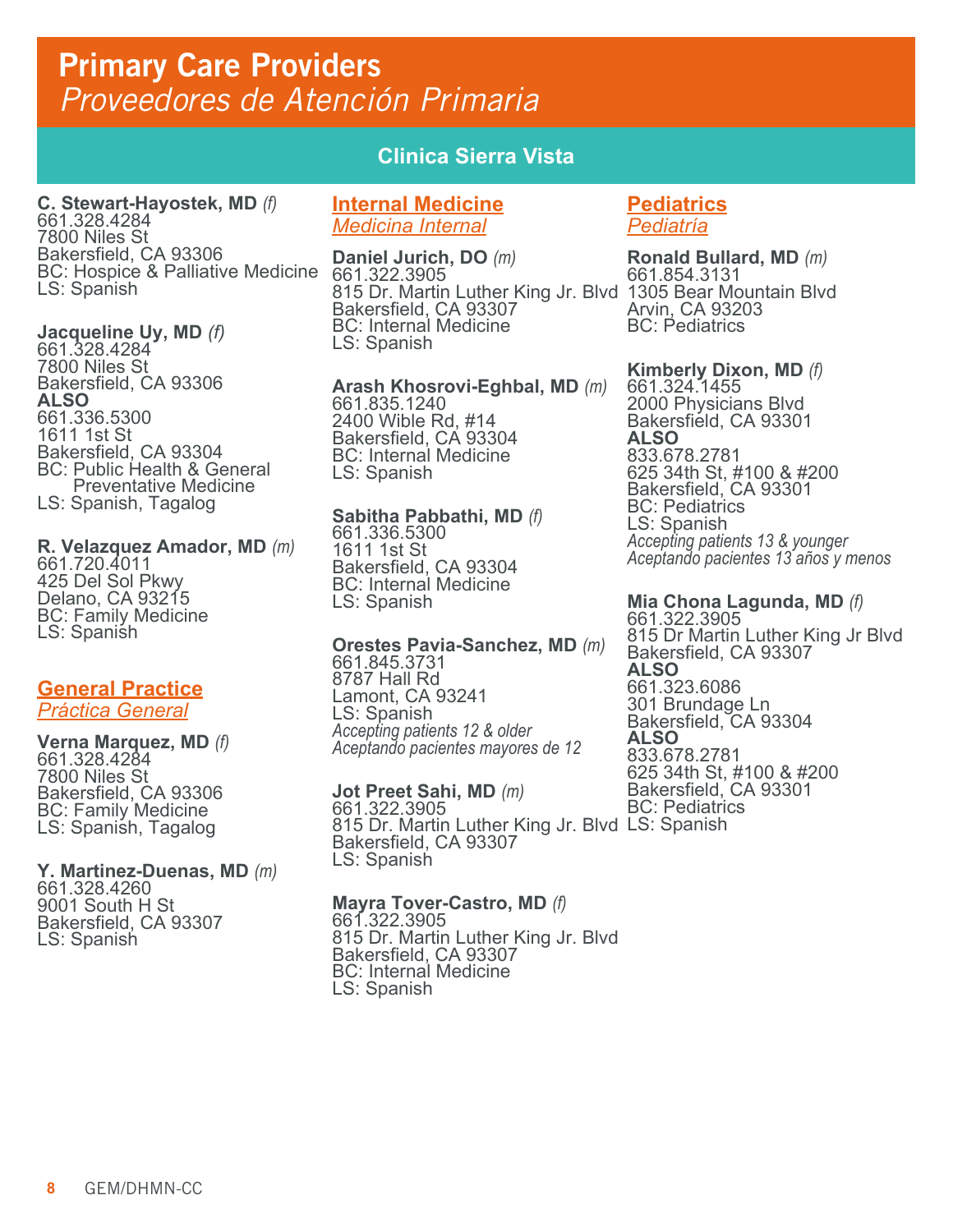## **Omni Family Health 866.707.6664**

#### **Family Medicine** *Medicina Familiar*

**Perry Beal, MD** *(m)* 1133 N Chelsea St Ridgecrest, CA 93555 LS: Spanish

**Ruben Comelli, MD** *(m)* 1014 Calloway Dr Bakersfield, CA 93312 **ALSO** 3409 Calloway Dr, #300 Bakersfield, CA 93312 **ALSO** 277 E Front St Buttonwillow, CA 93206 LS: Spanish

#### **Christine McLemore, DO** *(f)* 866.707.6664 161 N Mill St Tehachapi, CA 93561 **ALSO** 1133 N Chelsea St Ridgecrest, CA 93555 LS: Spanish

**P. Munnainathan, MD** *(m)* 21138 Paso Robles Hwy Lost Hills, CA 93249 **ALSO** 912 Fremont St Delano, CA 93215 **ALSO** 4151 Mexicali Dr Bakersfield, CA 93313 **ALSO** 1100 4th St, Bldg A Taft, CA 93268 LS: Spanish

#### **Young Park, MD** *(m)* 1701 Stine Rd Bakersfield, CA 93309 **ALSO** 4600 Panama Ln, #102B Bakersfield, CA 93313 LS: Spanish, Korean

**Niharika Perni, MD** *(f)* 4900 California Ave, #100B Bakersfield, CA 93309 LS: Spanish, Hindi, Telugu

**Magued Rizk, MD** *(m)* 655 S Central Valley Hwy Shafter, CA 93263 **ALSO** 2101 7th St Wasco, CA 93280 BC: Family Medicine, Sports **Medicine** LS: Spanish, French

**Ramya Sarva, MD** *(f)* 1014 Calloway Dr Bakersfield, CA 93312 **ALSO** 1001 Main St Delano, CA 93215 LS: Spanish

## **General Practice**

*Práctica General*

**Nagy Awadalla, MD** *(m)* 3409 Calloway Dr. #300 Bakersfield, CA 93312 **ALSO** 210 N Chester Ave Bakersfield, CA 93308 LS: Spanish

**Juan Lopez, MD** *(m)* 2101 7th St Wasco, CA 93280 **ALSO** 320 James St Shafter, CA 93263 **ALSO** 912 Fremont St Delano, CA 93215 BC: Obstetrics/Gynecology LS: Spanish

**Doreen Tadokoro, DO** *(f)* 210 N Chester Ave Bakersfield, CA 93308 **ALSO** 912 Fremont St Delano, CA 93215 **ALSO** 4600 Panama Lane, #102B Bakersfield, CA 93313 LS: Spanish

## **Internal Medicine**

*Medicina Internal*

**Juan Cabrera, MD** *(m)* 1001 Main St Delano, CA 93215 **ALSO** 912 Fremont St Delano, CA 93215 BC: Internal Medicine LS: Spanish

**Henry Chien, MD** *(m)* 655 S Central Valley Hwy Shafter, CA 93263 LS: Spanish, Mandarin

**Joseph Hayes, DO** *(m)* 4900 California Ave, #100B Bakersfield, CA 93309 BC: Internal Medicine LS: Spanish

**Nassef Henein, MD** *(m)* 525 Roberts Ln Bakersfield, CA 93308 LS: Spanish

**9**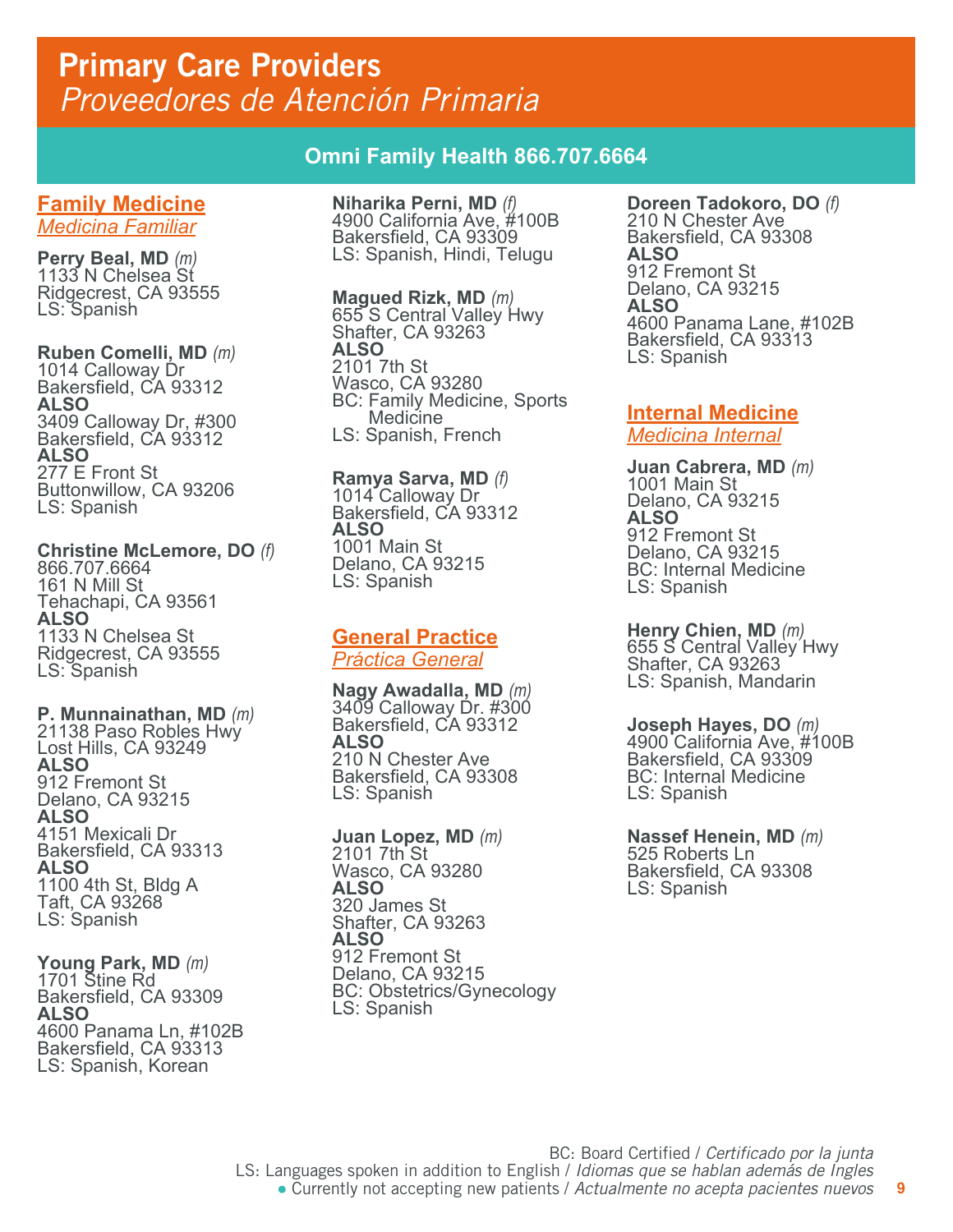## **Omni Family Health 866.707.6664**

## **Pediatrics**

*Pediatría*

**Daniel Adams, MD** *(m)* 3409 Calloway Dr Bakersfield, CA 93312 **ALSO** 659 S Central Valley Hwy Shafter, CA 93263 LS: Spanish, Farsi

**A. Reddy Bongurala, MD** *(f)* 210 N Chester Ave Bakersfield, CA 93308 **ALSO** 912 Fremont St Delano, CA 93251 LS: Spanish, Hindi, Telugu

**Roy Daug, MD** *(m)* 1701 Stine Rd Bakersfield, CA 93309 **ALSO** 1100 4th St, Bldg A Taft, CA 93268 LS: Spanish, Tagalog

**Data Don-Pedro, MD** *(m)* 2811 H St Bakersfield, CA 93301 LS: Spanish, Tagalog

**Maria Ferrer***, MD (f)* 912 Fremont St Delano, CA 93215 **ALSO** 2101 7th St Wasco, CA 93280 LS: Spanish, Tagalog

**Dilbagh Gehlawat, MD** *(m)* 912 Fremont St Delano, CA 93215 **ALSO** 1001 Main St Delano, CA 93215 BC: Pediatrics LS: Hindi, Punjabi

**Kelly Hughes, DO** *(f)* 4900 California Ave, #101B Bakersfield, CA 93309 **ALSO** 1133 N Chelsea St Ridgecrest, CA 93555 **ALSO** 161 N Mill St Tehachapi, CA 93561 LS: Spanish

**Lilith Idea, MD** *(f)* 4600 Panama Ln, #102B Bakersfield, CA 93313 LS: Spanish, Tagalog **ALSO** 1001 Main St Delano, CA 93215 BC: Pediatrics LS: Spanish, Tagalog

**Parshotam Kumar, MD** *(m)*<br>912 Fremont St Delano, CA 93215 BC: Pediatrics LS: Punjabi/Hindi, Spanish

**Jose Lagunda, MD** *(m)* 210 N Chester Ave Bakersfield, CA 93308 **ALSO** 4151 Mexicali Dr Bakersfield, CA 93313 LS: Spanish, Filipino

**Neloufa Merrill, MD** *(f)* 1014 Calloway Dr Bakersfield, CA 93312 BC: Pediatrics LS: Spanish

**Debra Metter, DO** *(f)* 1100 4th St, Bldg A Taft, CA 93268 LS: Spanish

**Anuradha Rao, MD** *(f)* 525 Roberts Ln Bakersfield, CA 93308 **ALSO** 1451 White Ln Bakersfield, CA 93307 **ALSO** 912 Fremont St Delano, CA 93215 BC: Pediatrics LS: Spanish

**Victoria Schauf, MD** *(f)* 1133 N Chelsea St Ridgecrest, CA 93555 **ALSO** 161 N Mill St Tehachapi, CA 93561 BC: Pediatrics LS: Spanish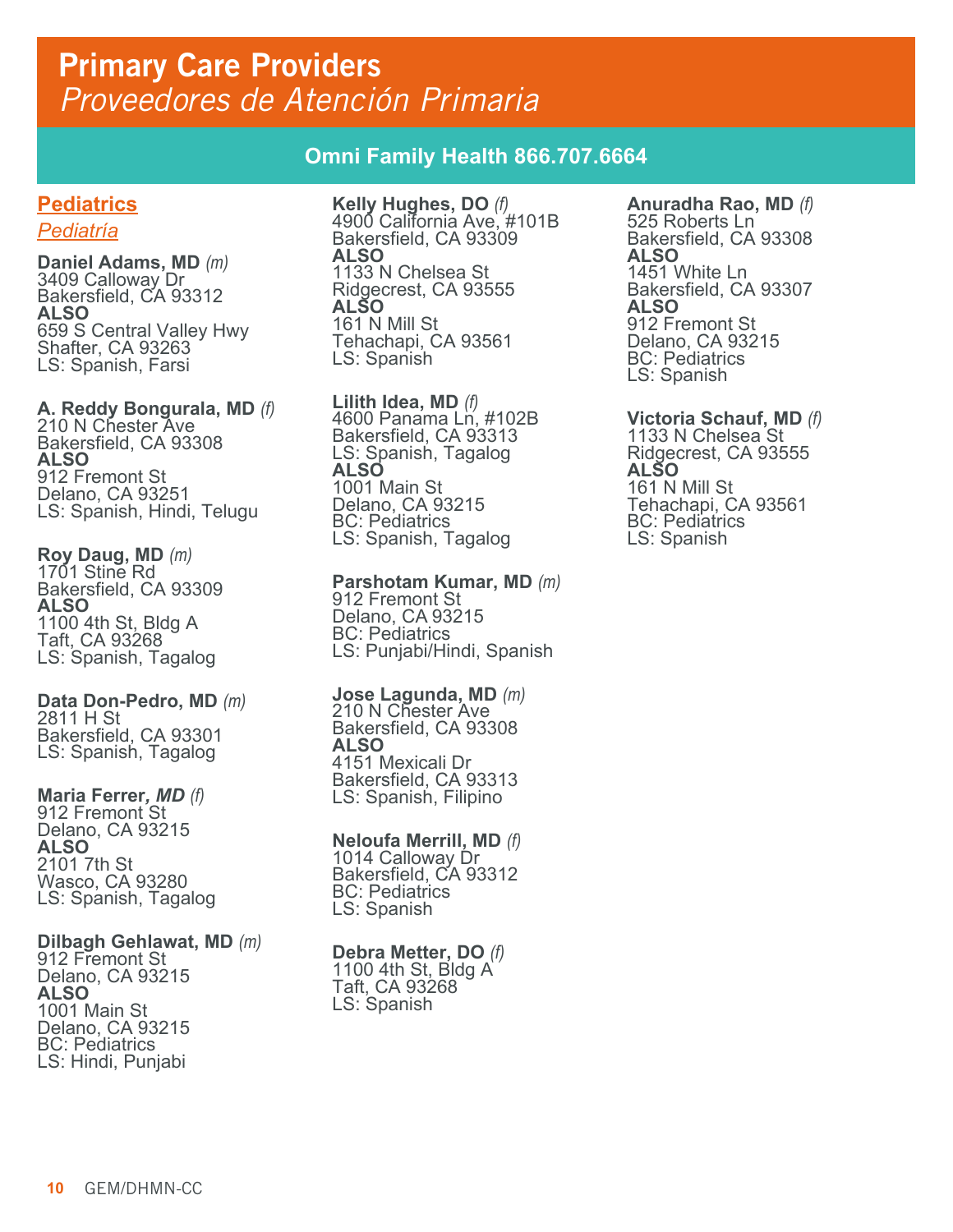## **Specialists** *Especialistas*

### **Allergy & Immunology** *Alergia e Inmunología*

**KERN ALLERGY MEDICAL CLINIC** 661.327.9693 1921 18th St Bakersfield, CA 93301 **ALSO** 661.721.8832 1402 Jefferson St Delano, CA 93215<br>• *Eric Boren, MD (m)* 

- *Eric Boren, MD (m) BC: Allergy & Immunology, Internal Medicine*<br>**• Tonny Tanus, MD** (m)
- *Tonny Tanus, MD (m) BC: Allergy & Immunology LS: Spanish*

## **Cardiology** *Cardiologia*

**ATUL AGGARWAL MD CARDIOLOGY CLINIC** 661.664.0100 1018 Calloway Dr Bakersfield, CA 93312 *• Atul Aggarwal, MD* ● *(m) BC: Cardiovascular Disease,*

- *Interventional Cardiology LS: Spanish*
- *Muhammad Chaudhry MD (m) BC: Cardiovascular Disease, Internal Medicine LS: Spanish, Hindi, Punjabi, Urdu*

#### **KERN CARDIOLOGY MEDICAL GROUP**

661.327.0807

4000 Physicians Blvd, Bldg E, #101 Bakersfield, CA 93301

*• Sarabjit Singh, MD (m) BC: Cardiovascular Disease LS: Spanish, Punjabi, Hindi, Chinese Accepting patients 17 & older Aceptando pacientes mayores de 17*

**COMPREHENSIVE CARDIOVASCULAR MEDICAL GROUP** 661.631.5544 5945 Truxtun Ave Bakersfield, CA 93309 **ALSO** 661.725.7818 432 Lexington St, #B Delano, CA 93215 **ALSO** 661.823.8604 20041 Valley Blvd, Unit 4 Tehachapi, CA 93561 *• Muhammad Bakhsh, MD (m) BC: Cardiovascular Disease, Internal Medicine LS: Spanish, Hindi, Punjabi, Urdu • Supratim Banerjee, MD (m) (Truxtun Ave, Lexington St only) BC: Cardiovascular Disease LS: Spanish, Hindi, Gujarati, Chinese • Moksedul Habib, MD (m) (Truxtun Ave only) BC: Cardiovascular Disease, Electrophysiology LS: Spanish, Bengali Accepting patients 16 & older Aceptando pacientes mayores de 16 • Nasser Khan, MD (m) (Truxtun Ave, Valley Blvd only) BC: Cardiovascular Disease LS: Spanish, Hindi, Urdu, Punjabi Accepting patients 16 & older Aceptando pacientes mayores de 16 • Viral Mehta, MD (m) (Truxtun Ave, Lexington St only) BC: Cardiovascular Disease, Interventional Cardiology LS: Spanish, Hindi, Gujarati Accepting patients 16 & older Aceptando pacientes mayores de 16 • Emad Najjar, MD (m) (Truxtun Ave only) BC: Cardiovascular Disease LS: Spanish Accepting patients 16 & older Aceptando pacientes mayores de 16 • N. Thayapran, MD (m) (Truxtun Ave only) BC: Cardiovascular Disease LS: Spanish, Tamil Accepting patients 16 & older Aceptando pacientes mayores de 16*

## **DIGNITY HEALTH MEDICAL GROUP**

661.321.3161 3838 San Dimas St, #B-201 Bakersfield, CA 93301

- *Armando Gonzalez, MD (m) BC: Cardiovascular Disease, Internal Medicine*
- *BC: Cardiovascular Diséase,<br>Interventional Cardiology<br>LS: Cantonese Accepting patients 18 & older Aceptando pacientes mayores de 18*
- *Caleb Thompson, MD (m) BC: Cardiovascular Disease, Internal Medicine*

**HEART RHYTHM CLINIC** 661.633.1983 2007 17th St Bakersfield, CA 93301<br>• Shyam Nair, MD (m) **BC: Cardiovascular Disease,**  Cardiac Electrophysiology, Internal Medicine *Accepting patients 16 & older Aceptando pacientes mayores de 16*

**LEOPOLDO PUGA, MD** 661.327.7842

8327 Brimhall Rd, #701 Bakersfield, CA 93312 *• Leopoldo Puga, MD (m)* LS: Spanish

**SOUTHERN CA CARDIAC ELECTROPHYSIOLOGY** 661.843.6464 500 Old River Rd, #260 Bakersfield, CA 93311<br>• Jared Salvo, DO (m) *• Jared Salvo, DO (m) BC: Cardiovascular Disease,* 

*Cardiac Electrophysiology*

BC: Board Certified / *Certificado por la junta*

LS: Languages spoken in addition to English / *Idiomas que se hablan además de Ingles*

**11** ● Currently not accepting new patients / *Actualmente no acepta pacientes nuevos*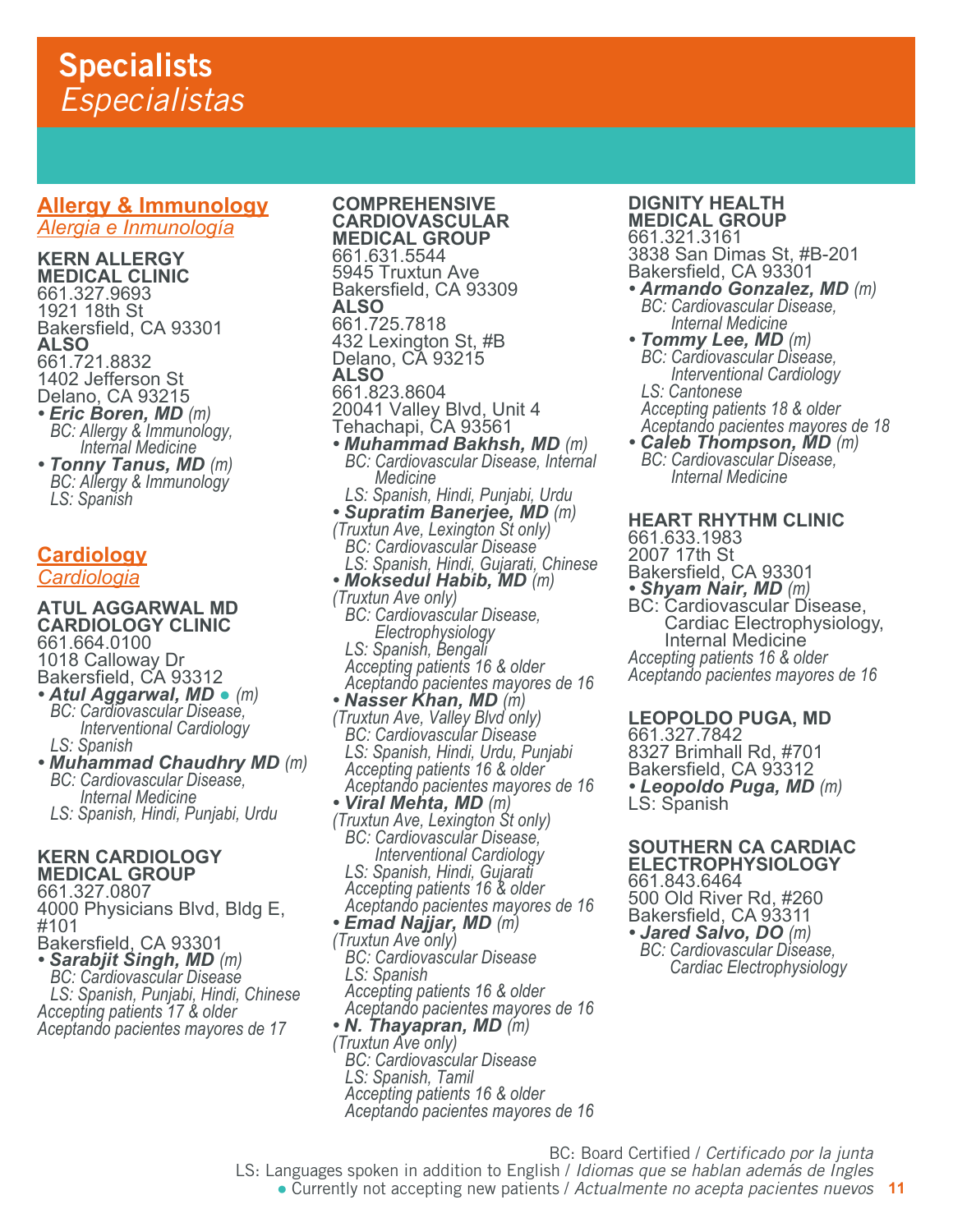## **Specialists** *Especialistas*

## **Cardiology, Pediatric** *Cardiologia, Pediátrica*

**PEDIATRIC HEART CENTER** 661.664.0808 500 Old River Rd, #105 Bakersfield, CA 93311<br>• Aaron Banks, MD (m) *• Aaron Banks, MD (m)* BC: Pediatric Cardiology LS: Spanish

## **Chiropractic**

*Quiropráctica Medical participation may be limited*

**ADVANCED CHIROPRACTIC** 661.327.7074 1001 Tower Way, #130 Bakersfield, CA 93309 *• Steven Salyers, DC (m)*

**BOBBY J BRAMLETT** 661.321.3466 6001 Truxtun Ave, #D400 Bakersfield, CA 93309 *• Bobby Bramlett, DC (m)*

**DAVID C. FLORES, D.C.** 661.845.1188 10412 Main St Lamont, CA 93241 *• David Flores, DC (m)* LS: Spanish

**HERRERA INTEGRATED CHIROPRACTIC** 661.634.9900 3015 Calloway Dr, #D6 Bakersfield, CA 93312 *• Rudy Herrera, DC (m)* LS: Spanish

## **HEYART CHIROPRACTIC**

661.327.2622 1001 Tower Way, #130 Bakersfield, CA 93309 *• Gregory Heyart, DC (m)* LS: Spanish

#### **HOFFMAN CHIROPRACTIC** 661.873.4742 2140 Brundage Ln Bakersfield, CA 93304 *• Grant Hoffman, DC (m)*

**MORRIS CHIROPRACTIC** 661.246.4026 2100 19th St, #C Bakersfield, CA 93301 *• Jon Morris, DC (m)*

**SHROPSHIRE CHIROPRACTIC, INC** 661.864.7999 2530 F St, #102 Bakersfield, CA 93301 *• Kristal Shropshire, DC (f)*

**SPARKS CHIROPRACTIC** 661.765.2225 1107 Kern St, #7 Taft, CA 93268 *• Keith Sparks, DC (m)*

**WASCO CHIROPRACTIC** 661.758.3001 1241 7th St

Wasco, CA 93280 *• Carol Hamilton, DC (f)*

## **Dermatology** *Dermatología*

**ANA CARDENAS DERMATOLOGY** 661.410.7546 3400 Calloway Dr, #200 Bakersfield, CA 93312 *• Ana Cardenas, MD (f)* BC: Dermatology LS: Spanish

**BAKERSFIELD DERMATOLOGY & SKIN CANCER MEDICAL GROUP** 661.327.3756 5101 Commerce Dr, #101 Bakersfield, CA 93309 **• Jeffrey Crowley, MD** (m) **BC: Dermatology**<br>LS: Spanish **• Shanna Treanor, MD (f)**  *LS: Spanish*

**COMPREHENSIVE BLOOD & CANCER CENTER (CBCC)** 661.322.2206 6501 Truxtun Ave Bakersfield, CA 93309

• Neal Ammar, MD (m)  *LS: Spanish, Arabic Accepting patients 18 & older Aceptando pacientes mayores de 18*

*• Geover Fernandez, MD (m) BC: Dermatology Accepting patients 18 & older Aceptando pacientes mayores de 18*

**LA LASER CENTER, PC** 661.322.2700 8605 Camino Media, #300 Bakersfield, CA 93311 **ALSO** 661.322.2700 5600 California Ave, #101 Bakersfield, CA 93309 **ALSO** 661.322.2700 300 Old River Rd, #120 Bakersfield, CA 93311 **ALSO** 661.430.9070 1317 Main St, #B Delano, CA 93215 **ALSO** 760.446.9007 1200 N China Lake Blvd, #A Ridgecrest, CA 93555 **ALSO** 661.947.9000 276 S Mill St, #B & #C Tehachapi, CA 93561 **ALSO** 661.430.9070 1317 Main St, #B Delano, CA 93215<br>• Sam Abaza, MD (m) *• Sam Abaza, MD (m) (Camino Media, California Ave, Old River Rd, Main St, N China Lake Blvd only) • Farah Awadalla, MD (m) (Camino Media, California Ave, Old River Rd, Main St, N China Lake Blvd only) BC: Dermatology LS: Greek • Erik Cabral, MD (m) (S Mill St, Main St only) BC: Dermatology LS: Spanish*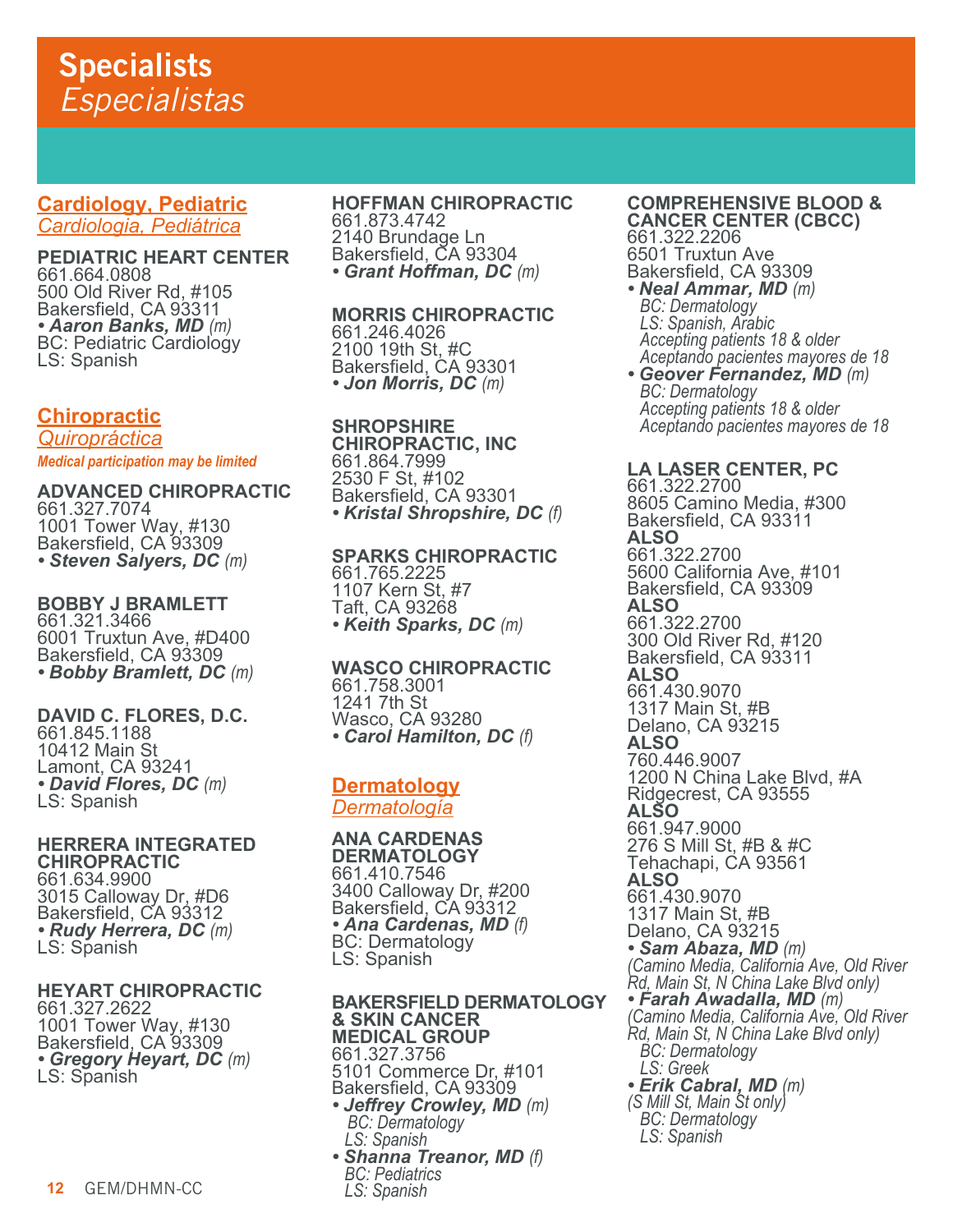*• Daniel Taheri, MD (m) (Camino Media, California Ave, Old River Rd, Main St, N China Lake Blvd only) BC: Dermatology LS: Farsi*

*• Richard Winklemann, DO (m) (California Ave, Camino Media, Old River only) BC: Dermatology, Micrographic Dermatologic Surgery*

## **Electrophysiology**

*Electrofisiologia*

**HEART RHYTHM CLINIC** 661.633.1983 2007 17th St Bakersfield, CA 93301<br>• Shyam Nair, MD (m) **BC: Cardiovascular Disease,**  Cardiac Electrophysiology, Internal Medicine *Accepting patients 16 & older Aceptando pacientes mayores de 16*

#### **SOUTHERN CA CARDIAC ELECTROPHYSIOLOGY** 661.843.6464 500 Old River Rd, #260 Bakersfield, CA 93311<br>• Jared Salvo, DO (m) *• Jared Salvo, DO (m) BC: Cardiovascular Disease, Cardiac Electrophysiology*

## **Endocrinology, Diabetes, & Metabolism**

*Endocrinología, Diabetes, y Metabolismo*

## **CENTRIC HEALTH**

661.748.1999 3008 Sillect Ave, #220 Bakersfield, CA 93308 **ALSO** 4531 Buena Vista Rd, #140 Bakersfield, CA 93311 *• Atam Singh, MD (m)* LS: Spanish *Accepting patients 16 & older Aceptando pacientes mayores de 16*

## **CLINICA SIERRA VISTA**

661.324.1455 2000 Physicians Blvd Bakersfield, CA 93301 *• M. Linares Valderrama, MD (f)* BC: Internal Medicine

## **COMPREHENSIVE CARE CENTER**

661.324.1455 2000 Physicians Blvd Bakersfield, CA 93301 **•** *M. Linares Valderrama, MD (f)*<br>BC: Internal Medicine

## **DIGNITY HEALTH MEDICAL GROUP**

661.327.1431 9500 Stockdale Hwy, #201 Bakersfield, CA 93311 **ALSO** 661.327.1431 9500 Stockdale Hwy, #203 Bakersfield, CA 93311 *• Harshit Shah, MD (m) (#201 only) BC: Endocrinology, Diabetes, & Metabolism; Internal Medicine LS: Spanish • Sukhmani Singh, MD (f) (#203 only) BC: Internal Medicine*

#### **JASLEEN DUGGAL, MD** 661.748.1999 3008 Sillect Ave, #220 Bakersfield CA 93308<br>• Jasleen Duggal, MD (f) *• Jasleen Duggal, MD (f)* BC: Endocrinology, Diabetes,

& Metabolism

## **Endocrinology, Pediatric** *Endocrinología, Pediátrica*

**PEDIATRIC ENDOCRINOLOGY & DIABETES CONSULTANTS** 661.836.7799 6001-A Truxtun Ave, #130 Bakersfield, CA 93309 • **John Ching, MD** (m)<br>BC: Pediatric Endocrinology, **Pediatrics** LS: Spanish, Chinese

## **Endocrinology, Reproductive** *Endocrinología, Reproductiva*

#### **RAMCHANDRA RAO AYYAGARI, MD** 661.323.3266 3535 San Dimas St, #20 Bakersfield, CA 93301 *• Ramchandra Ayyagari, MD (m)* BC: Reproductive Endocrinology, Obstetrics/Gynecology LS: Spanish, Hindi

## **Gastroenterology**

*Gastroenterología*

**KERN GASTROENTEROLOGY MEDICAL GROUP** 661.324.1203 5959 Truxtun Ave, #200 Bakersfield, CA 93309 **ALSO** 661.324.1203 1519 Garces Hwy #3 Delano, CA 93215 *• Harpal Bhaika, MD (m) (Truxtun Ave only) BC: Gastroenterology LS: Spanish, Hindi Accepting patients 16 & older Aceptando pacientes mayores de 16 • Rabinder Bhogal, MD (m) (Truxtun Ave only) BC: Gastroenterology Internal Medicine LS: Spanish, Hindi Accepting patients 16 & older*

 *Aceptando pacientes mayores de 16*

BC: Board Certified / *Certificado por la junta*

LS: Languages spoken in addition to English / *Idiomas que se hablan además de Ingles*

**13** ● Currently not accepting new patients / *Actualmente no acepta pacientes nuevos*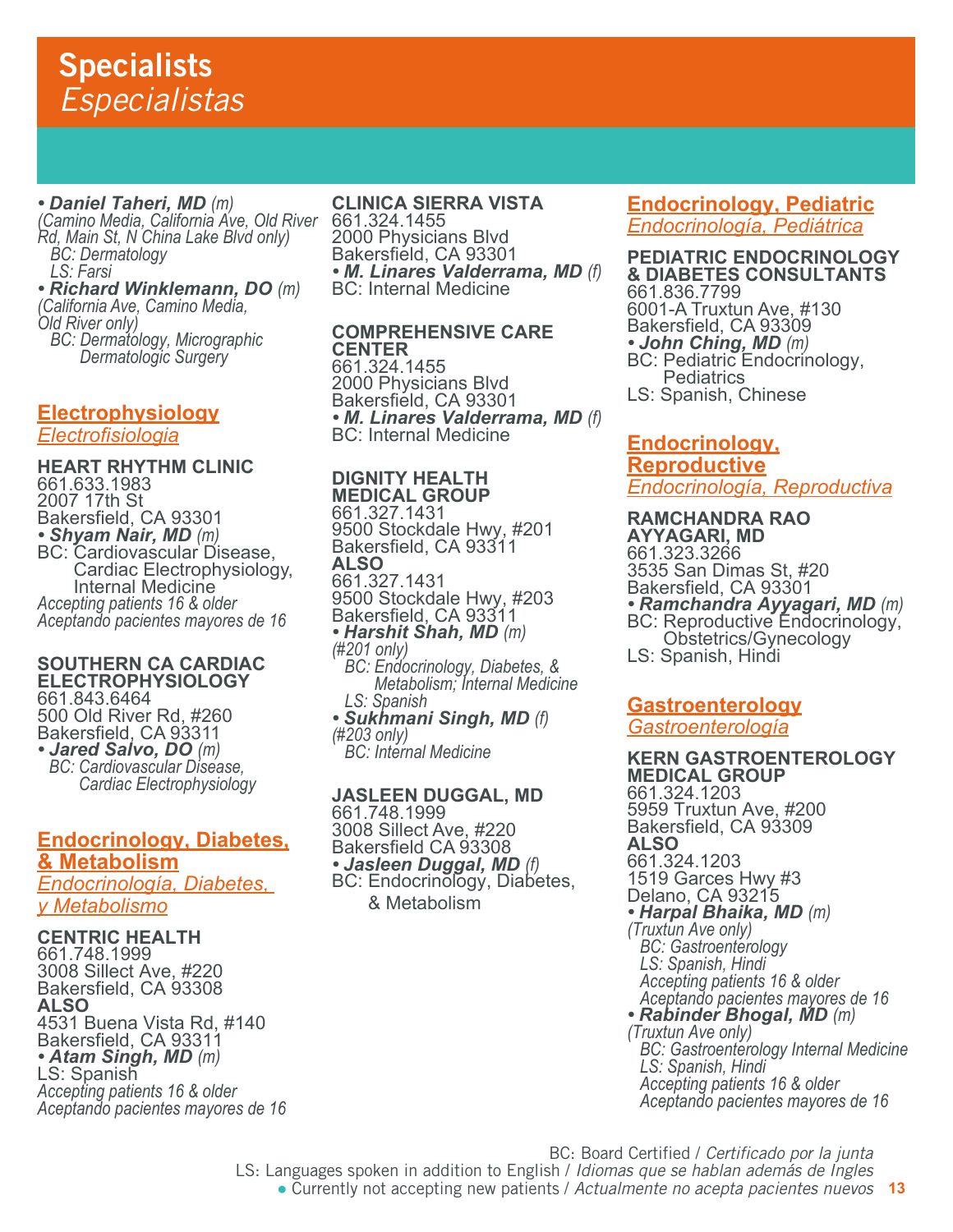## **Specialists** *Especialistas*

## *• Tabassum Chowdhury, MD (f) (Truxtun Ave only)*

 *BC: Gastroenterology LS: Spanish, Hindi Accepting patients 16 & older Aceptando pacientes mayores de 16*

*• Ishaan Kalha, MD (m) BC: Gastroenterology LS: Punjabi, Hindi*

### *• Robin Matuk, MD (m) (Truxtun Ave only) BC: Gastroenterology LS: Spanish Accepting patients 16 & older Aceptando pacientes mayores de 16*

**RAJEEV KRISHAN, MD** 661.735.3915 9900 Stockdale Hwy, #208 Bakersfield, CA 93311 *• Rajeev Krishan, MD (m)* BC: Gastroenterology, Internal Medicine LS: Spanish *Accepting patients 18 & older Aceptando pacientes mayores de 18*

#### **RAJEEV R MANU, MD/ NANDAKUMAR RAVI, MD** 661.588.8725 9870 Brimhall Rd, #100 Bakersfield, CA 93312

- *Rajeev Manu, MD (m) BC: Gastroenterology, Internal Medicine LS: Spanish, Indian*
- *Nandakumar Ravi, MD (m) BC: Gastroenterology LS: Spanish, Kannada Accepting patients 14 & older Aceptando pacientes mayores de 14*

## **Hematology/Oncology** *Hematología/Oncología*

**BLOOD & CANCER THERAPEUTICS** 661.491.5060 4500 Morning Dr, #105 Bakersfield, CA 93306 *• Vinh-Linh Nguyen, MD (m)* LS: Spanish, Vietnamese, French *Accepting patients 18 & older Aceptando pacientes mayores de 18*

**COMPREHENSIVE BLOOD & CANCER CENTER (CBCC)** 661.322.2206 6501 Truxtun Ave Bakersfield, CA 93309

- *Alan Cartmell, MD (m) BC: Internal Medicine LS: Spanish*
- *David Kanamori, MD (m) LS: Spanish Accepting patients 18 & older Aceptando pacientes mayores de 18*
- *Kim Ng, MD (m) BC: Internal Medicine LS: Mandarin Accepting patients 18 & older Aceptando pacientes mayores de 18*
- *Ravi Patel, MD (m) BC: Internal Medicine*
- *Pradip Rustagi, MD (m) BC: Internal Medicine Accepting patients 18 & older Aceptando pacientes mayores de 18*
- *Shawn Shambaugh, MD (m) Accepting patients 18 & older Aceptando pacientes mayores de 18*

**RIO BRAVO ONCOLOGY** 661.491.5060 4500 Morning Dr, #105 Bakersfield, CA 93306 • *Alexander Gaitanis, DO (m)*<br>BC: Medical Oncology, Internal Medicine

## **HIV/AIDS**

*VIH/SIDA*

## **COMPREHENSIVE**

**CARE CENTER** 833.678.2781 625 34th St, #100 & #200 Bakersfield, CA 93301 *• J. Rodriguez-Garcia, MD (m)* LS: Spanish

## **FRANCO FELIZARTA, MD**

661.324.3128 3535 San Dimas St, #24 Bakersfield, CA 93301 *• Franco Felizarta, MD (m)* BC: Infectious Diseases, HIV/AIDS Specialist LS: Spanish, Tagalog

#### **RIO BRAVO FAMILY MEDICINE** 661.872.1000

2601 Oswell St, #101 Bakersfield, CA 93306<br>• *Navin Amin, MD (m)* 

- **BC: Infectious Diseases,** Internal Medicine
- LS: Spanish, Gujarati, Hindi  *Accepting patients 16 & older Aceptando pacientes mayores de 16*

## **Infectious Diseases**

*Enfermedades Infecciosas*

**BARTZ-ALTADONNA COMMUNITY HEALTH CENTER** 661.874.4050 9300 N Loop Blvd, #C California, CA 93505 *• Nelson Garcia, MD (m)* BC: Internal Medicine LS: Spanish

## **CENTRIC HEALTH**

661.664.0252 4813 Coffee Rd, #200 Bakersfield, CA 93308<br>• *Navin Amin, MD (m)* **BC: Infectious Diseases,** Internal Medicine

## **COMPREHENSIVE BLOOD &**

**CANCER CENTER (CBCC)** 661.322.2206 6501 Truxtun Ave Bakersfield, CA 93309 *• Randolph Senining, MD (m)* BC: Infectious Diseases

## **FRANCO FELIZARTA, MD**

661.324.3128 3535 San Dimas St, #24 Bakersfield, CA 93301<br>• *Franco Felizarta, MD (m) • Franco Felizarta, MD (m)* BC: Infectious Diseases, **HIV/AIDS** Specialist LS: Spanish, Tagalog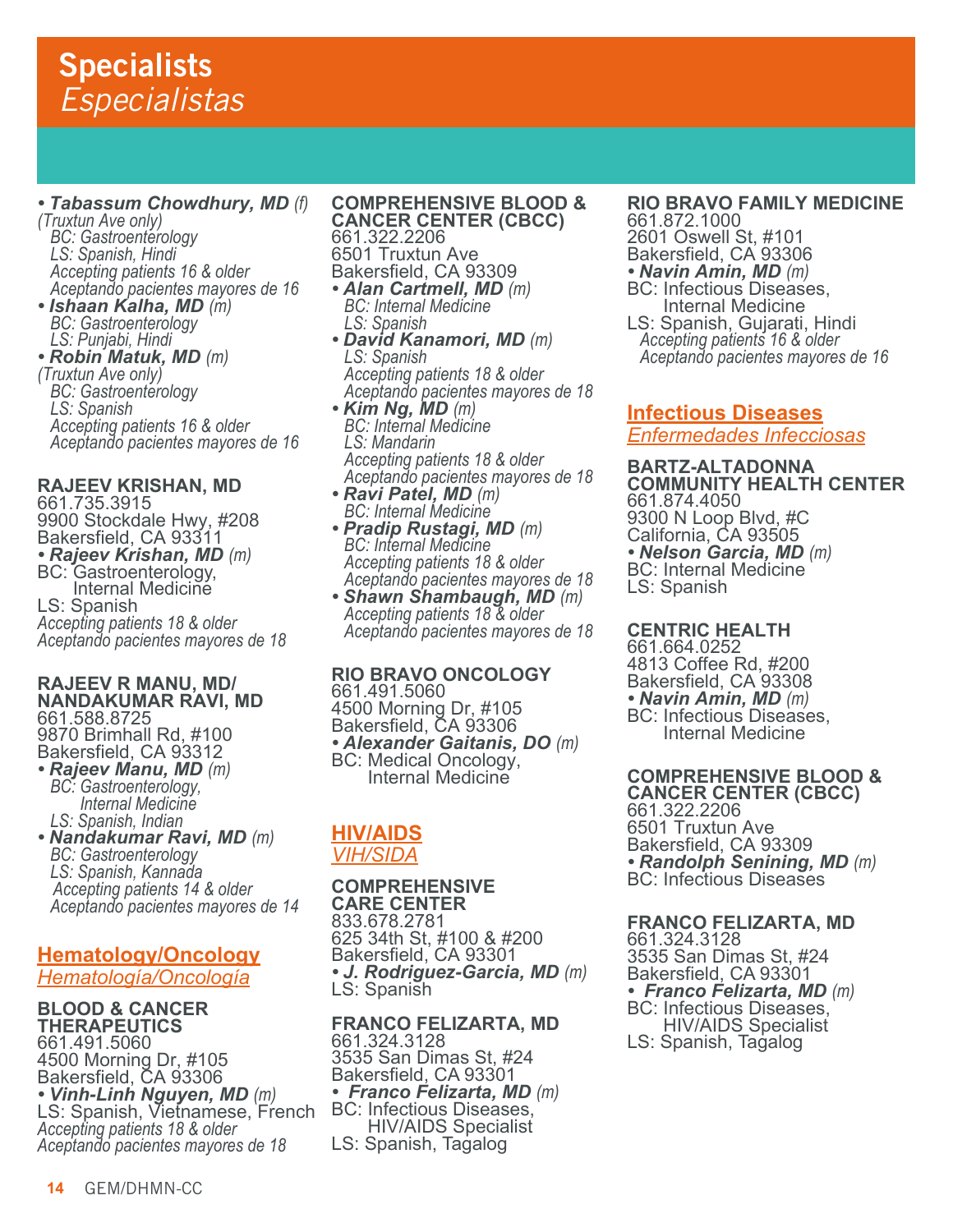**KERN COUNTY MEDICAL CLINIC** 661.325.2448 2222 19th St Bakersfield, CA 93301<br>• See-Ruern Kitt, MD (f) *• See-Ruern Kitt, MD (f)* BC: Infectious Diseases, Allergy & Immunology LS: Thai

## **RIO BRAVO FAMILY MEDICINE**

661.872.1000 2601 Oswell St, #101 Bakersfield, CA 93306 *• Navin Amin, MD (m)* BC: Infectious Diseases, Internal Medicine LS: Spanish, Gujarati, Hindi  *Accepting patients 16 & older Aceptando pacientes mayores de 16*

## **Maternal Fetal Medicine**

*Medicina Fetal Materna*

**RAMIN SAMADI, MD** 661.259.5617 2501 H St, #B Bakersfield, CA 93301<br>• Ramin Samadi, MD (m) *• Ramin Samadi, MD (m)* BC: Maternal Fetal Medicine, Obstetrics/Gynecology LS: Spanish, Farsi

## **SAN DIMAS MEDICAL GROUP**

661.663.4800 100 Old River Rd Bakersfield, CA 93311 *• Alejandro Soffici, MD (m) BC: Obstetrics/Gynecology*

#### **Naturopathy** *Naturopatía*

## **COMPREHENSIVE BLOOD & CANCER CENTER (CBCC)**

661.322.2206 6501 Truxtun Ave Bakersfield, CA 93309<br>• Kalyan Gaddam, ND (m) *• Kalyan Gaddam, ND (m) Not a provider for Blue Shield California No es un proveedor de Blue Shield de California*

## **Nephrology** *Nefrología*

**CENTRAL KERN NEPHROLOGY** 661.323.2847 5030 Office Park Dr Bakersfield, CA 93309 **ALSO** 559.788.6207 2535 16th St Bakersfield, CA 93301 **ALSO** 559.788.6207 1980 Cecil Ave Delano, CA 93215 *• Melody Dumlao, MD (f) 559.788.6207 (Cecil Ave only) BC: Nephrology*

 *LS: Spanish, Tagalog Accepting patients 16 & older Aceptando pacientes mayores de 16*

- *Apurv Khanna MD (m) 661.323.2847 (Office Park Dr only) BC: Internal Medicine*
- *Parham Mokri, MD (m) 661.323.2847 (Office Park Dr only) BC: Nephrology, Internal Medicine LS: Farsi Accepting patients 18 & older*
- *Aceptando pacientes mayores de 18 • Tariq Mubin, MD (m) 661.323.2847 BC: Nephrology, Internal Medicine LS: Hindi Accepting patients 16 & older Aceptando pacientes mayores de 16*
- **Uma Varanasi, MD** *(m) 661.323.2847 BC: Nephrology, Internal Medicine Accepting patients 16 & older Aceptando pacientes mayores de 16*

## **THE NEPHROLOGY GROUP**

661.588.9999 3933 Coffee Rd, #B Bakersfield, CA 93308 **ALSO** 432 Lexington St, #A Delano, CA 93215 **ALSO** 20041 Valley Blvd, #3 Tehachapi, CA 93561 **ALSO** 6621 Lake Isabella Blvd Lake Isabella, CA 93240

- 
- *Slamat Ali, MD (m) BC: Nephrology, Internal Medicine • Sudhir Joshi, MD (m) BC: Nephrology, Internal Medicine*
- *LS: Punjabi*
- *Hashim Kazmi, MD (m)**LS: Spanish*
- *Peter McCauley, MD (m) LS: Spanish*
- *Nishkarsh Saxena, MD (m) BC: Nephrology, Internal Medicine LS: Spanish, Hindi Accepting patients 18 & older Aceptando pacientes mayores de 18*

## **Neurology**

## *Neurología*

**BAKERSFIELD NEUROSCIENCE & SPINE INSTITUTE** 661.872.9999

2601 Oswell St, #101 Bakersfield, CA 93306

*• Kaveh Saremi, MD (m)* BC: Neurology, Clinical Neurophysiology LS: Spanish

**JERI YVONNE WILLIAMS MOVEMENT DISORDERS NEUROLOGY** 661.679.3590 8327 Brimhall Rd, #703 Bakersfield, CA 93312

*• Jeri Williams, MD (f)*

#### **KERN COUNTY NEUROLOGICAL MEDICAL GROUP** 661.322.3008

1705 28th St Bakersfield, CA 93301 **ALSO** 1711 28th St, #A

- Bakersfield, CA 93301 *• Sameh Labib, MD (m)**LS: Spanish, Arabic*
- 
- **Jian Lin, MD** *(m) LS: Cantonese*
- *LS: Spanish, Tagalog Mandarin*

BC: Board Certified / *Certificado por la junta*

**15** ● Currently not accepting new patients / *Actualmente no acepta pacientes nuevos* LS: Languages spoken in addition to English / *Idiomas que se hablan además de Ingles*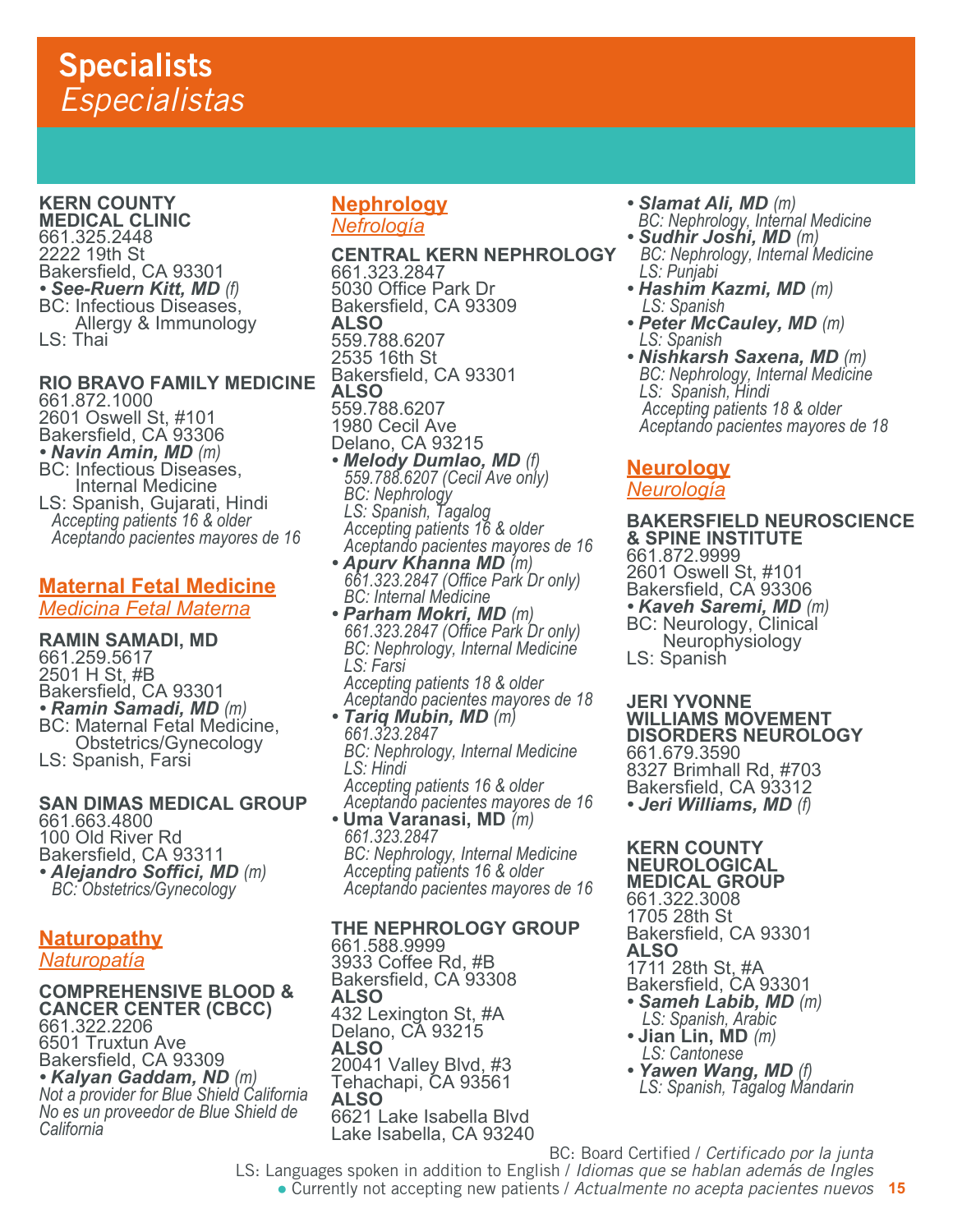**KERN VALLEY HEALTHCARE DISTRICT** 760.379.1791 6425 Lynch Canyon Dr Lake Isabella, CÀ 93240<br>• *Farzin Pedouim, MD (m)* 

*• Farzin Pedouim, MD (m) BC: General Psychiatry & Neurology*

**KATAYOUN SABETIAN, MD INC.** 661.322.4601 2323 16th Street, #206 Bakersfield, CA 93301 *• Katayoun Sabetian, MD (f)* BC: Neurology, Sleep Medicine BC: Neurology, Sleep Medicine<br>LS: Spanish

**MAHEEP VIRDI, MD & ASSOCIATES** 661.432.7851 8307 Brimhall Rd, #1702 Bakersfield, CA 93312 **ALSO** 8311 Brimhall Rd, #1903 Bakersfield, CA 93312 *• Maheep Birdi, MD (m) (8307 Brimhall Rd only) BC: Psychiatry & Neurology LS: Spanish, Punjabi, Hindi, Tagalog Accepting patients 16 & older Aceptando pacientes mayores de 16 • Luis Natali, MD (m) (8311 Brimhall Rd only) LS: Spanish Accepting patients 18 & older Aceptando pacientes mayores de 18*

#### **RICHARD**

#### **ALEXAN-SHIRABAD, MD**

661.395.0900

- 4900 Commerce Dr, #A
- Bakersfield, CA 93301
- **R. Alexan-Shirabad, MD** (m)<br>BC: Neurology
- 
- LS: Spanish, French, Armenian, Turkish

**UNITED NEUROSCIENCE** 661.632.7126 3838 San Dimas St, #A-140 Bakersfield, CA 93301 **ALSO** 661.324.0500 3838 San Dimas St, #A-250 Bakersfield, CA 93301 *• Venkata Dandamudi, MD (m) BC: Neurology • Ashish Gajjar, MD (m) (#A-140 only) BC: Neurology • H Prasad Kunhi Veedu, MD (m) (#A-140 only) BC: Neurology, Epilepsy LS: Malayalam • Theodore Popa, MD (m) (#A-140 only) • Laura Ragoonanan, MD (f) (#A-140 only)* ` *BC: Neurology*<br>• *Axel Rosengart, MD (m) • Axel Rosengart, MD (m) BC: Neurology, Vascular Neurology LS: German • Kiron Thomas, MD (m) (#A-140 only) BC: Neurology*

#### **VALLEY NEUROLOGY GROUP** 661.776.3876 3400 Calloway Dr, #100

Bakersfield, CA 93312 *• V. Janakiraman, MD (m) BC: Neurology LS: Tamil, Hindu, Spanish Accepting patients of all ages for Epilepsy, 14 and older for other services Aceptando pacientes de todos edades por Epilepsia, mayores de 14 por otros servicios*

*• Vinutha Ravi, MD (f) BC: Neurology LS: Spanish, Tagalog, Hindu Accepting patients 15 & older Aceptando pacientes mayores de 15*

#### **Oncology, Gynecology** *Oncología, Ginecología*

**PACIFIC GYNECOLOGIC SPECIALISTS** 661.326.1401 2011 19th St Bakersfield, CA 93301 **• John Schlaerth, MD** (m)<br>BC: Gynecologic Oncology

### **Ophthalmology** *Oftalmologia*

**BAKERSFIELD EYE INSTITUTE** 661.589.9400 7508 Meany Ave Bakersfield, CA 93308 *• David Hair, MD (m)* BC: Ophthalmology

## **GEORGE ALEXANDRAKIS, MD**

661.323.4200 1851 Oak St, #B Bakersfield, CA 93301 *• George Alexandrakis, MD (m)* BC: Ophthalmology LS: Spanish, Greek *Accepting patients 18 & older Aceptando pacientes mayores de 18*

### **SANDEEP S. WALIA, MD**

661.393.2331 215 China Grade Loop Bakersfield, CA 93308 *• Sandeep Walia, MD (m)* LS: Hindi

### **TRIANGLE EYE INSTITUTE**

661.631.2020 9700 Brimhall Rd Bakersfield, CA 93312<br>• Steven Yaplee, MD (m) *• Steven Yaplee, MD (m)* BC: Ophthalmology LS: Spanish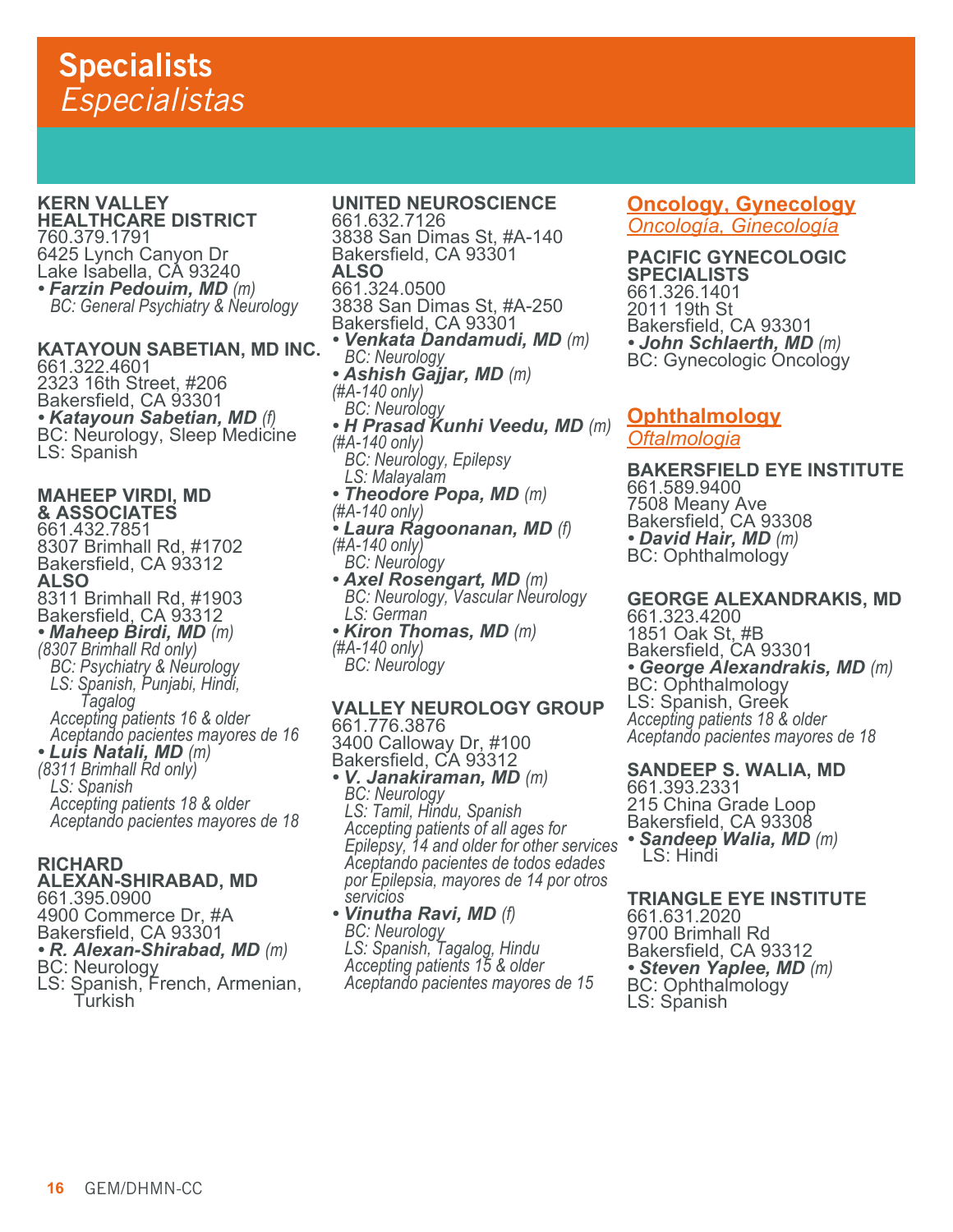## **Specialists** *Especialistas*

## **Ophthalmology, Retinal** *Oftalmologia, Retina*

#### **CALIFORNIA RETINA CONSULTANTS** 661.325.4393

5555 Business Park Dr, #100 Bakersfield, CA 93309

- *Nika Bagheri, MD (f) LS: Spanish, Persian*
- Dilsher Dhoot, MD (m)  *LS: Spanish*
- *Daniel Learned, MD (m) BC: Ophthalmology LS: Spanish*
- *Julia Sein, MD (f) BC: Ophthalmology LS: Spanish, Burmese*
- *Nathan Steinle, MD (m) BC: Ophthalmology LS: Spanish*

## **Otolaryngology (ENT)** *Otorrinolgaringología (ENT)*

**GARY K ZERLIN, MD** 661.327.3448 2103 18th St Bakersfield, CA 93301<br>• Gary Zerlin, MD • (m) **BC: Otolaryngology/ENT** LS: Spanish

#### **SATISH R. VADAPALLI, MD INC** 661.259.2500 8307 Brimhall Rd, #1706 Bakersfield, CA 93312 *• Satish Vadapalli, MD* ● *(m)* BC: Otolaryngology, Sleep Medicine LS: Spanish

#### **SATYA PAL ARYA, MD** 661.327.0300

2011 Truxtun Ave Bakersfield, CA 93301<br>• Satya Arya, MD (m) *• Satya Arya, MD (m)* BC: Otolaryngology/ENT LS: Spanish

## **Pain Management**

*Manejo del Dolor*

#### **CENTRAL VALLEY PAIN MANAGEMENT** 661.327.9300

6401 Truxtun Ave, #B Bakersfield, CA 93309 *• J Rao Grandhe, MD (m)* LS: Spanish, Hindi *Accepting patients 15 & older Aceptando pacientes mayores de 15*

### **JOHN L. BRAZILL, MD, A MEDICAL CORPORATION** 661.395.1335 2323 16th St, #504 Bakersfield, CA 93301 *• John Brazill, MD (m)* BC: Pain Medicine, Anesthesiology LS: Spanish

#### **PAIN INSTITUTE OF CENTRAL CALIFORNIA** 661.665.7880 9802 Stockdale Hwy, #105

Bakersfield, CA 93311<br>• **Carmen Fischer, MD** (f)

*• Carmen Fischer, MD (f) BC: Pain Medicine, Physical Medicine & Rehabilitation LS: Spanish, Romanian Accepting patients 18 & older Aceptando pacientes mayores de 18*

*• Arturo Palencia, MD (m)**LS: Spanish Accepting patients 18 & older Aceptando pacientes mayores de 18*

#### **PRISM PAIN & SPINE** 661.664.2300 300 Old River Rd, #200 Bakersfield, CA 93311 *• Daniel Krauchuk, DO (m)* BC: Pain Medicine, Physical Medicine and Rehab

#### **UNIVERSAL HEALTHCARE SERVICES** 661.587.2468

8303 Brimhall Rd, Bldg 1500 Bakersfield, CA 93312

- *R. Kuchakulla, MD (m) LS: Spanish*
- *Vinod Mungalpara, MD (m)**BC: Pain Management, Anesthesiology LS: Spanish*
- *Ashok Parmar, MD (m)**BC: Pain Management LS: Spanish*

## **VIPMD**

661.327.2901 2901 Sillect Ave, #201 Bakersfield, CA 93308<br>• **Daniel Krauchuk, DO** (m) **BC: Pain Medicine, Physical**  Medicine & Rehabilitation LS: Spanish *Accepting patients 18 & older Aceptando pacientes mayores de 18*

## **Pediatric Specialty Care**

*Atención Especializada Pediátrica*

**VALLEY CHILDREN'S HEALTHCARE** Eagle Oaks Specialty Care Center 661.564.3300 12500 Stockdale Hwy Bakersfield, CA 93314

**Physical Medicine & Rehabilitation** *Medicina Física y Rehabilitación*

**BAKERSFIELD NEUROSCIENCE & SPINE INSTITUTE** 661.872.9999 2601 Oswell St, #101 Bakersfield, CA 93306 *• Bettina Limjoco, MD (f)*

BC: Board Certified / *Certificado por la junta* LS: Languages spoken in addition to English / *Idiomas que se hablan además de Ingles*

**17** ● Currently not accepting new patients / *Actualmente no acepta pacientes nuevos*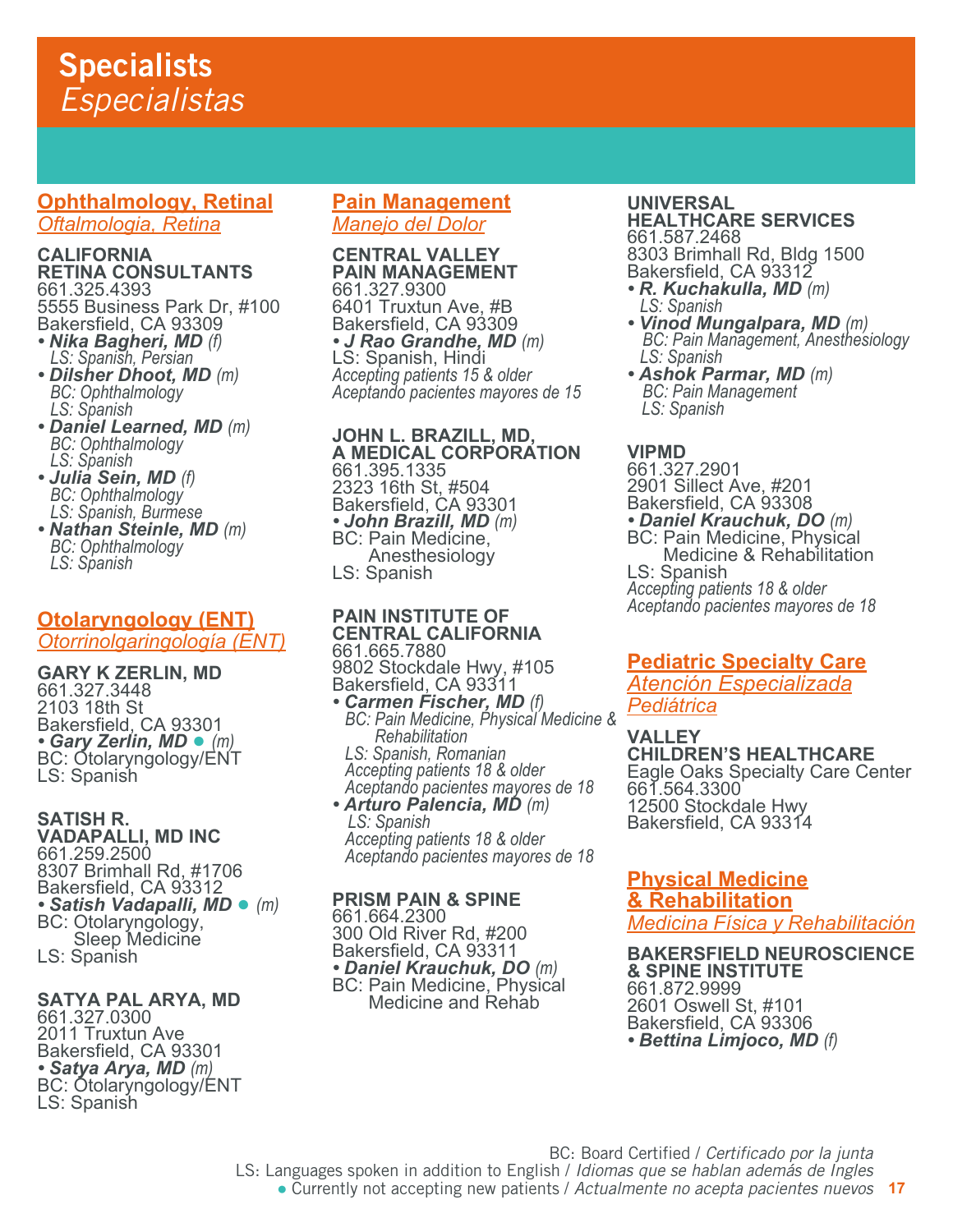#### **BRADFORD A. ANDERSON, MD**

661.616.5726 5001 Commerce Dr, #100 Bakersfield CA 93309<br>• Bradford Anderson, MD (m) **BC: Physical Medicine & Rehab,**  Spinal Cord Injury Medicine LS: Spanish

**EVAN DIMMITT, MD** 661.323.5500 5001 Commerce Drive Bakersfield, CA 93309 *• Evan Dimmitt, MD (m)*

## **LANGLOIS MEDICAL CORPORATION**

661.326.8035 230 S Montclair St, #101 Bakersfield, CA 93309<br>• Leo Langlois, MD (m) **BC: Physical Medicine & Rehab** LS: Spanish *Accepting patients 18 & older Aceptando pacientes mayores de 18*

### **MUSKOGEE REHABILITATION CLINIC** 661.336.0700 5251 Office Park Dr, #120 Bakersfield, CA 93309 **• Jay Yoo, MD •** (*m*)<br>BC: Physical Medicine & Rehab, Pain Medicine

LS: Korean

#### **SOUTHERN CALIFORNIA ORTHOPEDIC INSTITUTE**

**(Regents of the University of CA)** 661.328.5565 2400 Bahamas Dr, #200 Bakersfield, CA 93309 *• Asta Bloze, MD (m)* BC: Physical Medicine & Rehab LS: Spánish

## **Podiatry** *Podologia*

**FOOT & ANKLE INSTITUTE** 661.663.8483 9330 Stockdale Hwy, #400 Bakersfield, CA 93311 **ALSO** 661.822.5537 840 Tucker Rd, #G Tehachapi, CA 93561 **ALSO** 661.721.2090 432 Lexington St, #B Delano, CA 93215 *• Scott Davis, DPM (m) (Stockdale Hwy, Tucker Rd only)* *BC: Podiatry LS: Spanish (Stockdale Hwy, Tucker Rd only)*<br>• *Craig Jex, DPM (m) • Craig Jex, DPM (m) (Stockdale Hwy, Lexington St only) BC: Foot Surgery LS: Spanish, Dutch • Dinh-Chi Nguyen, DPM (m) (Stockdale Hwy only) LS: Spanish, Vietnamese • John Zimmerman, DPM (m) (Stockdale Hwy, Tucker Rd only)* *BC: Podiatry LS: Spanish*

## **Psychiatry** *Psiquiatría*

**ADVANCED MEDICAL PSYCHIATRIC SERVICES** *• Ravi Goklaney, MD (m)* 661.589.1200 3409 Calloway Dr, #601 Bakersfield, CA 93312 LS: Hindi, Punjabi, Gujarati

#### **KERN PSYCHIATRIC HEALTH & WELLNESS CENTER** 661.431.1555 8329 Brimhall Rd, Bldg 800, #804 Bakersfield, CA 93312 **ALSO** 661.471.2408 8307 Brimhall Rd, #1706 Bakersfield, CA 93312 **ALSO** 661.832.1667 6313 Schirra Ct, #1 Bakersfield, CA 93313

## **ALSO**

661.431.1555 6313 Schirra Ct, #100 Bakersfield, CA 93313

*• Ashhar Bhurgri, MD (m) (8329 Brimhall Rd only)*

- *LS: Hindi, Punjabi, Urdu • Veena Doddakashi, MD (f) BC: Psychiatry, Child/Adolescent Psychiatry*
- *Gerard Fernando, MD (m) BC: Psychiatry, Addiction Psychiatry LS: Spanish*
- *Mehr Karamat, MD (f) (8329 Brimhall Rd only) BC: Psychiatry LS: Spanish*
- *Iyengar Malini, MD (f) BC: Psychiatry LS: Hindi*
- *Franco Song-Seo, MD (m) BC: Psychiatry LS: Spanish*

## **RAUL Y. MENDOZA, MD**

661.834.8341 5500 Ming Ave, #210 Bakersfield, CA 93309 *• Raul Mendoza, MD (m) LS: Filipino*

## **Pulmonology** *Neumología*

**AMY K. MEHTA, MD** 661.323.5300 3838 San Dimas, Bldg A, #250 Bakersfield, CA 93301<br>• Amy Mehta, MD (f) *• Amy Mehta, MD (f)* BC: Pulmonary Disease

#### **COMPREHENSIVE PULMONARY & CRITICAL CARE ASSOCIATES**

661.633.5474 2828 H St, #D Bakersfield, CA 93301<br>• Alpha Anders, MD (m) *• Alpha Anders, MD (m)* BC: Pumonary Diseases, Critical Care Medicine, Internal Medicine LS: Spanish, Mandarin, Hebrew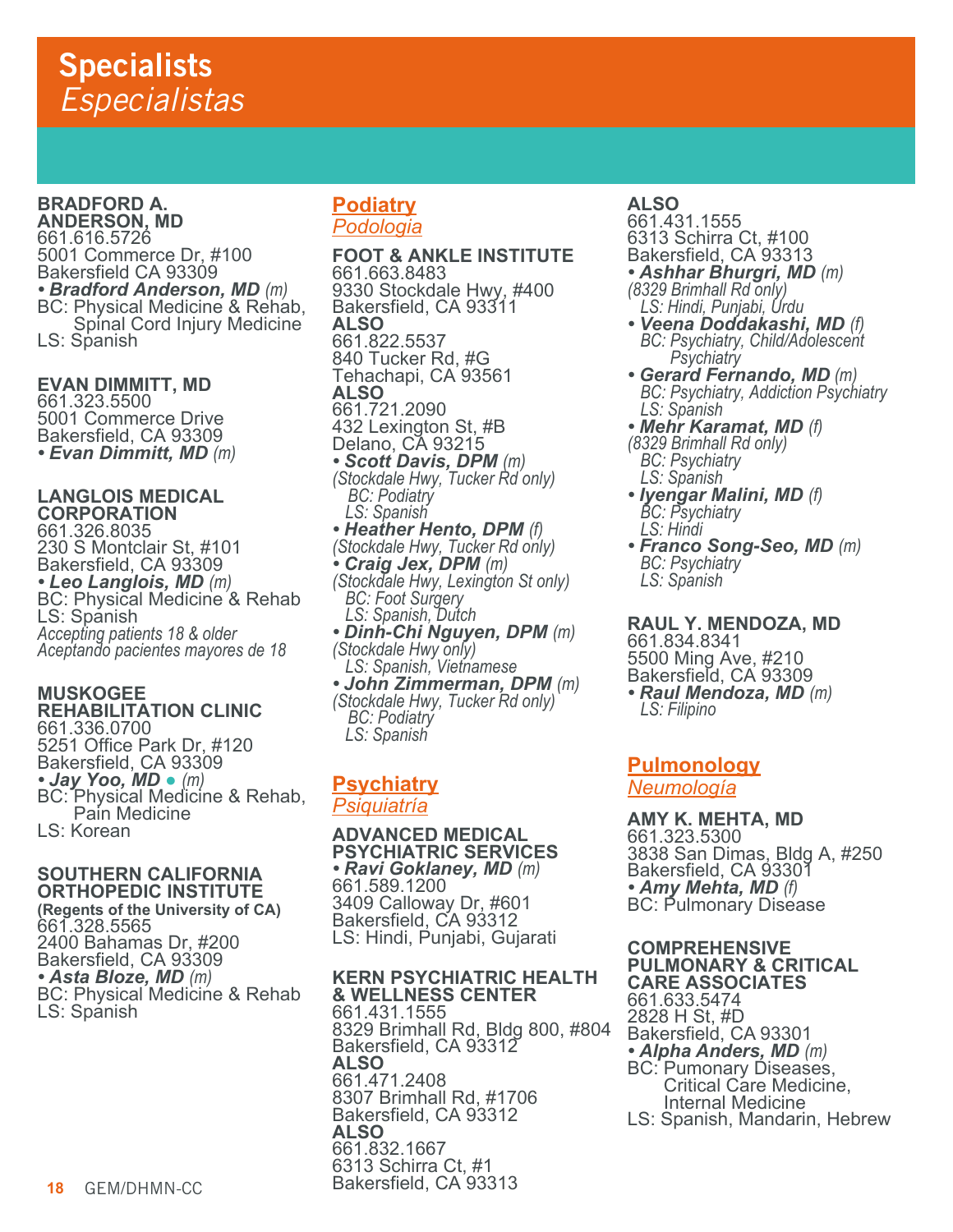## **Specialists** *Especialistas*

#### **J. CHANDRASEKHAR, INC.** 661.327.1352 6001 Truxtun Ave, #120A Bakersfield CA 93309 *• J. Chandrasekhar, MD (m)* BC: Internal Medicine

### **PRIME PULMONARY & SLEEP CENTER**

661.695.6777 8305 Brimhall Rd, #1601 Bakersfield CA 93312 **ALSO** 661.725.6910 1205 Garces Hwy, #203 Delano, CA 93215

- *Ruchi Bansal, MD (f) (Brimhall Rd only) BC: Internal Medicine LS: Spanish, Hindi*
- *Pramil Vaghasia, MD (m) BC: Internal Medicine, Pulmonary Disease, Critical Care Medicine LS: Spanish, Gujarati*

#### **ROBERT L. LAUGHLIN, MD** 661.323.5300

3838 San Dimas, Bldg A, #250 Bakersfield, CA 93301 *• Robert Laughlin, MD (m)*

## **S. NICK HANSA, MD**

661.323.5300 3838 San Dimas, Bldg A, #250 Bakersfield, CA 93301 *• Sahaphun Hansa, MD (m)* LS: Thai

#### **SAN JOAQUIN VALLEY PULMONARY MEDICAL GROUP** 661.327.3747 5801 Truxtun Ave Bakersfield, CA 93309 **ALSO** 109 Adkisson Way Taft, CA 93268

- *Mushtaq Ahmed, MD (m) BC: Internal Medicine LS: Spanish, Hindi, Punjabi,*
- *Kusum Desai, MD (f) BC: Internal Medicine LS: Spanish, Hindi, Punjabi, Urdu*
- *Gursharan Saini, MD (m) LS: Spanish, Hindi, Punjabi*

### **SYED ALAM PULMONARY MEDICAL PROFESSIONAL CORPORATION** 661.324.7300 2901 Sillect Ave, #202 Bakersfield, CA 93308 *• Syed Alam, MD (m)* LS: Spanish, Urdu

#### **Radiation Oncology** *Oncológia Radioterapica*

**COMPREHENSIVE BLOOD & CANCER CENTER (CBCC)** 661.322.2206 6501 Truxtun Ave Bakersfield, CA 93309

*• Giridhar Gorla, MD (m) BC: Radiation Oncology Accepting patients 18 & older Aceptando pacientes mayores de 18 • Youssef Hanalla, MD (m) BC: Radiation Oncology LS: Spanish, Hindi*

## **RIO BRAVO ONCOLOGY** 661.491.5060

4500 Morning Dr, #105 Bakersfield, CA 93306

- *Ajay Desai, MD (m) BC: Radiation Oncology LS: Hindi*
- *Randall Scharlach, MD (m) BC: Radiology*

## **Rheumatology** *Reumatología*

#### **ADVANCED RHEUMATOLOGY & ARTHRITIS CENTER**

661.716.0333 2203 17th St Bakersfield, CA 93301<br>• Jim Kim, MD (m) *• Jim Kim, MD (m)* BC: Rheumatology, Internal **Medicine** LS: Spanish, Korean, Chinese

#### **RHEUMATOLOGY SERVICES MEDICAL GROUP** 661.695.8385 8329 Brimhall Rd, #801 Bakersfield, CA 93312

- *Jeffrey Bacon, DO (m) BC: Internal Medicine LS: Spanish Not a provider for Blue Shield California or Blue Shield 65 Plus No es un proveedor de Blue Shield de California o Blue Shield 65 Plus*
- **Martin Berry, MD** *(m)**BC: Internal Medicine, Rheumatology LS: Spanish*
- **Karen Kovalow-St John, MD** *(f)**BC: Internal Medicine, Rheumatology* *LS: Spanish, Chinese Accepting patients 16 & older Aceptando pacientes mayores de 16*
- **Yi Li, MD** *(f) BC: Internal Medicine LS: Chinese Accepting patients 16 & older Aceptando pacientes mayores de 16*

## **SUMEET BHINDER, MD**

661.588.4001 6001-A Truxtun Ave, #160 Bakersfield, CA 93309 *• Sumeet Bhinder, MD (f)* BC: Rheumatology, Internal Medicine LS: Spanish, Indian, Punjabi

## **Surgery, Breast Oncology**

*Cirugía, Oncología de los Senos*

**COMPREHENSIVE BLOOD & CANCER CENTER (CBCC)** 661.322.2206 6501 Truxtun Ave Bakersfield, CA 93309 *• Nicole Gordon, MD (f)* BC: General Surgery LS: Spanish, Hindi

BC: Board Certified / *Certificado por la junta* LS: Languages spoken in addition to English / *Idiomas que se hablan además de Ingles*

**19** ● Currently not accepting new patients / *Actualmente no acepta pacientes nuevos*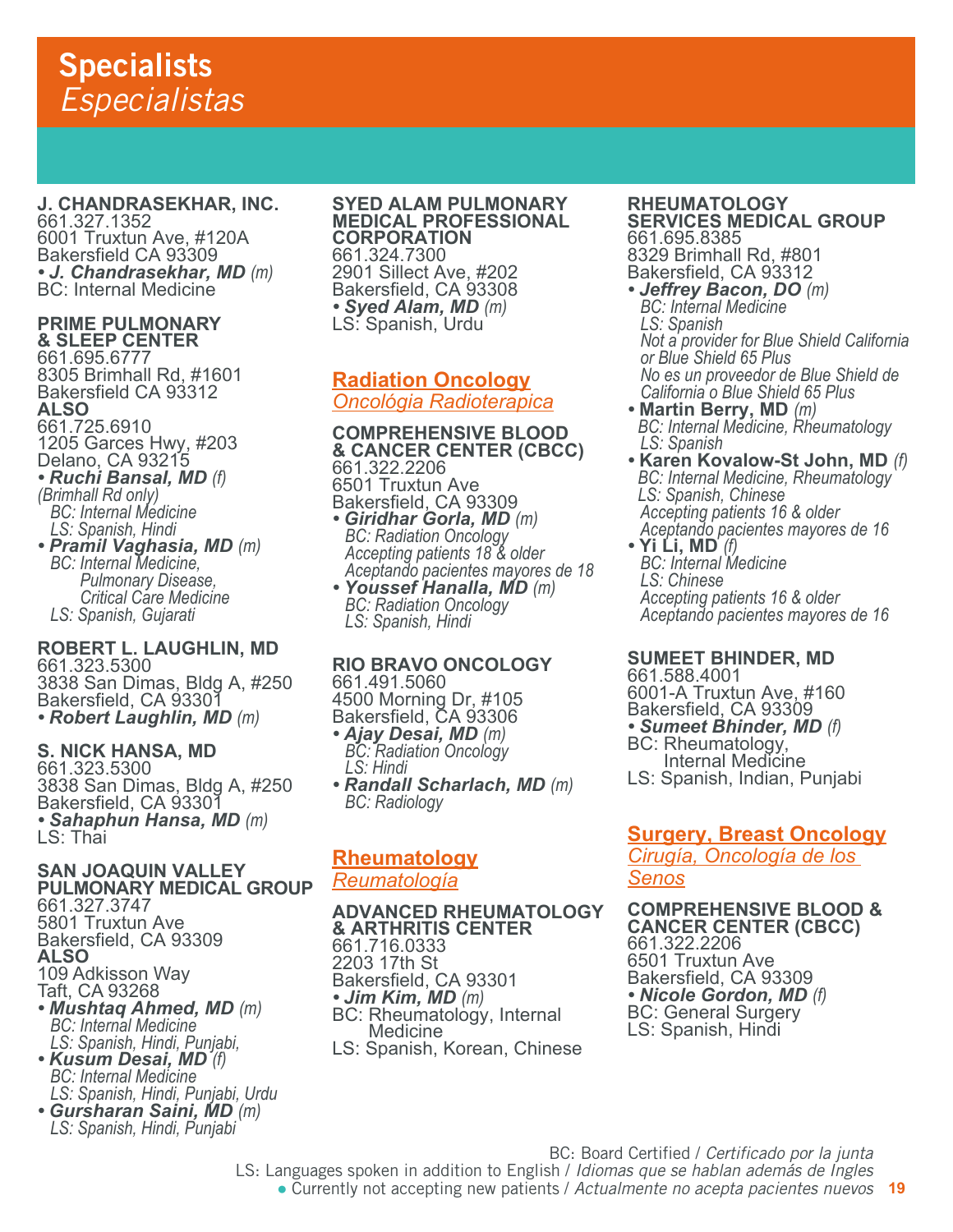### **Surgery, Cardiothoracic** *Cirugía Cardiotorácica*

**DIGNITY HEALTH MEDICAL GROUP** 661.327.8538 3838 San Dimas St, #A100

- Bakersfield, CA 93301<br>• Patrick Paw, MD (m) *• Patrick Paw, MD (m)**BC: Thoracic & Cardiac Surgery* *LS: Spanish, Thai, Chinese*
- *Eric Peck, MD (m) BC: Thoracic & Cardiac Surgery LS: Spanish Accepting patients 18 & older*
- *Aceptando pacientes mayores de 18 • Sarabjit Purewal, MD (m) BC: Thoracic & Cardiac Surgery LS: Spanish, Indian Accepting patients 18 & older Aceptando pacientes mayores de 18*

## **Surgery, Colon & Rectal**

*Cirugía de Colon y Recto*

**DIGNITY HEALTH MEDICAL GROUP** 661.665.0505 3838 San Dimas St, #B-231 Bakersfield, CA 93301 *• Lorenc Malellari, MD (m)* BC: General Surgery LS: Spanish, Albanian

## **Surgery, General** *Cirugía General*

**JOHN A BUXTON, MD** 661.327.2544 2521 G St Bakersfield, CA 93301 *• John Buxton, MD (m)* BC: General Surgery

## **DELANO SURGICAL GROUP**

661.725.4847 1205 Garces Hwy, #303 Delano, CA 93215<br>• *Karim Zahriya, MD (m) • Karim Zahriya, MD (m)* BC: General Surgery LS: Spanish, Arabic

#### **DIGNITY HEALTH MEDICAL GROUP**

661.665.0505 3838 San Dimas St, #B-231 Bakersfield, CA 93301 *• Arpit Patel, MD (m) BC: General Surgery*

 *LS: Spanish, Gujarati • Amudhan Pugalenthi, MD (m) BC: General Surgery • Jing Zhou, MD (f) BC: General Surgery*

**HORMUZ IRANI, MD** 661.638.0601 8311 Brimhall Rd, #1001 Bakersfield, CA 93312 *• Hormuz Irani, MD (m)* BC: General Surgery LS: Spanish, Hindi

## **MICHEL MICHAEL, MD**

661.323.9448 2020 Truxtun Ave Bakersfield, CA 93301<br>• *Michel Michael, MD (m*) *• Michel Michael, MD (m)* LS: Spanish, German, French *Accepting patients 1 & older Aceptando pacientes mayores de 1*

## **MOON MD INCORPORATED**

661.638.0601 8311 Brimhall Dr, Bldg 1901 Bakersfield, CA 93312 **ALSO** 661.725.7818 432 Lexington St, #B Delano, CA 93215 *• Cyrus Moon, MD (m)* BC: General Surgery *Accepting patients 8 & older Aceptando pacientes mayores de 8*

#### **RIVERWALK SURGICAL ASSOCIATES** 661.665.0505

3838 San Dimas St, #B-231 Bakersfield, CA 93301

- *John Buxton, MD (m) BC: General Surgery LS: Spanish*
- *Denise Portugal, MD (f) BC: General Surgery* *LS: Spanish*

## **Surgery, Hand** *Cirugía, Mano*

**ALBERT R. SWAFFORD MD** 661.742.1940 2731 H St, #A Bakersfield, CA 93301 *• Albert Swafford, MD (m)* BC: Orthopedic Surgery

## **DESERT HAND**

**& PLASTIC SURGERY** 661.664.2200 9300 Stockdale Hwy, #300 Bakersfield, CA 93311 *• David Bowen, MD (m)* BC: Plastic Surgery

## **GROSSMAN MEDICAL GROUP**

661.633.2876 420 34th St Bakersfield, CA 93301 *• Rachael Williams, MD (f)* LS: Spanish

#### **MERCY ORTHOPEDIC SPINE & HAND CENTER**

661.664.2300 300 Old River Rd, #200 Bakersfield, CA 93311 *• Charles Wong, DO (m)* LS: Spanish

## **SOUTHERN CALIFORNIA ORTHOPEDIC INSTITUTE**

**(Regents of the University of CA)** 661.328.5565 2400 Bahamas Dr, #200 Bakersfield, CA 93309 *• Kamil Erfanian, MD (m)* BC: Hand Surgery, Plastic Surgery, General Surgery

LS: Spanish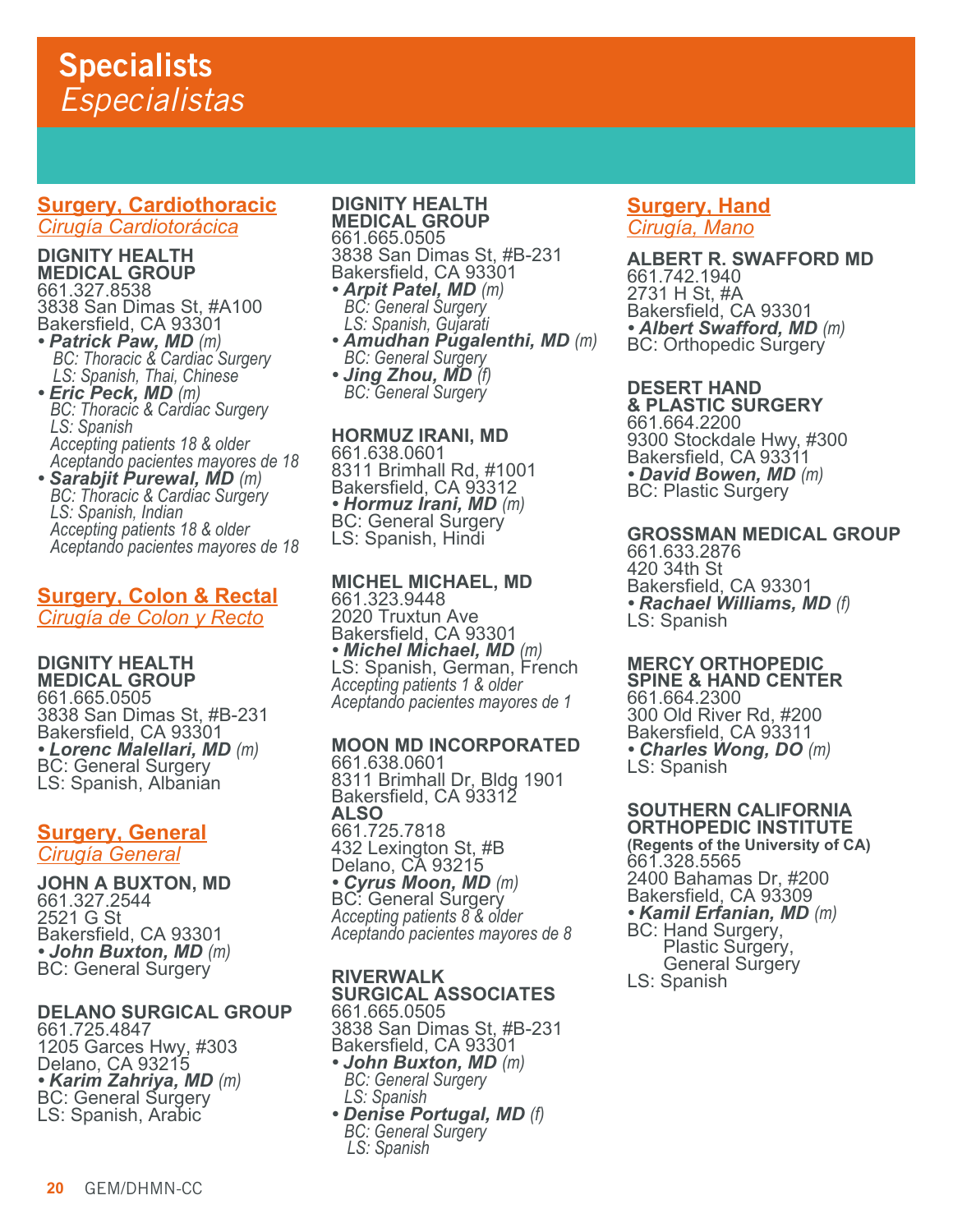## **Specialists** *Especialistas*

### **Surgery, Neurological** *Cirugía Neurologico*

#### **BAKERSFIELD NEUROSCIENCE & SPINE INSTITUTE**

661.872.9999 2601 Oswell St, #101 Bakersfield, CA 93306 *• Olusegun Leramo, MD (m)**LS: Spanish*

*• Majid Rahimifar, MD (m) BC: Neurological Surgery*

## **BENJAMIN SERXNER, MD**

661.632.7126 3838 San Dimas St, #A140 Bakersfield, CA 93301 *• Benjamin Serxner, MD (m)* LS: Spanish

### **IMAD ABUMERI, MD**

661.404.4731 2001 F St Bakersfield, CA 93301<br>• Imad Abumeri, MD (m) *• Imad Abumeri, MD (m)* BC: Neurological Surgery LS: Tagalog, Lebanese

#### **KERN NEUROSURGICAL INSTITUTE**

661.843.7800 2323 16th St, #407 Bakersfield, CA 93301 *• Jan Eckermann, MD (m)* BC: Neurological Surgery LS: German

**PHILLIP ROSENTHAL MD** 661.741.0924 2323 16th St, #407 Bakersfield, CA 93301 *• Philip Rosenthal, MD (m)* BC: Neurological Surgery LS: Spanish *Accepting patients 18 & older Aceptando pacientes mayores de 18*

## **Surgery, Oncology**

*Cirugía Oncología*

### **DIGNITY HEALTH MEDICAL GROUP** 661.665.0505 3838 San Dimas St, #B-231 Bakersfield, CA 93301 **• Amudhan Pugalenthi, MD** (m)<br>BC: General Surgery

## **Surgery, Orthopedic** *Cirugía Ortopédico*

**KARAN SRIVASTAVA** 661.544.3352 9610 Stockdale Hwy, #C Bakersfield, CA 93311 **ALSO** 3008 Sillect Ave, #120 Bakersfield, CA 93308 **ALSO** 432 Lexington St, #C Delano, CA 93215 *• Karan Srivastava, MD (m)* LS: Spanish, Tagalog, Hindi

### **MATTHEW M. MALERICH, MD** 661.664.2200 9300 Stockdale Hwy, #300 Bakersfield, CA 93311 • *Matthew Malerich, MD (m)*<br>BC: Orthopedic Surgery LS: Spanish

#### **MERCY ORTHOPEDIC SPINE & HAND CENTER** 661.664.2300

300 Old River Rd, #200 Bakersfield,CA 93311 *• Alfred Coppola, MD (m)**BC: Orthopedic Surgery LS: Spanish*

- 
- *Berkay Unal, MD (m)**LS: Spanish, Turkish George Wahba, MD (m)**BC: Orthopedic Surgery LS: Spanish, Arabic*

#### **PACIFIC CENTRAL COAST HEALTH CENTERS** 661.664.2300 300 Old River Rd, #200 Bakersfield, CA 93311 *• Karan Srivastava, MD (m)*

## **SOUTHERN CALIFORNIA ORTHOPEDIC INSTITUTE**

**(Regents of the University of CA)** 661.328.5565 2400 Bahamas Dr, #200 Bakersfield, CA 93309

- *Karl Balch, MD (m) LS: Spanish*
- *Eric Ferkel, MD (m) BC: Orthopedic Surgery LS: Spanish*
- *Christopher Hamilton, MD (m) BC: Orthopedic Surgery, Orthopedic Sports Medicine LS: Spanish*
- *Jarrad Merriman, MD (m) LS: Spanish*
- *Fadi Saied, DO (m) LS: Spanish*
- *Mark Schamblin, MD (m) BC: Orthopedic Surgery, Orthopedic Sports Medicine LS: Spanish*
- *Steven Schopler, MD (m) BC: Orthopedic Surgery LS: Spanish*
- *Todd Shapiro, MD (m) BC: Orthopedic Surgery, Sports Medicine LS: Spanish*

#### **ULTIMATE FAMILY ORTHOPAEDICS**

661.249.6626 8307 Brimhall Rd, #1706 Bakersfield, CA 93312<br>• Mohammad Hashemi, MD (m) *• Mohammad Hashemi, MD (m)* BC: Orthopedic Surgery LS: Farsi

BC: Board Certified / *Certificado por la junta* LS: Languages spoken in addition to English / *Idiomas que se hablan además de Ingles*

**21** ● Currently not accepting new patients / *Actualmente no acepta pacientes nuevos*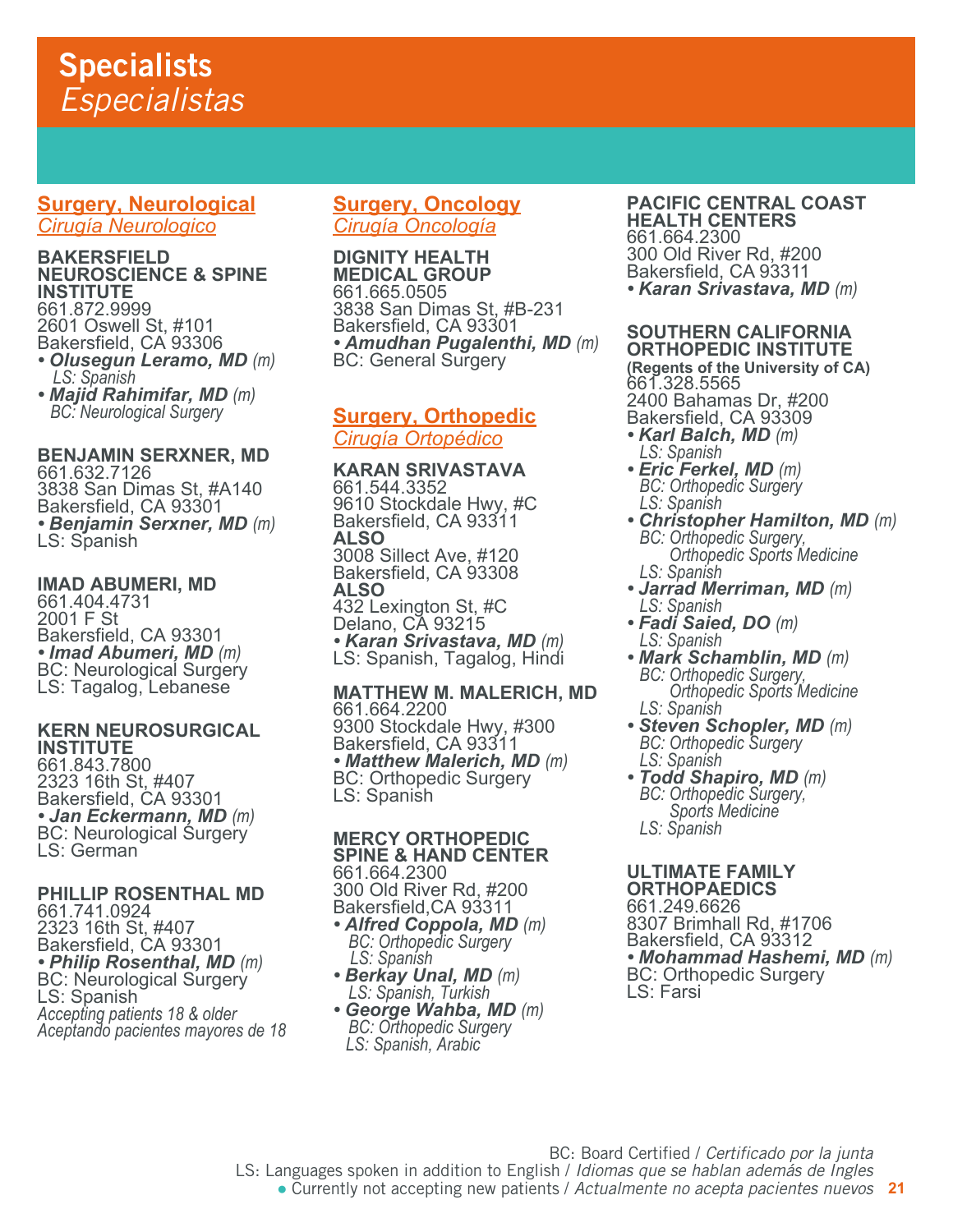## **Surgery, Plastic & Reconstructive** *Cirugía Plastico y Reconstructivo* **(Regents of the University of CA)**

### **CALIFORNIA INSTITUTE OF COSMETIC & RECONSTRUCTIVE SURGERY** 661.327.2101 2901 Sillect Ave, #201 Bakersfield, CA 93308 *• Vipul Dev, MD (m) LS: Spanish, Gujarati, Hindi*

*• Narayanan Nair, MD (m) BC: General Surgery LS: Spanish*

## **GORDON M. MITTS, MD** 661.324.7208 2525 H St Bakersfield, CA 93301<br>• Gordon Mitts, MD (m) **BC: Plastic & Reconstructive** Surgery

LS: Spanish

## **GROSSMAN MEDICAL GROUP**

818.981.2050 420 34th St Bakersfield, CA 93301

- *Ethan Baughman, MD (m) LS: Spanish*
- *Brian Evans, MD (m) BC: Plastic Surgery*
- *Peter Grossman, MD (m)**BC: Plastic Surgery*
- **Alexander Majidian, MD** *(m)**BC: Plastic Surgery*
- **Rachael Williams, MD** *(f) LS: Spanish*

### **M. BRANDON FREEMAN, MD, PH.D**

661.808.4070 2701 Chester Ave, #102 Bakersfield, CA 93304 **• Brandon Freeman, MD, PhD** (m)<br>BC: Plastic Surgery LS: Spanish

#### **SOUTHERN CALIFORNIA ORTHOPEDIC INSTITUTE**

661.328.5565 2400 Bahamas Dr, #200 Bakersfield, CA 93309<br>• *Kamil Erfanian, MD (m) • Kamil Erfanian, MD (m)* BC: Plastic Surgery, Hand Surgery, General Surgery LS: Spanish

## **Surgery, Vascular** *Cirugía Vascular*

**HAO D. BUI, MD** 661.387.8333 4901 Centennial Plaza Way Bakersfield CA 93312 **ALSO** 661.241.4052 4825 Coffee Rd Bakersfield CA 93308

- *Hao Bui, MD (m) BC: Vascular Surgery LS: Vietnamese*
- *Allan Capote, MD (m) BC: General Surgery LS: Spanish*
- 
- *Sara Honari, MD (f) Tien Nguyen, MD (m) BC: Vascular Surgery LS: Vietnamese*

## **Urology** *Urología*

**BRUCE C. STONE, DO** 661.664.4455 9500 Stockdale Hwy, #109 Bakersfield, CA 93311 *• Bruce Stone, DO (m)* BC: Urology

**DAVID HOROVITZ, MD** 661.520.5010 3941 San Dimas St, #103A Bakersfield, CA 93301 *• David Horovitz, MD (m)*

## **DIGNITY HEALTH**

**MEDICAL GROUP** 661.665.0505 3838 San Dimas St, #B-231 Bakersfield, CA 93301 **ALSO** 661.654.0200 3838 San Dimas St, #A200 Bakersfield, CA 93301 • *Edwin Youngstrom, DO (m)*<br>BC: Urological Surgery

## **RIVERWALK**

**SURGICAL ASSOCIATES** 661.520.5010 3941 San Dimas St, #103A Bakersfield, CA 93301 *• Michael Oefelein, MD (m)* BC: Urology

## **ROBERT WAGUESPACK, MD**

661.321.3303 2530 F St, #B Bakersfield, CA 93301 *• Robert Waguespack, MD (m)*<br>BC: Urology

## **SHABBIR A. SHAKIR, MD**

661.395.0688 2808 F St, # E Bakersfield, CA 93301<br>• Shabbir Shakir, MD (m) *• Shabbir Shakir, MD (m)* LS: Spanish, Hindi, Arabic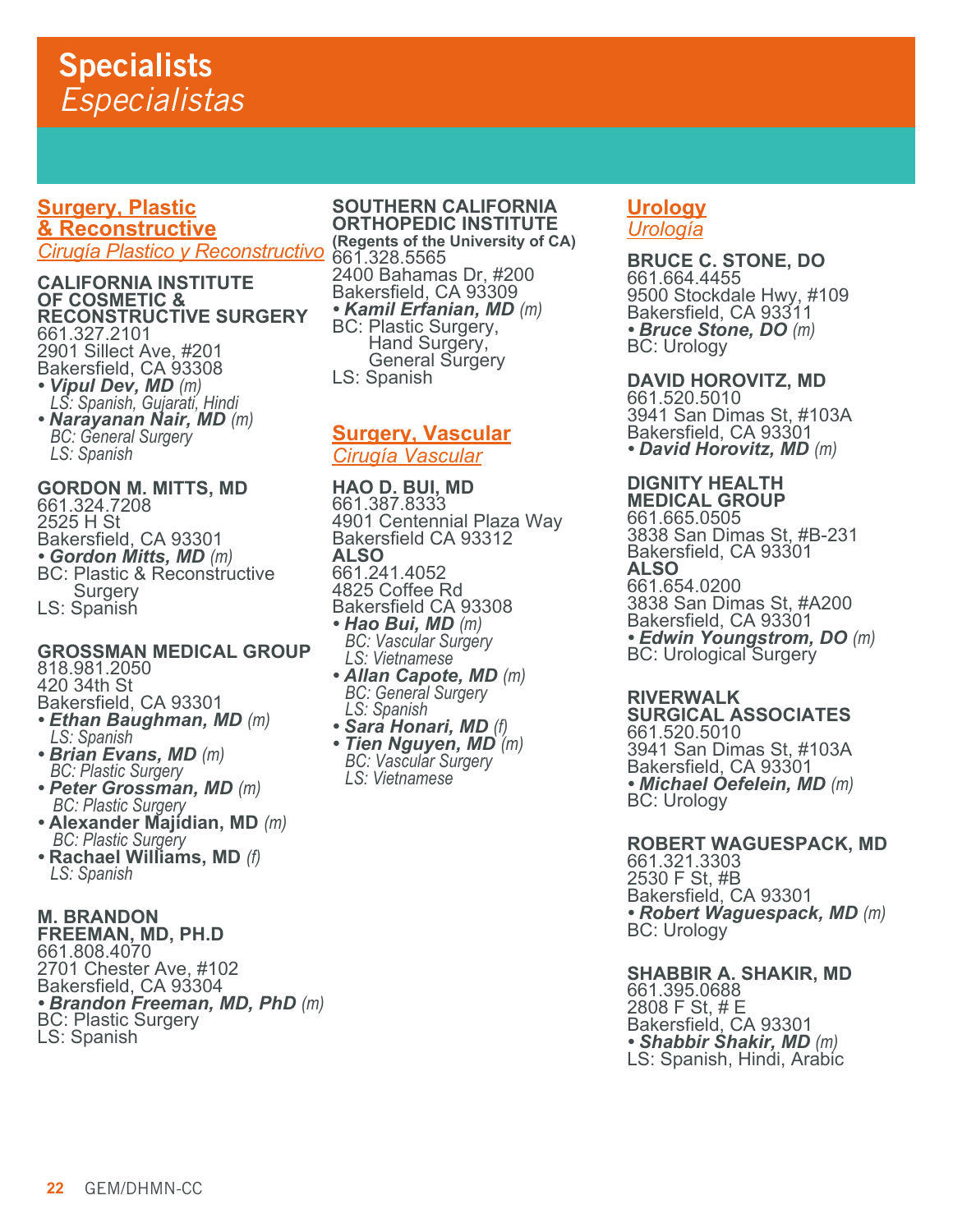## Self-Referrals: Well Women, Gynecological, & Obstetrics *Referencias Por Cuenta Propia: Bien Estar de la Mujer, Mujer Saludable, Ginecológico, y Obstétrica*

You may self-refer to these OB/GYNs for your annual well woman exam, gynecological, and obstetrical care. To take advantage of this benefit, please call the physician of choice.

No visit limits apply to preventive visits, however, there are visit limits for all other types of visits. If you have any questions regarding this benefit, please call our Customer Service Department at 661.716.7100 or 800.414.5860.

*Puede referirse por su propia cuenta a estos obstetras/ginecólogos para realizarse un examen anual del bien estar de la mujer y recibir atención ginecológica y obstétrica. Para poder aprovechar este beneficio, llame al médico que prefiere.*

*No se aplican límites de visitas a las visitas preventivas, sin embargo, hay límites de visitas para todos los demás tipos de visitas. Si tiene preguntas sobre este beneficio, por favor llame al Departamento de Atención al Cliente al 661.716.7100 o 800.414.5860.*

### **ADVENTIST HEALTH DELANO**

661.721.0737 1201 Jefferson St Delano, CA 93215 **ALSO** 2300 7th St Wasco, CA 93280 *• Miguel Lascano, MD (m)* BC: Obstetrics/Gynecology LS: Spanish<br>• Leonard Perez, MD (m) **BC: Obstetrics/Gynecology** LS: Spanish<br>• Vasanthi Srinivas, MD (f) **BC: Obstetrics/Gynecology** LS: Spanish

#### **CHARNPAL MANGAT, MD**

661.322.4902 2700 F St, #300, 2nd Floor Bakersfield, CA 93301<br>• Charnpal Mangat, MD (m) **BC: Obstetrics/Gynecology** LS: Spanish, Hindi, Punjabi

#### **CHIBUIKE ENYEREIBE ANUCHA, MD**

661.637.1006 3941 San Dimas St, #104 Bakersfield, CA 93301<br>• Chibuike Anucha, MD (m) **BC: Obstetrics/Gynecology** LS: Spanish, Igbo

#### **CLINICA SIERRA VISTA DELANO WALK-IN CLINIC**

661.720.4011 425 Del Sol Parkway Delano, CA 93215

- *Lynous Hall, MD (m) BC: Obstetrics/Gynecology BC: Obstetrics/Gynecology*<br>LS: Spanish
- *Rhonda Robinson, MD (f) BC: Obstetrics/Gynecology LS: Spanish*

**CLINICA SIERRA VISTA FRAZIER MOUNTAIN COMMUNITY HEALTH CENTER** *661.248.5250 704 Lebec Rd Lebec, CA 93243 • Tamas Kocsis, MD (m) LS: Spanish*

#### **CLINICA SIERRA VISTA LAMONT COMMUNITY HEALTH CENTER** 661.845.3731 8787 Hall Rd

Lamont, CA 93241 *• Tamas Kocsis, MD (m) LS: Spanish*

#### **COMPREHENSIVE CARE CENTER** 833.678.2781 625 34th St, #100 & #200

Bakersfield, CA 93301

- *Sonia Ghai, MD (f) BC: Obstetrics/Gynecology*
- *Lynous Hall, MD (m) BC: Obstetrics/Gynecology LS: Spanish*
- *Emad Hashemi, MD (m) LS: Spanish Accepting patients 12 & older*
- *Aceptando pacientes mayores de 12 • Daniel Lopez, MD (m) BC: Obstetrics/Gynecology LS: Spanish*
- *Accepting patients 12 & older Aceptando pacientes mayores de 12*
- *Ramneet Mangat, MD (f) BC: Obstetrics/Gynecology LS: Spanish, Hindi, Punjabi*
- *Roxanne McDermott, MD (f) LS: Spanish*
- *Rahima Sanya, MD (f) LS: Spanish, Swahili*
- *Debra Stewart, DO (f) BC: Obstetrics/Gynecology*
- *Kenneth Varnes, MD (m) LS: Spanish* *Accepting patients 12 & older*
- *Aceptando pacientes mayores de 12 • Sally Wonderly, MD (f) BC: Obstetrics/Gynecology LS: Spanish*

BC: Board Certified / *Certificado por la junta* LS: Languages spoken in addition to English / *Idiomas que se hablan además de Ingles*

**23** ● Currently not accepting new patients / *Actualmente no acepta pacientes nuevos*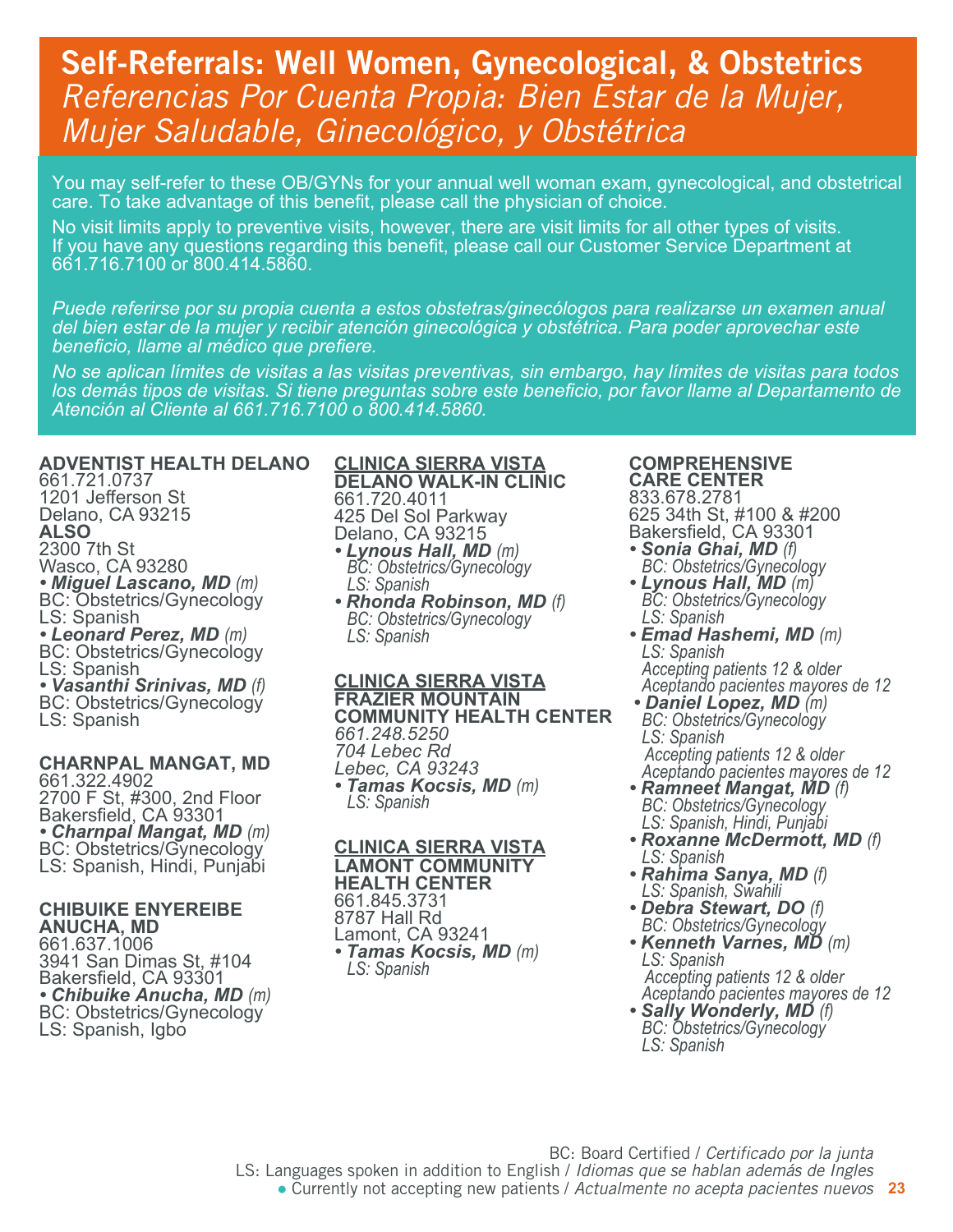## Self-Referrals: Well Women, Gynecological, & Obstetrics *Referencias Por Cuenta Propia: Bien Estar de la Mujer, Mujer Saludable, Ginecológico, y Obstétrica*

#### **DIGNITY HEALTH MEDICAL GROUP**

661.654.0200 3838 San Dimas St, #A-200 Bakersfield, CA 93301 *• Edward Allen, MD (m)* LS: Spanish

#### **HANS C. YU**

661.663.0818 9730 Brimhall Rd, #1 Bakersfield, CA 93312<br>• Hans Yu, DO (m) **BC: Obstetrics/Gynecology** LS: Spanish, Mandarin, Taiwanese

### **JOHN R. OWENS, MD**

661.401.2000 4000 Physicians Blvd, #E211 Bakersfield, CA 93301 *• John Owens, MD (m)* BC: Obstetrics/Gynecology LS: Spanish

#### **KERN WOMEN'S HEALTH GROUP**

661.322.6700 2005 17th St Bakersfield, CA 93301 **ALSO** 661.322.4902 2700 F St, #300 – 2nd Floor Bakersfield CA 9330 *• Antonio Garcia, MD (m) (F St only)* *BC: Obstetrics/Gynecology LS: Spanish • Leonard Perez, MD (m) (17th St only) BC: Obstetrics/Gynecology LS: Spanish*

## *• Vasanthi Srinivas, MD (f) (17th St only)*

- 
- *LS: Spanish, Hindi, Tamil*

## **PHILIPP R. MELENDEZ, MD**

661.325.7103 3543 San Dimas St, #B Bakersfield, CA 93301 *• Philipp Melendez, MD (m)* LS: Spanish

### **RAHUL SHARMA, MD**

661.664.0314 9610 Stockdale Hwy, #B Bakersfield, CA 93311 **ALSO** 661.758.5500 1217 7th St Wasco, CA 93280 **ALSO** 661.725.2512 432 Lexington St Delano, CA 93215 *• Rahul Sharma, MD (m) LS: Spanish, Hindi, Punjabi*

## **SAN DIMAS MEDICAL GROUP**

- 661.663.4800 100 Old River Bakersfield, CA 93311<br>• Noel Del Mundo, MD (m) *• Noel Del Mundo, MD (m) BC: Obstetrics/Gynecology LS: Spanish, Tagalog*
- *Tillaikarasi Kannappan, MD (f) LS: Spanish, Tamil, Telugu*
- *Gregory Klis, MD (m) BC: Obstetrics/Gynecology*
- *LS: Spanish*
- *Sauhang Patel, MD (m) James Tsai, MD (m) BC: Obstetrics/Gynecology LS: Taiwanese*
- *J. Williams Olango, MD (f) BC: Obstetrics/Gynecology*

#### **THE WOMEN'S CENTER AT MERCY HOSPITAL**

**SOUTHWEST** 661.663.6429 500 Old River Rd, #200 Bakersfield, CA 93311<br>*• Justin Lee, MD (m)* **BC: Obstetrics/Gynecology,**  Pelvic & Reconstructive Surgery

LS: Vietnamese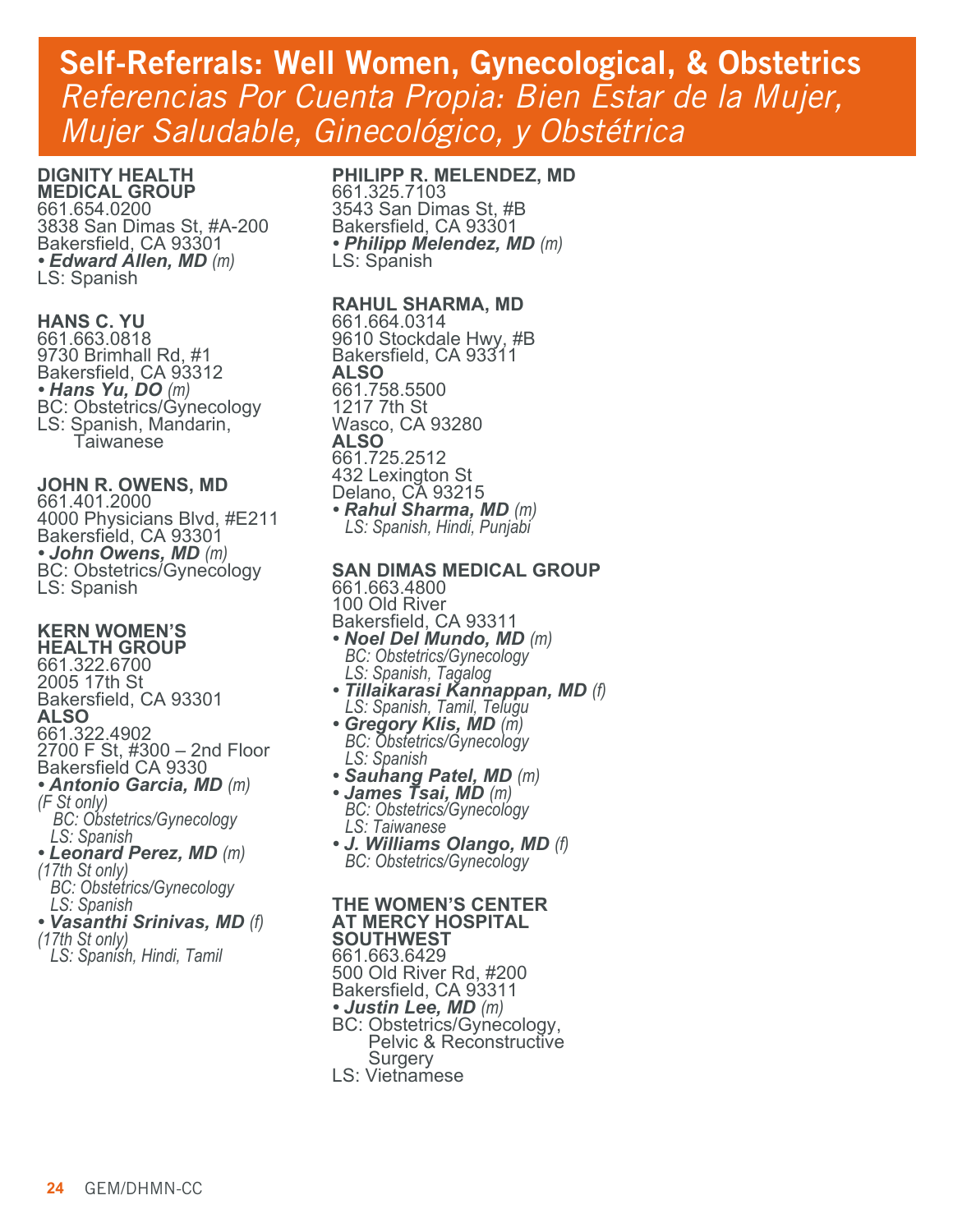## Self-Referrals: Optometry *Referencias Por Cuenta Propia: Optometría*

Check your health plan benefits. Many health plan benefits include one routine eye exam per 12-month period. To request an authorization for a routine eye exam:

- Make an appointment with one of the optometrists listed. Have your health plan ID card available.
- The optometrist's office will coordinate an authorization from Dignity Health Management Services, administrators for GEMCare/DHMN.

This authorization covers the routine optometry exam only. If you have questions about your eyewear benefit, please contact the health plan or the Benefits Coordinator at your place of employment.

*Verifique los beneficios de su plan de salud. Muchos beneficios de planes de salud incluyen un examen de rutina de la vista por un período de 12 meses. Para solicitar autorización para un examen de la vista de rutina:*

- *Haga una cita con uno de los optometristas incluidos en la lista. Tenga a mano la tarjeta de identificación del plan de salud.*
- *Desde el consultorio del optometrista se coordinará una autorización de Dignity Health Management Services, los administradores de GEMCare/DHMN.*

*Esta autorización cubre solamente el examen de rutina de Optometría. Si usted tiene preguntas acerca de su beneficio de anteojos, por favor póngase en contacto con el plan de salud o al Coordinador de beneficios en su lugar de empleo.*

#### **BESPECTACLED EYE CARE OPTOMETRIC** 661.489.7765

5603 Auburn St, #A Bakersfield, CA 93306

- *Sabrina Graziano, OD (f) LS: Spanish*
- *Kyle Shively, OD (m) LS: Spanish*

## **CLINICA SIERRA VISTA**

661.845.3731 8787 Hall Rd Lamont, CA 93241 **ALSO** 661.725.4780 1508 Garces Hwy, #1 Delano, CA 93215 **ALSO** 661.336.5300 1611 1st St Bakersfield, CA 93304 **ALSO** 661.324.1455 2000 Physicians Blvd Bakersfield, CA 93301 *• Gail Ellias, OD (f) (Hall Rd, Garces Hwy, 1st St only) • Linda Truong, OD (f) (Physicians Blvd only) LS: Spanish, Vietnamese*

#### **COMPREHENSIVE CARE CENTER** 833.678.2781

625 34th St, #100 & #200 Bakersfield, CA 93301<br>• Irin Pansawira, OD (f)

- *<i>• LS: Spanish, Indonesian Linda Truong, OD (f) <i>LS: Spanish, Vietnamese • Linh Ngo, OD (f) LS: Spanish*
- 

#### **INNOVATIVE EYE CARE OPTOMETRIC** 661.213.3310

4903 Calloway Dr, #101 Bakersfield CA 93312 *• Cheree Wilhelmsen, OD (m)*

## **JOHN E. FAGAN, O.D.**

661.822.1212 20231 Valley Blvd, #G Tehachapi, CA 93561 *• John Fagan, OD (m)* **LI & LIAO OPTOMETRY** 661.835.1104 1002 Wible Rd, #1 Bakersfield, CA 93304 **ALSO** 661.213.3000 9820 Brimhall Rd Bakersfield, CA 93312

- *Lisa Chao, OD (f)**LS: Spanish*
- *Dawson Li, OD (m)**LS: Spanish, Cantonese*
- *Yuh Liao, OD (m)**LS: Spanish, Cantonese*
- *Eileen Ng, OD (f)*

**PREMIER EYECARE OPTOMETRIC CENTER** 661.588.8222 3911 Coffee Rd, #B Bakersfield, CA 93308 *• Cache Crawford, OD (m)**LS: Russian*

- 
- *John Hawley, OD (m) Keith Miller, OD (m)*

**25** ● Currently not accepting new patients / *Actualmente no acepta pacientes nuevos* BC: Board Certified / *Certificado por la junta* LS: Languages spoken in addition to English / *Idiomas que se hablan además de Ingles*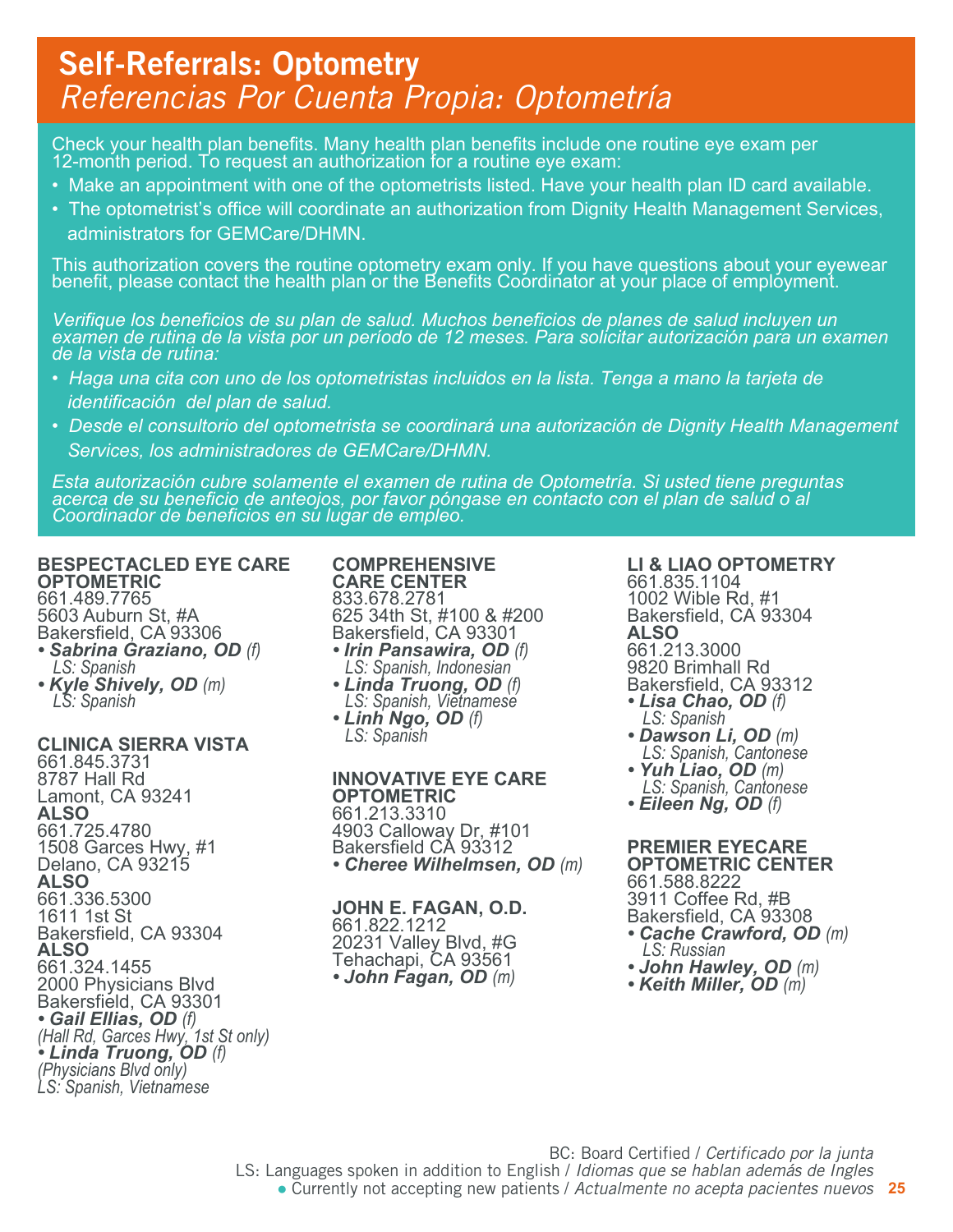## Self-Referrals: Optometry *Referencias Por Cuenta Propia: Optometría*

#### **SOUTHWEST EYE CARE OPTOMETRIC CENTER**

661.833.4040 4649 Planz Rd Bakersfield, CA 93309 *• Mark Cheung, OD (m) • Janae Vance, OD (f) LS: Spanish*

#### **STEPHEN D. RATTY OPTOMETRIST**

661.327.2681 2222 E St, #1 Bakersfield, CA 93301 *• Fred Narzisi, OD (m) LS: Spanish • Stephen Ratty, OD (m) LS: Spanish*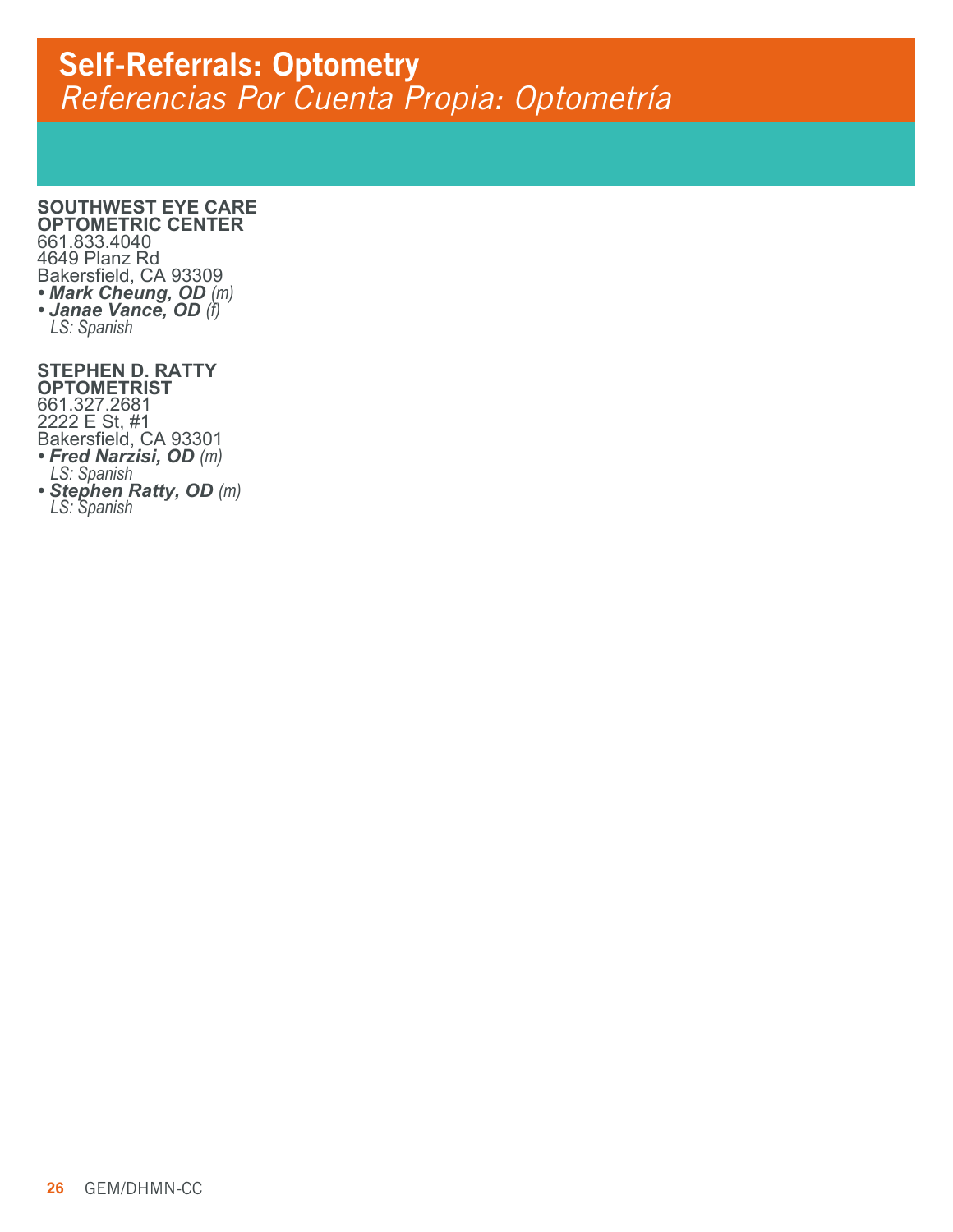## Member Services *Servicios de Miembro*

**Laboratory Services**  *Servicios de Laboratorio*

#### **WESTPAC LABS 661.325.0744**  2920 F St, #A Bakersfield, CA 93301 **ALSO**  1801 16th St, #A Bakersfield, CA 93301 **ALSO**  2017 17th St Bakersfield, CA 93301 **ALSO**  2012 22nd St Bakersfield, CA 93301 **ALSO**  8331 Brimhall Rd, #901 Bakersfield, CA 93312 **ALSO**  3400 Calloway Dr, #301 Bakersfield, CA 93312 **ALSO**  2201 Mt Vernon Ave, #104 Bakersfield, CA 93306 **ALSO**  6001-D Truxtun Ave, #420 Bakersfield, CA 93309 **ALSO**  4700 Panama Ln, #114 Bakersfield, CA 93313 **ALSO**  820 34th St, #102 Bakersfield, CA 93301 **ALSO**  800 11th Ave, #B Delano, CA 93215 **ALSO**  5540 Lake Isabella Blvd, #200 Lake Isabella, CA 93240 **ALSO**  107 Adkisson Way Taft, CA 93268 **ALSO** 730 N Norma, #C Ridgecrest, CA 93268 **ALSO** 20960 #B Sage Ln Tehachapi, CA 93561

**Radiology Services** *Servicios de Radiología*

**KERN RADIOLOGY**  661.324.7000 2301 Bahamas Dr Bakersfield, CA 93309 **ALSO** 4500 Morning Dr, #202 Bakersfield, CA 93306 **ALSO** 3838 San Dimas St, A-120 Bakersfield, CA 93301 **ALSO** 9330 Stockdale Hwy, #100 Bakersfield, CA 93311 **ALSO** 1818 16th St Bakersfield, CA 93301 **ALSO** 1817 Truxtun Ave Bakersfield, CA 93301 **ALSO** 9900 Stockdale Hwy, #100 &109 Bakersfield, CA 93311 **ALSO** 661.326.9600 432 S Mill St Tehachapi, CA 93561

#### **KERN VALLEY HEALTH**

**CARE DISTRICT** 760.379.2681 6412 Laurel Ave Lake Isabella, CA 93240 **Hospitals**  *Hospitales*

#### **DIGNITY HEALTH BAKERSFIELD MEMORIAL HOSPITAL** 661.327.4647 420 34th St Bakersfield, CA 93301

## **DIGNITY HEALTH**

**MERCY HOSPITAL** 661.632.5000 2215 Truxtun Ave Bakersfield, CA 93301

#### **DIGNITY HEALTH MERCY SOUTHWEST HOSPITAL**

661.663.6000 400 Old River Rd Bakersfield, CA 93311

### **KERN VALLEY HOSPITAL**

760.379.2681 6412 Laurel Ave Lake Isabella, CA 93240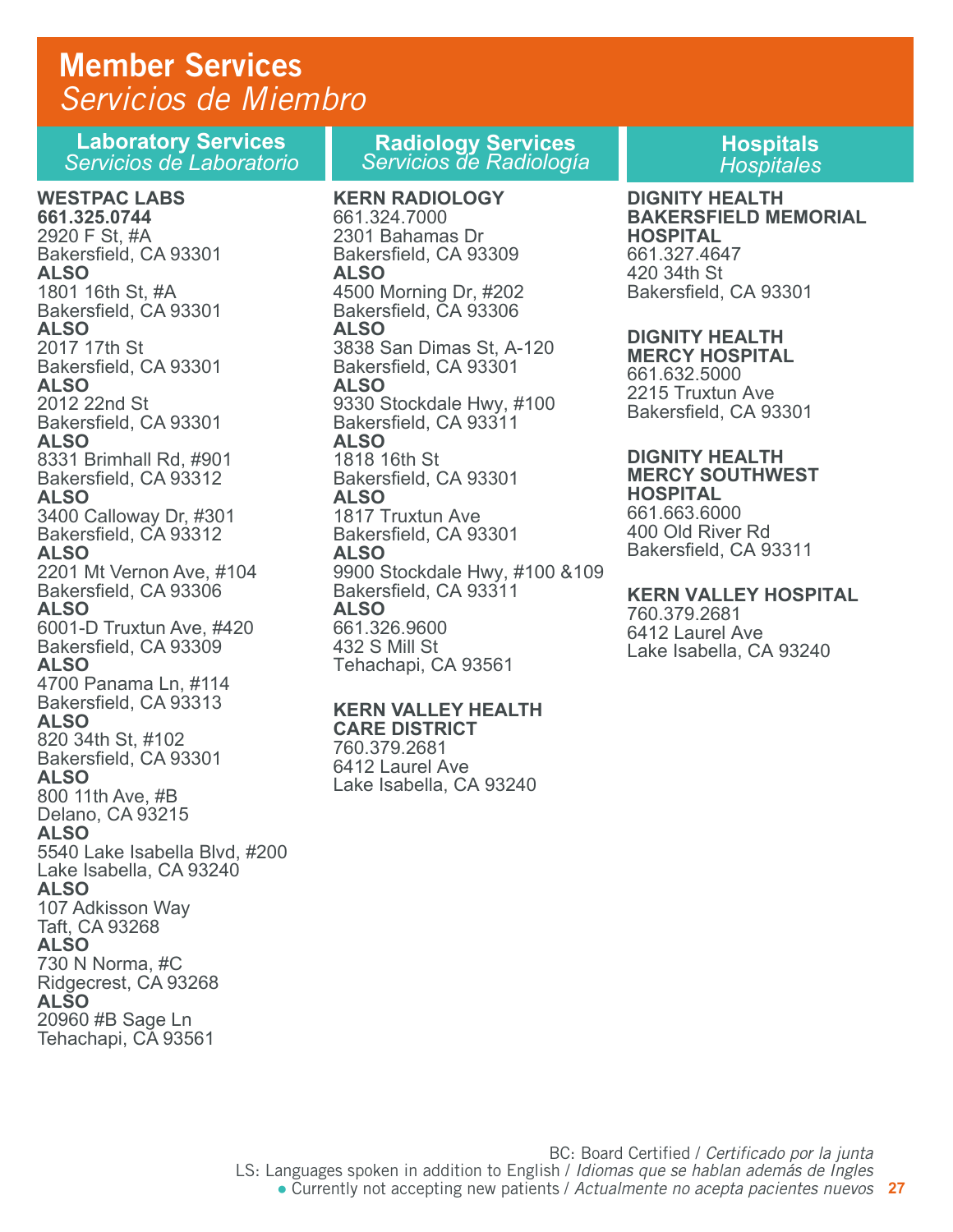## Member Services *Servicios de Miembro*

**Physical/Occupational Therapy** *Terapia física y ocupacional*

## **ALPHA DYNAMIC**

**PHYSICAL THERAPY** 661.474.2600 1004 14th Ave, #A Delano, CA 93215

#### **COMPREHENSIVE BLOOD & CANCER CENTER (CBCC)**

661.322.2206 6501 Truxtun Ave Bakersfield, CA 93309

#### **GLINN GIORDANO PHYSICAL THERAPY**

661.589.9066 9501 Flushing Quail Rd, #10 Bakersfield,CA 93312 **ALSO**  661.327.4357 1201 23rd St Bakersfield, CA 93301 **ALSO** 661.832.9737 3700 Gosford Rd Bakersfield, CA 93309 **ALSO** 661.615.6150 200 China Grade Loop Bakersfield, CA 93308 **ALSO** 661.237.6100 701 Central Valley Hwy Shafter, CA 93262

## **JACOBO PHYSICAL THERAPY**

661.631.8793 1820 Chester Ave Bakersfield, CA 93301 **ALSO** 661.558.1100 929 Jefferson St, #B Delano, CA 93215

#### **LAMONT PHYSICAL THERAPY** 661.845.0600 10130 Main St, #A Lamont, CA 93241

## **PAIR & MAROTTA**

**PHYSICAL THERAPY** 661.328.0650 5337 Truxtun Ave Bakersfield, CA 93309 **ALSO** 661.634.9440 2601 G St Bakersfield, CA 93301 **ALSO** 661.871.5908 2601 Oswell St, #105 Bakersfield, CA 93306 **ALSO** 661.412.4667 3400 Panama Ln, #R Bakersfield, CA 93313 **ALSO** 661.282.8737 4605 Buena Vista Rd, #690 Bakersfield, CA 93311 **ALSO** 661.822.5483 20418 Brian Wy, #5 Tehachapi, CA 93561

## **TERRIO PHYSICAL**

**THERAPY FITNESS** 661.377.1700 3400 Calloway Dr, #603 Bakersfield, CA 93312 **ALSO** 7737 Meany Ave, #B5 Bakersfield, CA 93308 **ALSO** 1800 Westwind Dr, #500 Bakersfield, CA 93301 **ALSO** 11206 Olive Dr, #102 Bakersfield, CA 93312 **ALSO** 7900 District Blvd, #A Bakersfield, CA 93313 **ALSO** 13019 Stockdale Hwy, #500 Bakersfield, CA 93314 **ALSO** 2838 Oswell St Bakersfield, CA 93306 **ALSO** 4004 Panama Ln, #100 Bakersfield, CA 93313 **ALSO** 8800 Stockdale Hwy, #150 Bakersfield, CA 93311 **ALSO** 1430 HIgh St Delano, CA 93215 **ALSO** 815 Tucker Rd, #C Tehachapi, CA 93561 **ALSO** 559.322.4103 2960 E Nees Ave, #108 Fresno, CA 93720

## **WESTERN REHABILITATION**

**ASSOCIATES** 661.763.4194 337 S 10th St, #G Taft, CA 93268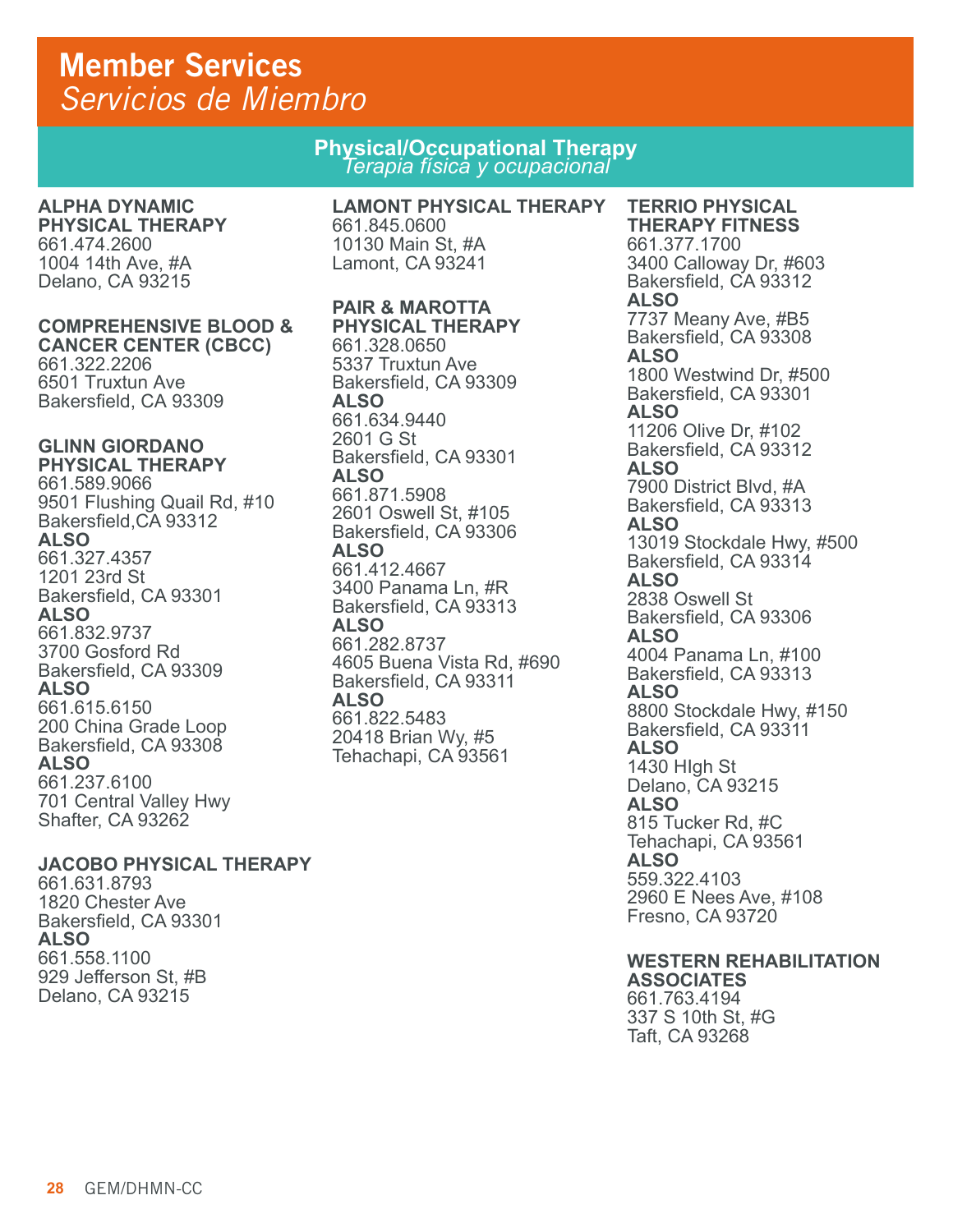## **1ST CHOICE URGENT CARE**

661.230.9334 6515 Panama Ln, #106-107 Bakersfield, CA 93313 **ALSO** 661.214.8962 4420 Coffee Rd, #A Bakersfield, CA 93308

## **ACCELERATED**

**URGENT CARE** 661.829.6747 9710 Brimhall Rd Bakersfield, CA 93312 **ALSO** 661.885.9909 2400 K St Bakersfield, CA 93301 **ALSO** 661.695.9656 9917 Olive Dr Bakersfield, CA 93312 **ALSO** 661.832.1679 4871 White Ln Bakersfield, CA 93309 **ALSO** 661.885.6060 212 Coffee Rd Bakersfield, CA 93309 **ALSO** 661.336.2050 4040 California Ave Bakersfield, CA 93309

## **ALSO**

661.624.0404 2251 Mt. Vernon Ave Bakersfield, CA 93306

## **APEX URGENT CARE**

661.429.2739 501 Munzer St, #A Shafter, CA 93263

## **DELANO URGENT CARE**

661.725.2579 1201 Jefferson St Delano, CA 93215

## **MEMORIAL URGENT CARE**

661.326.8985 3838 San Dimas St. #B100 Bakersfield, CA 93301

#### **PRIORITY URGENT CARE**

**661.556.4777** 1345 Allen Rd, #300 Bakersfield, CA 93314 **ALSO** 4821 Panama Ln Bakersfield, CA 93313 **ALSO** 3409 Calloway Dr, #101 Bakersfield, CA 93312 **ALSO** 2509 Mt Vernon Ave, #107 Bakersfield, CA 93306

## **SENDAS NORTHWEST**

**URGENT CARE** 661.587.2500 9450 Ming Ave Bakersfield, CA 93311

## **WEST SIDE FAMILY**

**HEALTH CARE** 661.765.1935 100 East North St Taft, CA 93268

In case of an urgent or emergency situation, GEMCare/DHMN provides a telephone triage nurse service for its members. The GEMCare/DHMN Health Line offers members the opportunity to talk to a trained professional who can answer medical questions and concerns. The service is offered 24 hours a day, 7 days a week. During the hours your physician's office is open, you should call him directly for advice. If your situation is life-threatening, call 911.

## **1.800.971.7216**

*En caso de una situación de urgencia o emergencia, GEMCare/DHMN proporciona un servicio telefónico de enfermeria de triage para sus miembros. La línea de salud GEMCare/DHMN Health ofrece a los miembros la oportunidad de hablar con un profesional capacitado que puede responder preguntas e inquietudes médicas. El servicio se ofrece las 24 horas del día, los siete días de la semana. Durante las horas que está abierto el consultorio de su médico, debe llamarlo directamente a él para que lo asesore. Si se encuentra en una situación que amenaza su vida, llame al 911.*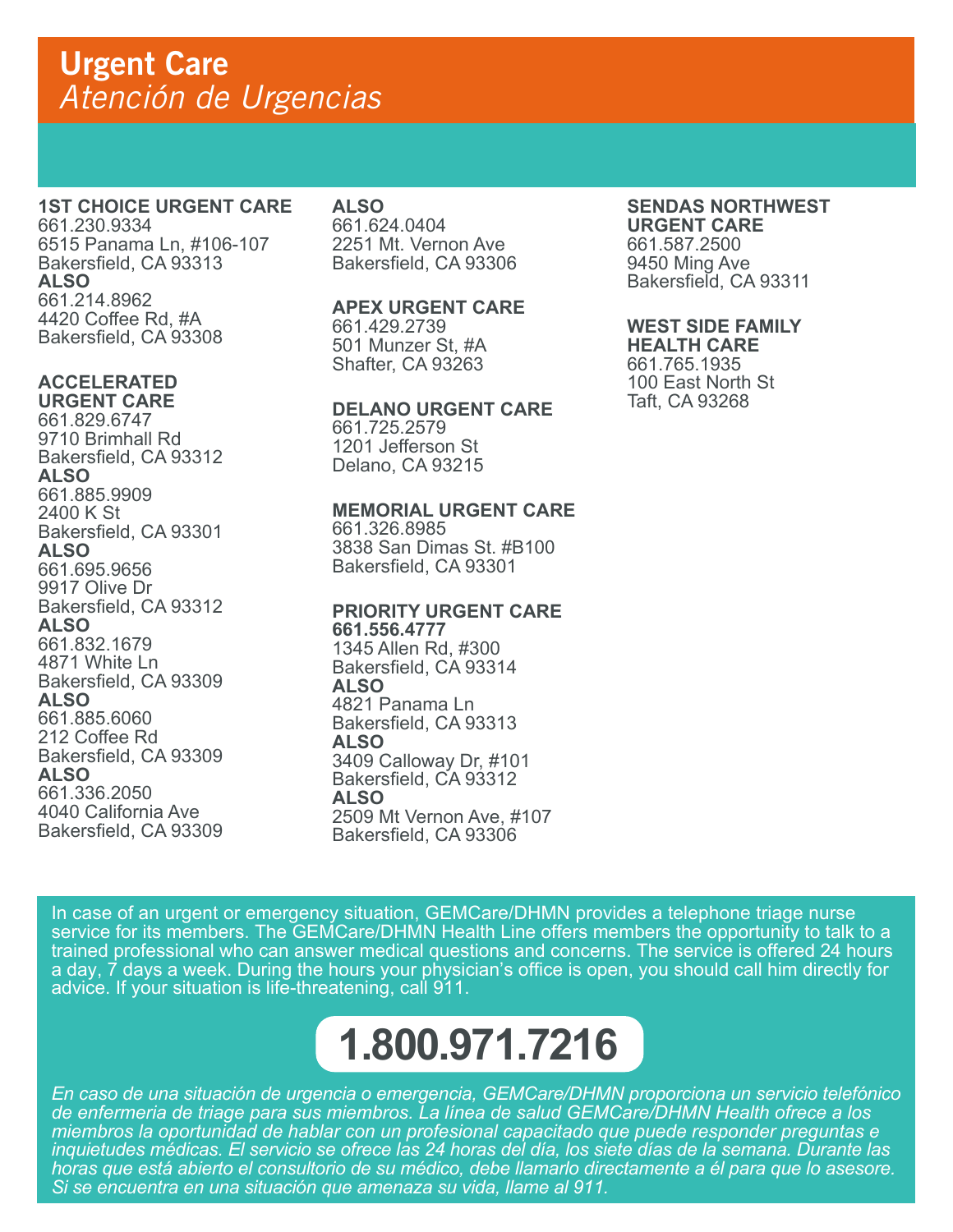## Index of Primary Care Physicians *Índices de Proveedores de Atención Primaria*

| <b>City</b>                                                                   |                         | <b>City</b>                                                              |                    |
|-------------------------------------------------------------------------------|-------------------------|--------------------------------------------------------------------------|--------------------|
| <b>Name   Practicing Specialty</b>                                            |                         | <b>Page Number</b> Name   Practicing Specialty                           | <b>Page Number</b> |
| <b>Arvin</b>                                                                  |                         | <b>Bakersfield (continued)</b>                                           |                    |
| Bullard, Ronald   Pediatrics                                                  | 8                       | Henein, Nassef   Internal Medicine                                       | 9                  |
|                                                                               |                         | Holm, William   Pediatrics                                               | $\overline{4}$     |
| <b>Bakersfield</b>                                                            |                         | Hughes, Kelly   Pediatrics                                               | 10                 |
| Adams, Daniel   Pediatrics                                                    | 10                      | Idea, Lilith   Pediatrics                                                | 10                 |
| Ahmed, Mushtaq   Internal Medicine                                            | 3                       | Insorio, Aldrin   Pediatrics                                             | 4                  |
| Aldoori, Sarwa   Family Medicine                                              | $\overline{2}$          | Irene, Sunday   Family Medicine                                          | 7                  |
| Alvarez, Carlos   Internal Medicine                                           | 3                       | Jurich, Daniel   Internal Medicine                                       | 8                  |
| Amin, Hasmukh   Pediatrics                                                    | $\overline{4}$          | Khosrovi-Eghbal, Arash   Internal Medicine                               | 8<br>6             |
| Arreaza, Hector   Family Medicine                                             | 7                       | Kothary, Hemmal   Family Medicine<br>Kubo, Calvin   Family Medicine      | $\overline{2}$     |
| Awadalla, Nagy   General Practice                                             | $9\,$<br>$\overline{7}$ | Lagunda, Jose   Pediatrics                                               | 10                 |
| Ayala-Rodriguez, Irving   Family Medicine<br>Beare, Matthew   Family Medicine | 7                       | Lagunda, Mia Chona   Pediatrics                                          | 8                  |
| Bhangoo, Sarupinder   Internal Medicine                                       | $\sqrt{3}$              | Lavadia, Elsa   Pediatrics                                               | 4                  |
| Bhardwaj, Manick   Internal Medicine                                          | 3                       | Madhusudhan, S.   Family Medicine                                        | 6                  |
| Blyth, Michael   Pediatrics                                                   | $\overline{4}$          | Marquez, Verna   General Practice                                        | 8                  |
| Bongurala, Archana Reddy   Pediatrics                                         | 10                      | Martinez-Duenas, Yunior   General Practice                               | 8                  |
| Bustamante, Javier   Pediatrics                                               | 4                       | Matkovic, Betsy   Internal Medicine                                      | 6                  |
| Campbell, J. Foster   Family Medicine                                         | $\overline{2}$          | McDonald, Catherine   Family Medicine                                    | 7                  |
| Chadha, Anila   Family Medicine                                               | 6                       | Meave, Olga   Family Medicine                                            | 7                  |
| Chen, Steven   Family Medicine                                                | $\overline{2}$          | Memon, Parvez   Internal Medicine                                        | 6                  |
| Chen, Timothy   Family Medicine                                               | $\overline{7}$          | Merrill, Neloufa   Pediatrics                                            | 10                 |
| Cho, Kaikei   Internal Medicine                                               | $\mathfrak 3$           | Morasca, Gary   Family Medicine                                          | $\overline{2}$     |
| Comelli, Ruben   Family Medicine                                              | $\boldsymbol{9}$        | Munnainathan, P.   Family Medicine                                       | $\boldsymbol{9}$   |
| Cousin, Luis   Family Medicine                                                | $\overline{2}$          | Nizar, Howard   Internal Medicine                                        | 6                  |
| Dakak, Alan   Pediatrics                                                      | $\overline{4}$          | Nguyen, Danh   Family Medicine                                           | $\overline{2}$     |
| Dass, Niranjan   Pediatrics                                                   | $\overline{4}$          | O'Connell, Patrick   Family Medicine                                     | $\overline{2}$     |
| Daug, Roy   Pediatrics                                                        | 10                      | Okezie, Onyinye   Pediatrics                                             | 5                  |
| De Leon, Marissa   Pediatrics                                                 | $\overline{4}$          | Olazabal Pupo, Yoel   Family Medicine                                    | 7                  |
| delToro, Jorge   Family Medicine                                              | $\overline{2}$          | Pabbathi, Sabitha   Internal Medicine                                    | 8                  |
| delToro-Diaz, C.   Family Medicine                                            | $\overline{2}$          | Park, Chan   Family Medicine                                             | $\overline{2}$     |
| Devasia, Ned   Internal Medicine                                              | 4                       | Park, Young   Family Medicine                                            | $9\,$              |
| Dixon, Kimberly   Pediatrics                                                  | 4,8                     | Parker, Tana   Family Medicine                                           | 7<br>3             |
| Don-Pedro, Data   Pediatrics                                                  | 10                      | Patel, Ramesh   Family Medicine                                          |                    |
| Dougherty, David   Internal Medicine                                          | 6                       | Peinado, Albert   Internal Medicine<br>Perni, Niharika   Family Medicine | 6<br>9             |
| Elias, A. George   Family Medicine                                            | $\overline{2}$<br>6     | Rao, Anuradha   Pediatrics                                               | 10                 |
| Fadeff, Chris   Family Medicine<br>Fong Balart, Josue   Family Medicine       | $\overline{7}$          | Remmes, Michelle   Family Medicine                                       | 3                  |
| Ghadia, A.   Family Medicine                                                  | $\overline{2}$          | Rodriguez Acosta, Y.   Family Medicine                                   | 7                  |
| Ghadiya, Mansukh   Family Medicine                                            | $\overline{2}$          | Rodriguez-Garcia, Jose   Family Medicine                                 | 7                  |
| Gilli, William   Internal Medicine                                            | 4                       | Rueras, Maria Cecilia   Pediatrics                                       | 5                  |
| Goraya, Nadeem   Family Medicine                                              | 6                       | Sahi, Jot Preet   Internal Medicine                                      | 8                  |
| Hayes, Joseph   Internal Medicine                                             | 9                       | Saito, Steven   Family Medicine                                          | 7                  |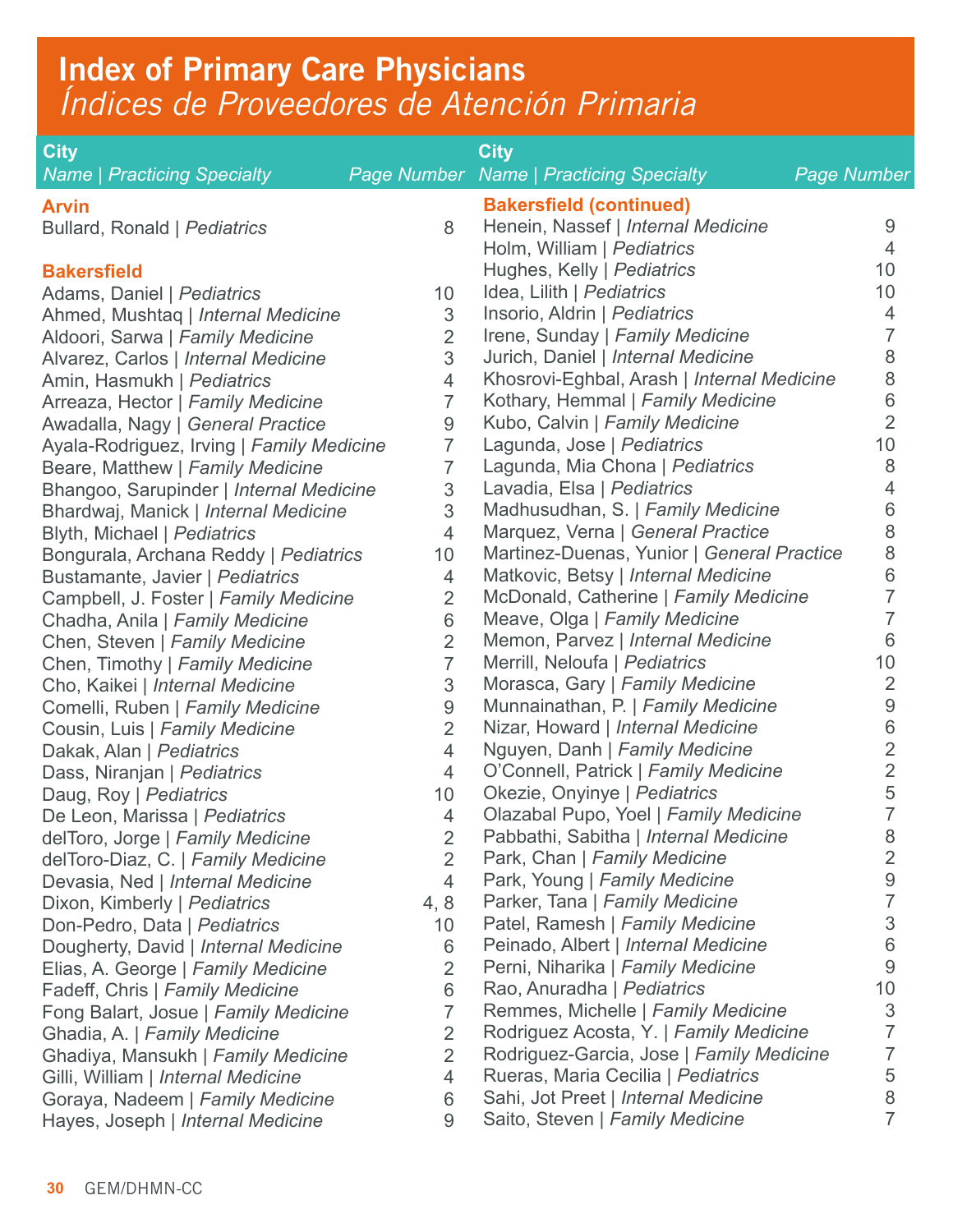## Index of Primary Care Physicians *Índices de Proveedores de Atención Primaria*

| <b>City</b>                                                                  |                                  | <b>City</b>                                                               |                      |
|------------------------------------------------------------------------------|----------------------------------|---------------------------------------------------------------------------|----------------------|
| <b>Name   Practicing Specialty</b>                                           |                                  | <b>Page Number Name   Practicing Specialty</b>                            | <b>Page Number</b>   |
| <b>Bakersfield (continued)</b>                                               |                                  | <b>Lake Isabella</b>                                                      |                      |
| Santos-Senar, Belinda   Pediatrics                                           | 5                                | Ahmed, Mushtaq   Internal Medicine                                        | 3                    |
| Sarva, Ramya   Family Medicine                                               | $\boldsymbol{9}$                 |                                                                           |                      |
| Senar, Lyndon   Pediatrics                                                   | 5                                | <b>Lamont</b>                                                             | 3                    |
| Singh, Bani   Family Medicine<br>Singh, Ravinderjit   Family Medicine        | 6<br>$\sqrt{3}$                  | Alvarez, Carlos   Internal Medicine<br>Marinas, Marlowe   Family Medicine | 7                    |
| Srivastava, Shachi   Family Medicine                                         |                                  | McGill, Terrance   Family Medicine                                        | 7                    |
| Stewart-Hayostek, C.   Family Medicine                                       | $\mathfrak{S}$<br>8              | Pavia-Sanchez, Orestes   Internal Medicine                                | $\,8\,$              |
| Tadokoro, Doreen   General Practice                                          | $\boldsymbol{9}$                 | Salamanca, Omar   Family Medicine                                         | $\overline{7}$       |
| Tover-Castro, Mayra   Internal Medicine                                      | 8                                |                                                                           |                      |
| Uy, Jacqueline   Family Medicine                                             | 8                                | <b>Lebec</b>                                                              |                      |
| Veloso, Marilou   Pediatrics                                                 | 5                                | Imo, Ogochukwu   Family Medicine                                          | 7                    |
| Yamin, Zeba   Family Medicine                                                | $\,6$                            | Leah Mendoza, J.   Family Medicine                                        | 7                    |
| Zaldivar Galves, I.   Family Medicine                                        | $\overline{2}$                   |                                                                           |                      |
|                                                                              |                                  | <b>Ridgecrest</b>                                                         |                      |
| <b>Buttonwillow</b>                                                          |                                  | Beal, Perry   Family Medicine                                             | 9                    |
| Comelli, Ruben   Family Medicine                                             | 9                                | Hughes, Kelly   Pediatrics                                                | 10                   |
|                                                                              |                                  | McLemore, Christine   Family Medicine                                     | 9                    |
| <b>California City</b>                                                       |                                  | Schauf, Victoria   Pediatrics                                             | 10                   |
| Hantman, David   General Practice                                            | $\mathfrak 3$                    |                                                                           |                      |
| Hsieh, An-Chih   Family Medicine                                             | $\overline{2}$                   | <b>Shafter</b>                                                            |                      |
| Jimenez, Arsenio   Internal Medicine<br>Khalafbeigi, Helen   Family Medicine | $\overline{4}$<br>$\overline{2}$ | Adams, Daniel   Pediatrics<br>Alvarez, Carlos   Internal Medicine         | 10<br>$\mathfrak{S}$ |
| Patel, Ashruta   Internal Medicine                                           | $\overline{4}$                   | Ayeni, Ayodeji   Pediatrics                                               | 4                    |
| Ramsey, Keith   Pediatrics                                                   | $\sqrt{5}$                       | Chien, Henry   Internal Medicine                                          | $\boldsymbol{9}$     |
| Takayama, Christian   Family Practice                                        | 3                                | Kim, Jae   Internal Medicine                                              | 4                    |
|                                                                              |                                  | Komin, Michael   Family Medicine                                          | $\overline{2}$       |
| <b>Delano</b>                                                                |                                  | Lopez, Juan   General Practice                                            | $\boldsymbol{9}$     |
| Bongurala, Archana Reddy   Pediatrics                                        | 10                               | Moon, Jong   General Practice                                             | 3                    |
| Cabrera, Juan   Internal Medicine                                            | $\boldsymbol{9}$                 | Munnainathan, P.   Family Medicine                                        | $\overline{9}$       |
| Ferrer, Maria   Pediatrics                                                   | 10                               | Park, Chan   Family Medicine                                              | $\overline{2}$       |
| Gehlawat, Dilbagh   Pediatrics                                               | 10                               | Rizk, Magued   Family Medicine                                            | 9                    |
| Idea, Lilith   Pediatrics                                                    | 10                               |                                                                           |                      |
| Kumar, Parshotam   Pediatrics                                                | 10 <sup>°</sup>                  | <b>Taft</b>                                                               |                      |
| Leah Mendoza, J.   Family Medicine                                           | 7                                | Ahmed, Mushtaq   Internal Medicine                                        | 3                    |
| Lopez, Juan   General Practice                                               | $\overline{9}$                   | Carey, Tony   Internal Medicine                                           | 3                    |
| Nguyen, To   Pediatrics                                                      | 4                                | Daug, Roy   Pediatrics                                                    | 10                   |
| Rao, Anuradha   Pediatrics                                                   | 10                               | Gavilan-Yodu, Ronald   Family Medicine                                    | $\overline{2}$       |
| Salmassi, Sadegh   General Practice<br>Sarva, Ramya   Family Medicine        | 3<br>9                           | Metter, Debra   Pediatrics<br>Munnainathan, P.   Family Medicine          | 10<br>9              |
| Tadokoro, Doreen   General Practice                                          | 9                                | Ostrom, Ronald   General Practice                                         | 3                    |
| Velazquez Amador, R.   Family Medicine                                       | 6                                | Tang, Vibul   General Practice                                            | 3                    |
|                                                                              |                                  |                                                                           |                      |